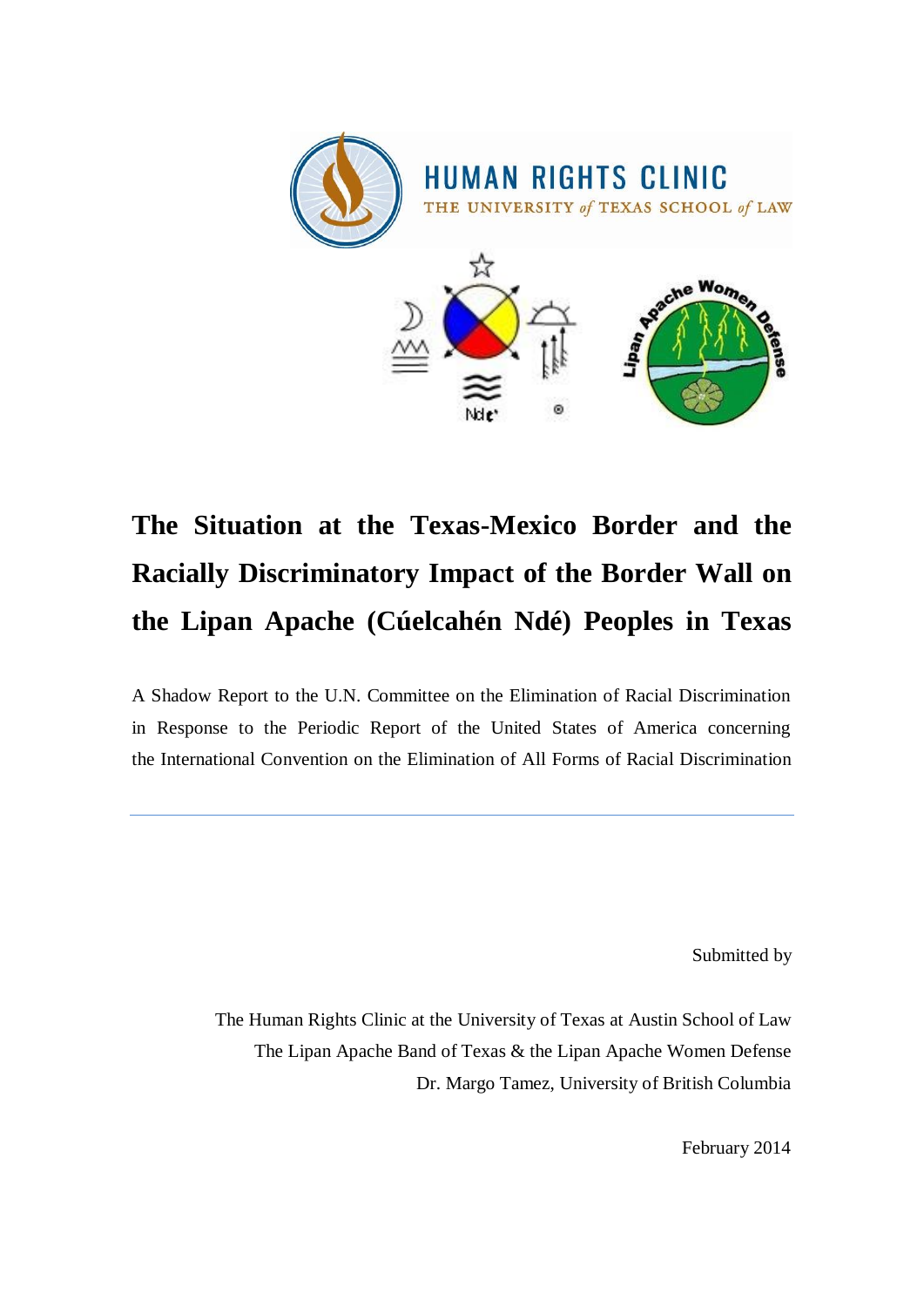### <span id="page-1-0"></span>**Executive Summary**

*This is a shadow report that demonstrates that the construction of the Texas-Mexico border wall has had, and will continue to have, a negative and racially discriminatory impact on the Lipan Apache (Ndé) People in Texas. This report complements and builds on the previous Early Warning and Urgent Action Procedure request submitted to the Committee on the Elimination of Racial Discrimination (CERD) on behalf of the Lipan Apache in 2012. The official response the U.S. government to CERD's letter of March 2013 which is included in its June 2013 Periodic Report to the CERD is unsatisfactory and does not reflect the seriousness or extent of the racially discriminatory impact the border wall has had and continues to have on the Lipan Apache. As have previous reports, this report reiterates the fact that the U.S. is in violation of the International Convention on the Elimination of All Forms of Racial Discrimination (ICERD) because its actions have (i) restricted access to traditional indigenous lands, resources and sacred places, (ii) not reflected the necessary free, prior and informed consent of indigenous peoples, and (iii) discriminated against indigenous peoples without providing effective compensation or remedies. This report also highlights many of the Lipan Apache problems, including the*  lack of federal recognition and how these problems were exacerbated by the *construction of the wall.* 

*The U.S. Congress began enacting legislation in 2005 to build fencing along the Texas-Mexico border. Though referred to as a "border fence," the wall is in many places constructed nowhere near the actual political border, the Rio Grande River. A 1906 boundary treaty prohibits construction in the river's flood plains, so the wall has been built alongside levees that are as much as a mile inland. As a result, the wall isolates hundreds of acres of American land that now lies on the wall's south side. In many places the border wall has divided private property, including that of Lipan Apache landowners, so that portions of the land are now inaccessible to its rightful owners.* 

*Since the fifteenth century, the Ndé people have developed intimate relationships with the land in the affected Texas border region. In this traditional homeland, the Ndé have suffered generations of systematic dispossession and assimilation in the United States. The United States federal government has not yet recognized the Lipan Apache*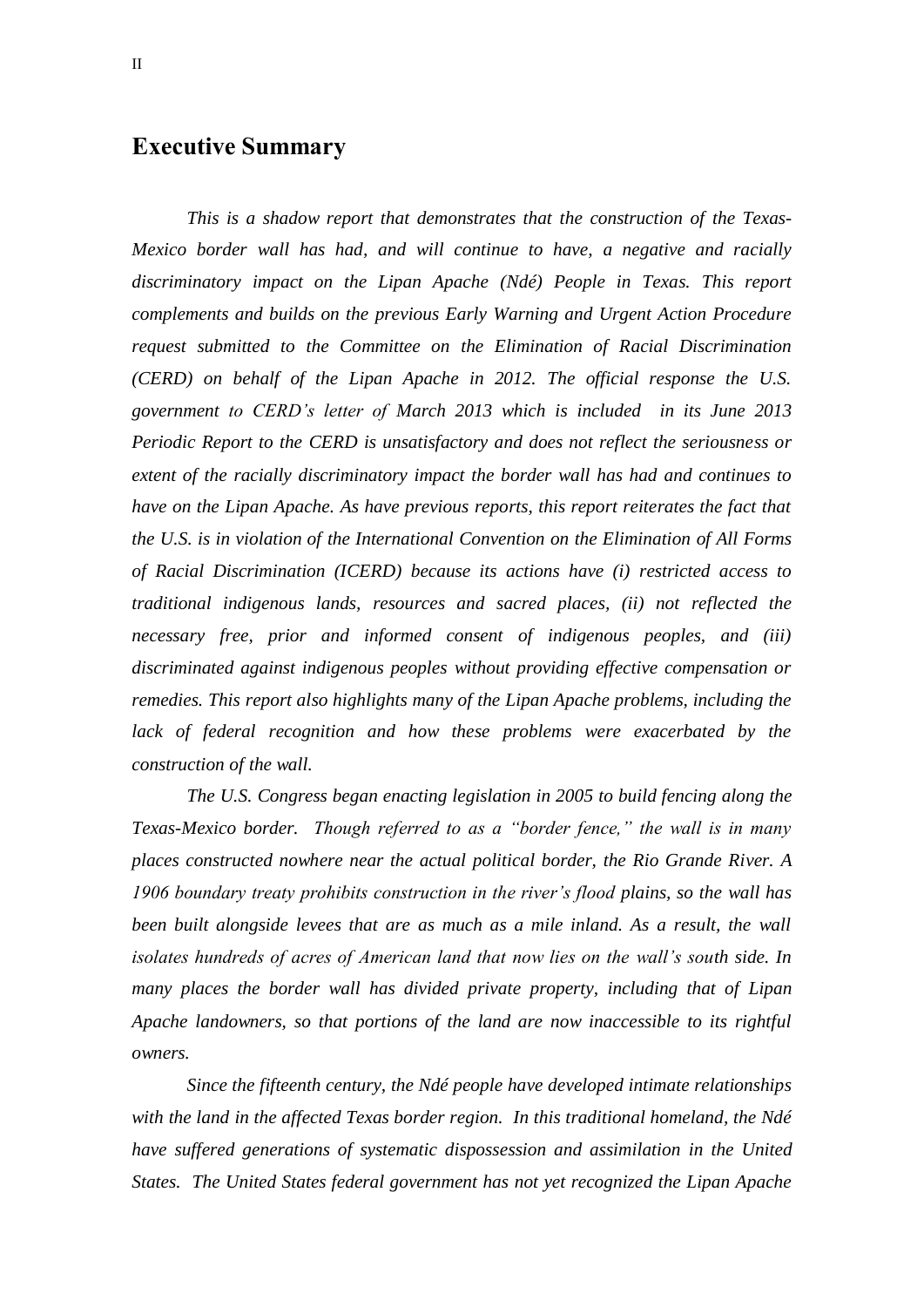*Band of Texas (an indigenous group composed of Ndé descendants) as a tribe, which denies members the right to seek benefits accorded to other indigenous peoples living within United States.. Today, members of the Lipan Apache Band of Texas are forging an active decolonization movement, but the border wall pressures members to leave their traditional lands and abandon traditional practices. Lipan Apache members report that the construction of the border wall, including takings of Lipan Apache land and the increased presence of armed border patrol agents, threaten the tribe's very existence. The Lipan Apache seek to have their rights under international law recognized in order to prevent the destruction of their identity as an indigenous people.*

*The U.S. is in violation of ICERD because the border wall restricts access to the Lipan Apache's traditional indigenous lands, resources and sacred places. This land includes traditional, collective land that was dispossessed in previous generations and the private, individual parcels of Lipan Apache elders who still held legal title to traditional lands immediately preceding border construction. Obvious impediments to land access include the physical wall structure itself and the border patrol agent presence. These impediments restrict access to the south side of the wall which contains the sacred Rio Grande River and traditional plants, medicine, game, and wildlife. These resources are essential to cultural continuity and revitalization of the Lipan Apache's indigenous languages, religious beliefs/practices, and knowledge dissemination to future generations. In addition to blocking access to the sacred Rio Grande River, the border wall also restricts the Lipan Apache from visiting the burial grounds of Lipan Apache elders, also located on the south side. The Lipan Apache believe the wall itself may be built on top of Ndé and related indigenous structures, ceremonial sites, and sacred artifacts, signifying a flagrant violation of the ICERD policy designed to protect such indigenous culture.* 

*Second, the U.S. is in violation of ICERD because the wall was constructed without the necessary free, prior and informed consent of indigenous peoples. Consultation with the indigenous communities was not performed as required by ICERD and international law. Individual Lipan Apache landowners report that before the construction, government officials surveyed their property without any consultation. Nor were the Lipan Apache consulted as a people. In its last periodic report to CERD, the U.S. expressly stated that consultation was not performed with the Lipan Apache.*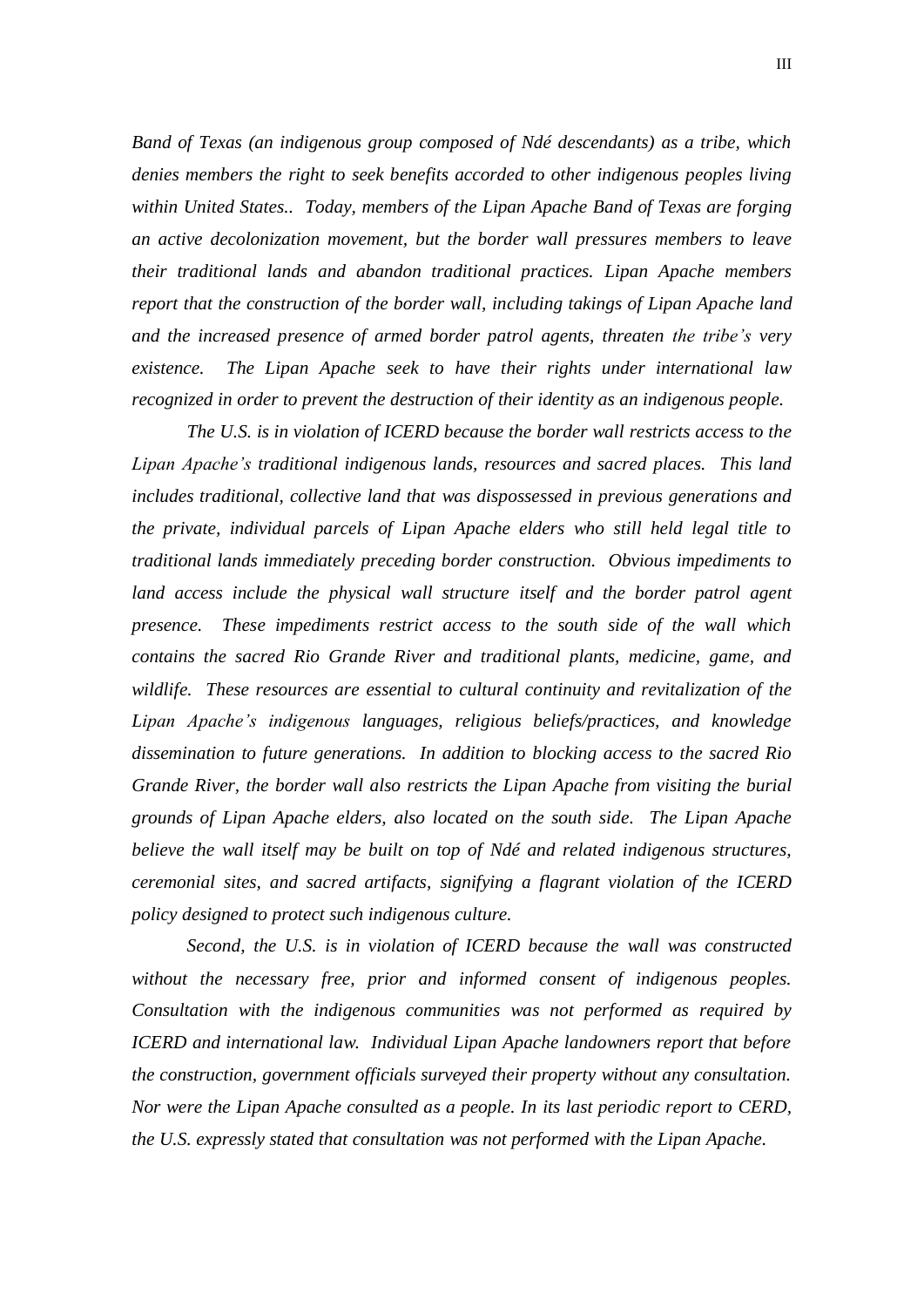*Third, the U.S. is in violation of ICERD because the government did not provide effective compensation or remedies in response to the discrimination. The only case cited in the U.S. government's June 2013 Periodic Report to CERD, County of El Paso v. Chertoff, demonstrates the difficulty indigenous community members face in obtaining relief for the border wall's discriminatory impact such as seizure of land without just compensation. The Department of Homeland Security (DHS) waived 36 federal and state laws, including laws for the protection of indigenous peoples and key pieces of environmental protection legislation. Lipan Apache Band of Texas members report having received no compensation or inadequate compensation for the value of sacred lands seized by the U.S. government. The mere recognition, without more, of the failure to consult with the Lipan Apache is insufficient, there must be action taken to remedy the failure.* 

*This report concludes with recommendations that CERD may consider in order to protect the rights of the Lipan Apache. These recommendations include immediate consultation with the Lipan Apache concerning the impact of the border wall, the restoration of access to and protection of traditional lands, compensation for land taken that reflects indigenous value of land, and the amendment of U.S. legislation to account for the rights of the Lipan Apache and other peoples living in the affected border wall region. U.S. courts have continuously rejected claims on racial discrimination regarding the border wall. Facing a dearth of domestic remedies and future legislation that aims to expand and further militarize the border wall, the Lipan Apache are left without remedy in the face of increased danger to their existence. In light of what the discriminatory impact the border wall has had and will continue to impose on the Lipan Apache, this report requests immediate attention.*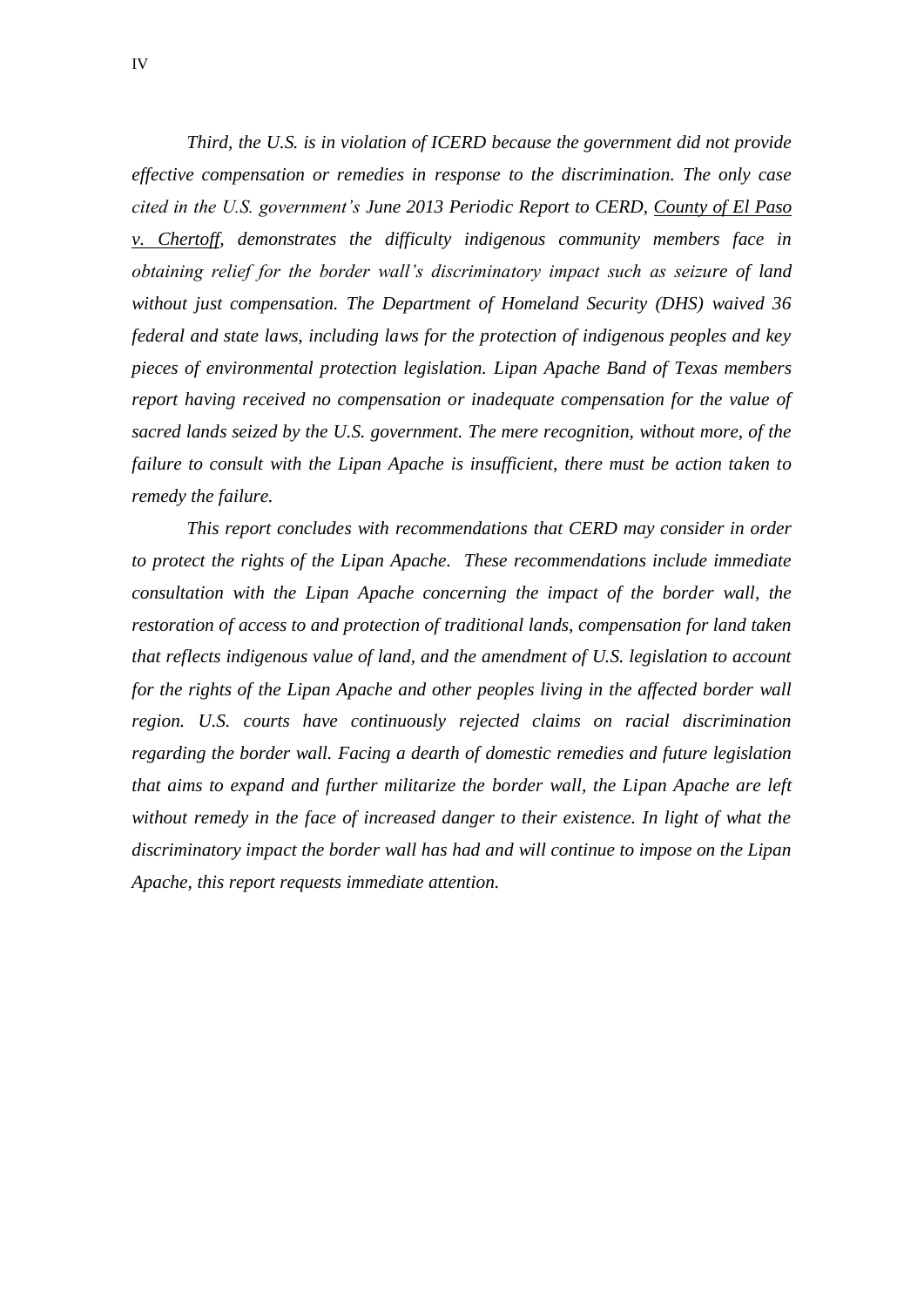# <span id="page-4-0"></span>**Acronyms and Abbreviations**

| <b>BIA</b>    | Bureau of Indian Affairs (in DOI)                           |  |
|---------------|-------------------------------------------------------------|--|
| <b>CBP</b>    | U.S. Customs and Border Protection (in DHS)                 |  |
| <b>CERD</b>   | U.N. Committee on the Elimination of Racial Discrimination  |  |
| <b>DHS</b>    | U.S. Department of Homeland Security                        |  |
| <b>DOI</b>    | U.S. Department of Interior                                 |  |
| <b>FOIA</b>   | Freedom of Information Act                                  |  |
| <b>IACtHR</b> | Inter-American Court of Human Rights                        |  |
| <b>IACHR</b>  | <b>Inter-American Commission of Human Rights</b>            |  |
| <b>ICERD</b>  | International Convention on the Elimination of All Forms of |  |
|               | <b>Racial Discrimination</b>                                |  |
| <b>OFA</b>    | U.S. Office of Federal Affairs (in DOI)                     |  |
| U.N.          | <b>United Nations</b>                                       |  |
| U.S.          | <b>United States of America</b>                             |  |
| <b>UNDRIP</b> | U.N. Declaration on the Rights of Indigenous Peoples        |  |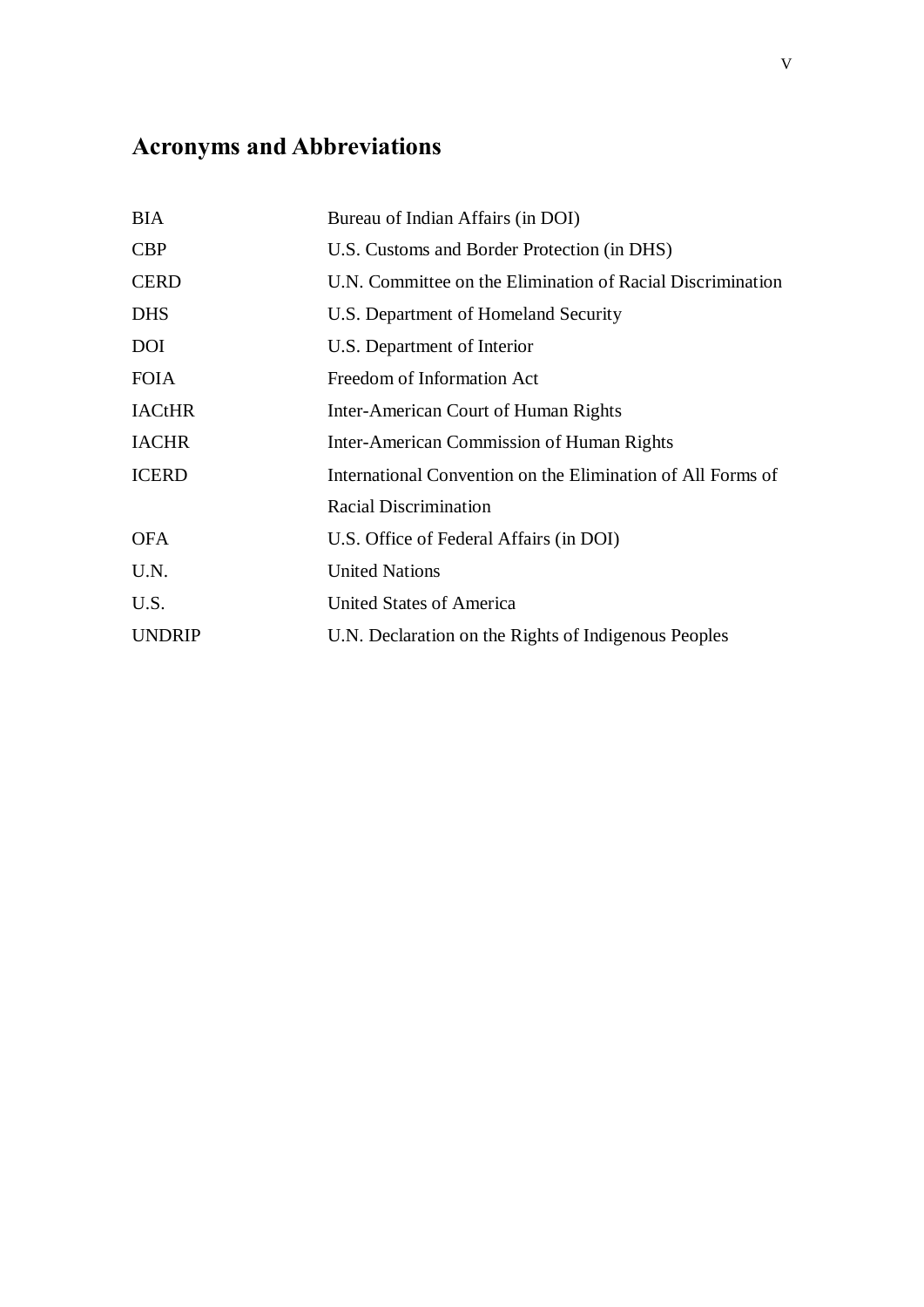# **Table of Contents**

| $\mathbf I$      |                                                                             |                                                                        |  |  |
|------------------|-----------------------------------------------------------------------------|------------------------------------------------------------------------|--|--|
| $\mathbf{I}$     | Critical Background on the Border Situation in General and the Situation of |                                                                        |  |  |
|                  |                                                                             |                                                                        |  |  |
| $\mathbf{1}$     |                                                                             |                                                                        |  |  |
| $\boldsymbol{2}$ |                                                                             |                                                                        |  |  |
|                  | 2.1                                                                         |                                                                        |  |  |
|                  | 2.2                                                                         |                                                                        |  |  |
| $\mathbf{III}$   |                                                                             | The Wall's Racially Discriminatory Impact on the Lipan Apache  14      |  |  |
| $\mathbf{1}$     |                                                                             | Limited Access to Land, Resources and Sacred Sites  14                 |  |  |
|                  | 1.1                                                                         |                                                                        |  |  |
|                  | 1.2                                                                         |                                                                        |  |  |
|                  | 1.3                                                                         |                                                                        |  |  |
| $\overline{2}$   |                                                                             | The Border Wall does not Reflect Result of Free, Prior and Informed    |  |  |
|                  |                                                                             |                                                                        |  |  |
|                  | 2.1                                                                         |                                                                        |  |  |
|                  | 2.2                                                                         |                                                                        |  |  |
|                  | 2.3                                                                         |                                                                        |  |  |
| 3                |                                                                             | Border Wall Problems cannot be solved due to Inadequate Domestic Legal |  |  |
|                  |                                                                             |                                                                        |  |  |
|                  | 3.1                                                                         |                                                                        |  |  |
|                  | 3.2                                                                         |                                                                        |  |  |
|                  | 3.3                                                                         |                                                                        |  |  |
| $\mathbf{IV}$    |                                                                             |                                                                        |  |  |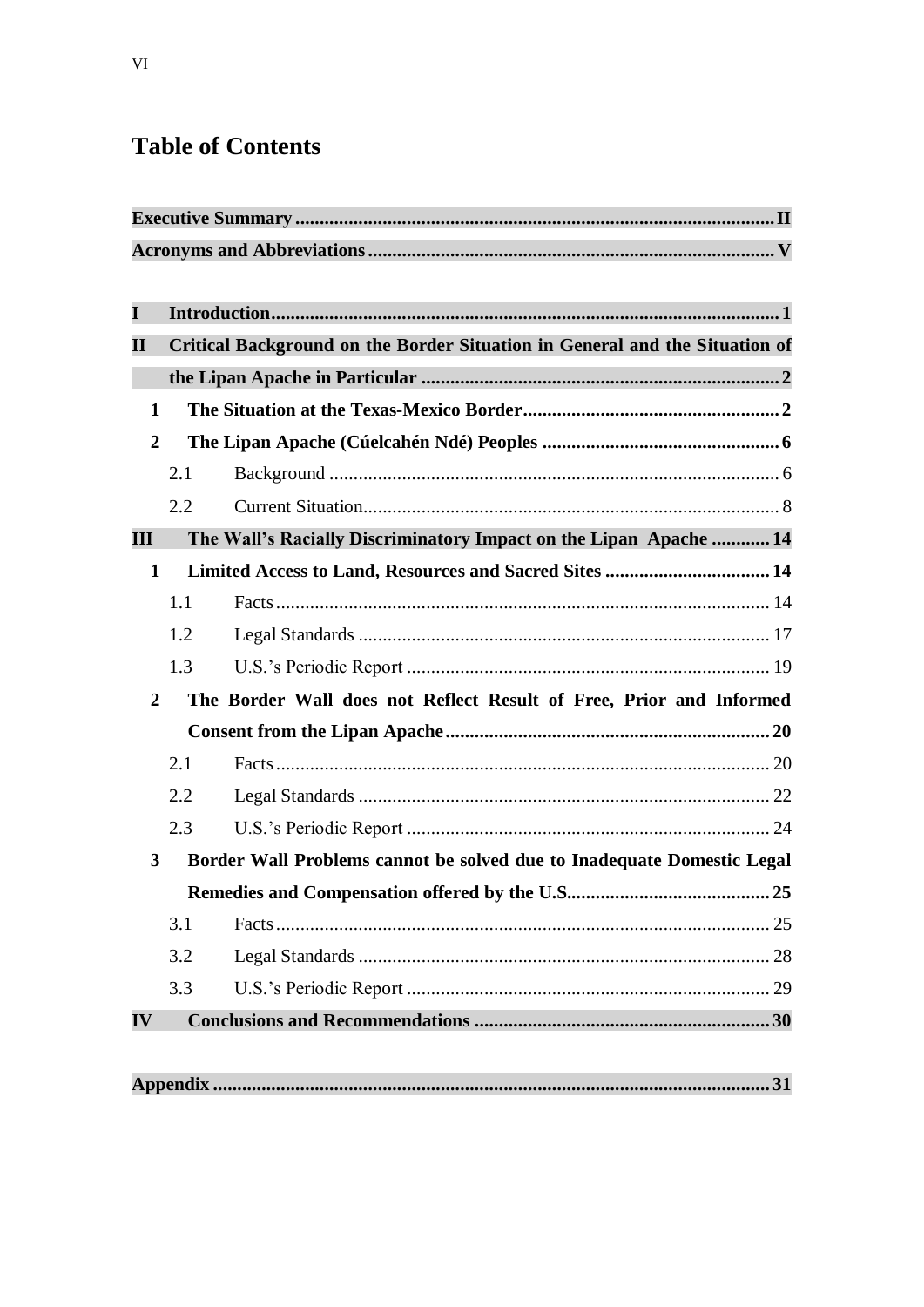### <span id="page-6-0"></span>**I Introduction**

 $\overline{a}$ 

This is a shadow report in response to the June 12, 2013 periodic report<sup>1</sup> of the United States of America to the United Nations Committee on the Elimination of Racial Discrimination (CERD) concerning the International Convention on the Elimination of All Forms of Racial Discrimination (ICERD)<sup>2</sup>. It is submitted by the University of Texas Human Rights Clinic<sup>3</sup> and Dr. Margo Tamez in coordination with the Lipan Apache Band of Texas, and the Lipan Apache Women Defense. This report demonstrates that the Texas-Mexico border wall has a racially discriminatory impact and is exacerbating the already vulnerable situation of the Lipan Apache (Cúelcahén Ndé) Peoples 4 , and that the U.S. breaches its obligations under ICERD.

In 2012, the Human Rights Clinic, together with Dr. Margo Tamez, in coordination with the Lipan Apache Band of Texas, and the Lipan Apache Women Defense, requested that CERD consider the situation under its Early Warning and Urgent Action Procedure.<sup>5</sup> In March 2013, in the course of its 82<sup>nd</sup> session, CERD did consider the situation of the Kickapoo Traditional Tribe of Texas, the Ysleta del Sur Pueblo (Tigua) and the Lipan Apache, expressing "particular" concern regarding the situation of the Lipan Apache.<sup>6</sup> Further, CERD specifically requested that the U.S. provide detailed information on the impact that the Texas-Mexico border wall has (i) on the rights of indigenous peoples to access their land, resources and holy places, (ii) recent and future plans to consult with affected peoples, (iii) and proposed remedy

<sup>&</sup>lt;sup>1</sup> Periodic Report of the United Stated of America to the United Nations Committee on the Elimination of Racial Discrimination concerning the International Convention on the Elimination of All Forms of Racial Discrimination (June 12, 2013) [hereinafter Periodic Report], *available at* http://www.state.gov/ documents/organization/210817.pdf.

<sup>&</sup>lt;sup>2</sup> International Convention on the Elimination of All Forms of Racial Discrimination (Jan. 4, 1969), 660 U.N.T.S. 195, Art. 2 [hereinafter ICERD].

<sup>&</sup>lt;sup>3</sup> The Human Rights Clinic at the University of Texas at Austin is composed of an interdisciplinary group of law students and graduate students, working under the guidance of clinic Director Ariel Dulitzky. Students learn substantive human rights law through critical classroom study, discussion, and reflection. Working from the advocate's perspective, students participate in a host of projects and collaborate with human rights organizations worldwide to support human rights c1aims in domestic and international forums. The Clinic's work includes investigating and documenting human rights violations, developing and participating in advocacy initiatives before the United Nations and regional and national human rights bodies, and engaging with global and local human rights campaigns.

<sup>4</sup> For background information on the Lipan Apache (Cúelcahén Ndé) Peoples [hereinafter Lipan Apache or Ndé], *see infra* part I.2.1. Ndé is a self-referent signifying "the people" that is used by Lipan Apache to refer to each other at gatherings and in oral tradition.

<sup>5</sup> Early Warning and Urgent Action Procedure Request by the Human Rights Clinic at the University of Texas at Austin (May 2012) [hereinafter EWAP].

<sup>6</sup> *See* CERD/82nd/GH/CR/MN [hereinafter CERD's letter].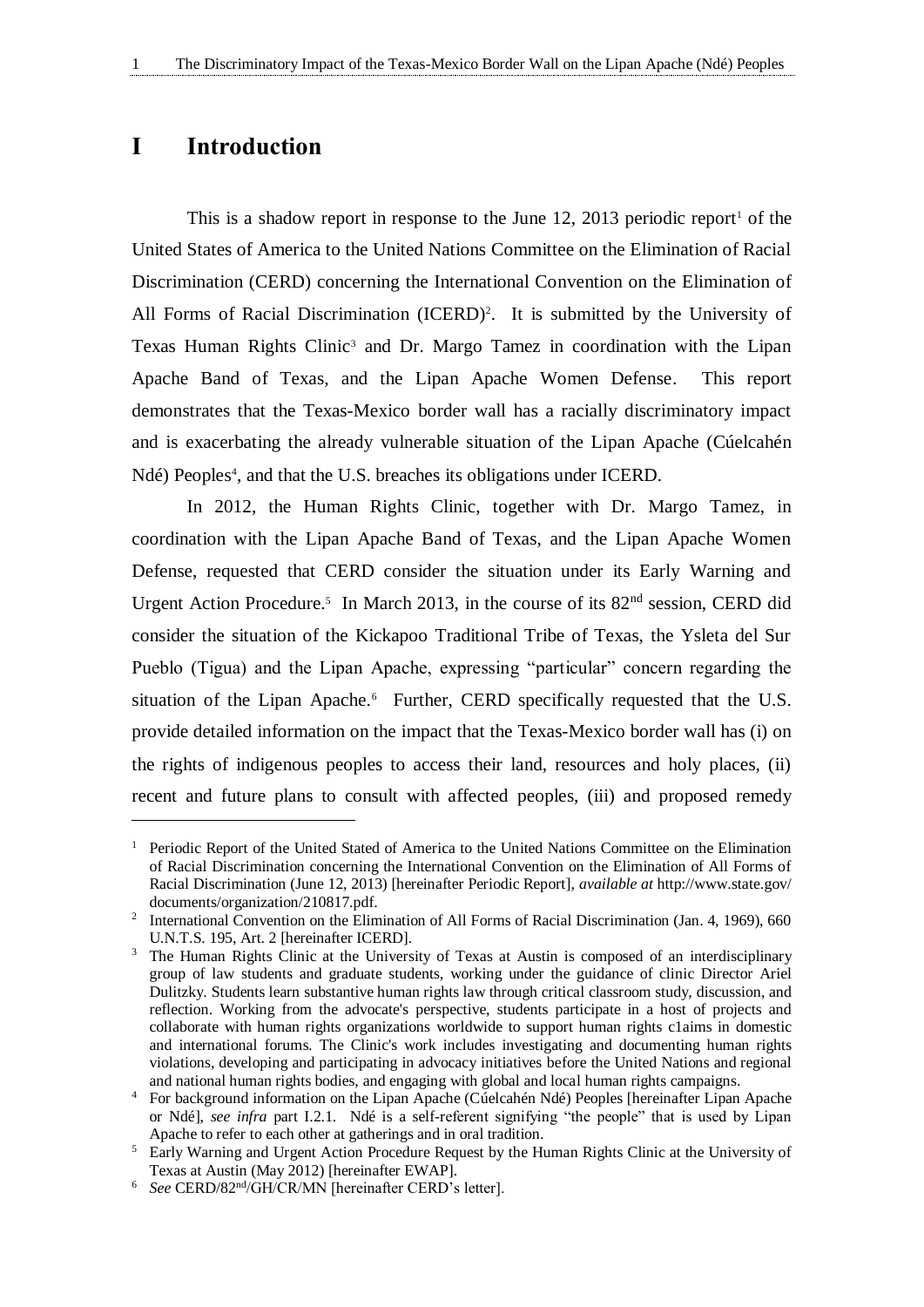measures and compensation plans envisaged to reverse the negative impacts of the wall.<sup>7</sup>

In its periodic report in June 2013, the U.S. government recognized "the potential impact that physical security barriers may have on local communities and landowners"; the U.S. Government did however not address CERD's particular concern regarding the situation of the Lipan Apache except to admit that the government did not consult with the Lipan Apache People at all.<sup>8</sup>

This report is divided into three parts: The first (II) provides critical background on the Texas-Mexico Border wall in general and the situation of the Lipan Apache in particular. The second part (III) highlights the wall's special impact on the Lipan Apache and shows that U.S. breached its obligations under ICERD. It will discuss how the U.S. (1) restricted access to their land, resources, and sacred sites; (2) failed to obtain their free prior and informed consent; and (3) did not provide them adequate legal remedies or compensation. Lastly, the third part (IV) concludes with proposed recommendations that CERD may consider.

It should be noted that this report intends to complement the request under CERD's Early Warning and Urgent Action Procedure and shall not preclude CERD from addressing the situation at the Texas-Mexico border wall under the Early Warning and Urgent Action Procedure in the future, if needed.

# <span id="page-7-0"></span>**II Critical Background on the Border Situation in General and the Situation of the Lipan Apache in Particular**

#### <span id="page-7-1"></span>**1 The Situation at the Texas-Mexico Border**

The construction of the Texas-Mexico border wall has had, has and will continue to have a negative impact on the peoples living along the border, especially indigenous peoples. In 2005, U.S. Congress began enacting legislation, including the REAL ID Act, which allowed the U.S. government to build a wall<sup>9</sup> along the border between the

<sup>7</sup> CERD's letter, *supra* note 6.

<sup>8</sup> Periodic Report, *supra* note 1, at 182.

<sup>&</sup>lt;sup>9</sup> While the Department of Homeland Security, Customs & Border Protection, and the Border Patrol all employ the term "border fence" to describe the physical barrier along the U.S.-Mexico border, the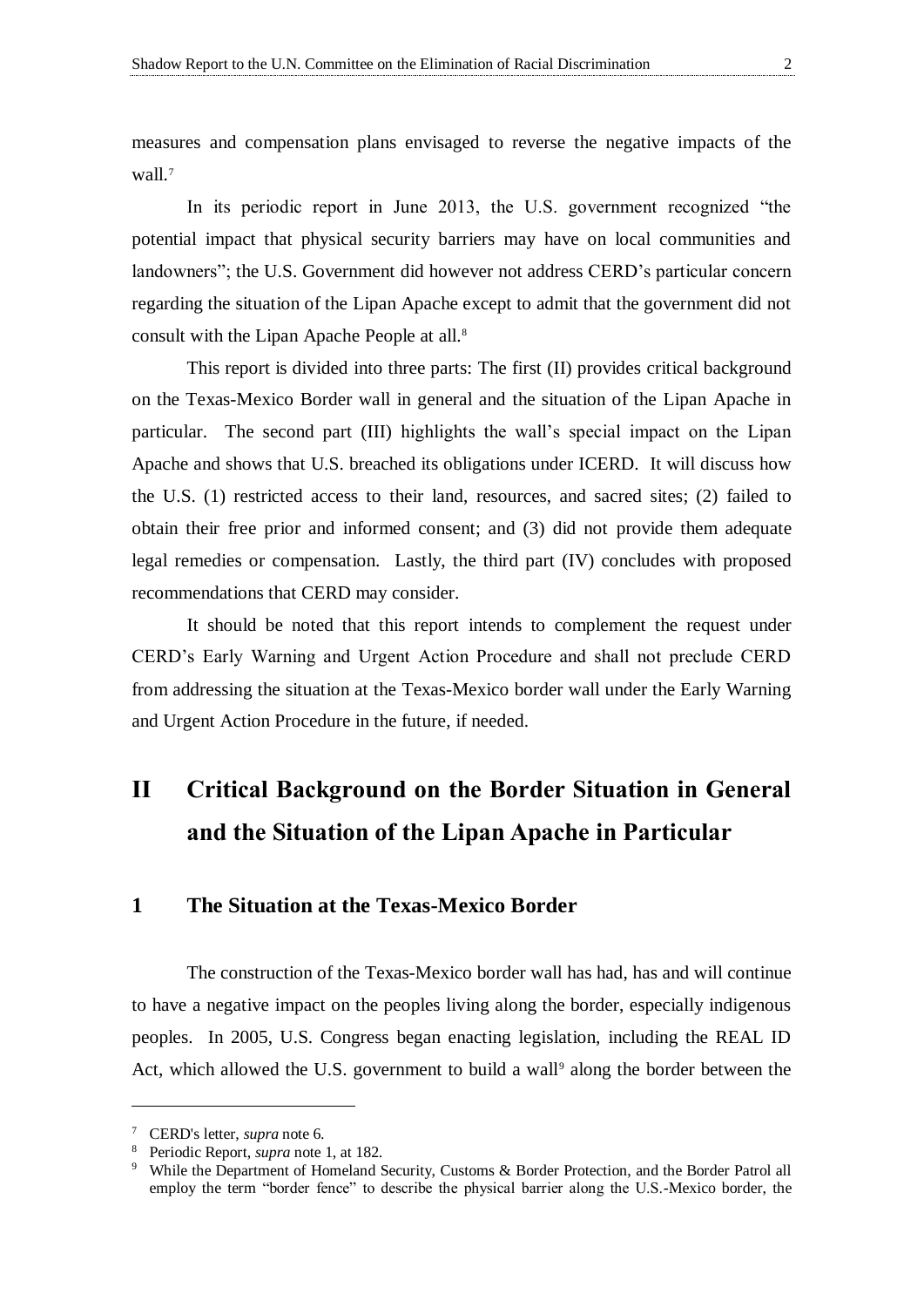U.S. and Mexico.<sup>10</sup> As demonstrated in this report, the legislation allowed the government to avoid consultation with the affected border communities, including indigenous people, and gave the government excessive powers to construct the wall, regardless of its harmful and environmental impact. The legislation also encouraged a lack of transparency regarding the U.S. government's decisions about the wall, and led to arbitrary decisions regarding the wall's placement.<sup>11</sup> It was erected through sensitive environmental areas, indigenous lands, and small private properties, but nonetheless skips some segments of the more lucrative properties owned by businesses.<sup>12</sup> The conjunction of these elements, as this report will demonstrate, results in a racially discriminatory impact on the Lipan Apache. Additionally, The U.S. government has failed to take effective measures to review the discriminatory effects of its legislation, which is in direct violation of ICERD.<sup>13</sup>

The U.S. government has used many inconsistent rationales to justify building the wall, including reducing illegal immigration, preventing terrorist attacks, and controlling drug trafficking.<sup>14</sup> In 2006, U.S. Congress passed the Secure Fence Act, which gave the government the ability to waive any laws that could possibly interfere with the construction of the wall.<sup>15</sup> Using this power, the Department of Homeland Security (DHS) waived 36 federal and state laws, including laws for the protection of indigenous peoples and key pieces of environmental protection legislation. <sup>16</sup>

community affected by this barrier alternatively utilizes the term "border wall". *See* Types of Fence, U.S. Customs & Border Patrol, http://www.cbp.gov/xp/cgov/border\_security/ti/about\_ti/fence.x ml (last visited Dec. 22, 2013), [hereinafter Types of Fence], describing the barriers constructed along the border as a "vehicle and pedestrian fence". In keeping with their preference, the Clinic will also employ the term "border wall" in describing this barrier.

<sup>&</sup>lt;sup>10</sup> REAL ID Act of 2005, Pub. L. No. 109-13, 119 Stat. 231 (codified in scattered sections of 8 U.S.C.)

<sup>11</sup> *See further* EWAP, *supra* note 5, at 57-63.

<sup>12</sup> Leah Nedderman, Ariel Dulitzky and Denise Gilman, *Violations on the Part of the United States Government of the Right to Property and Nondiscrimination Held by Residents of the Texas Rio Grande Valley,* The Working Group on Human Rights and the Border Wall (June 2008), [hereinafter Working Group Report], *available at* http://www.utexas.edu/law/clinics/humanrights/work/Border-Wall-right-to

<sup>-</sup>property.pdf.

<sup>13</sup> ICERD, *supra* note 2, at art. 2.

<sup>14</sup> *See* History and Purpose, U.S. Customs & Border Patrol, http://www.cbp.gov/xp/cgov/border\_security/ ti/about\_ti/ti\_history.xml (last visited Dec. 22, 2013). There is however, little evidence that the construction of the border wall is an effective method to deal with these different issues. *See further* EWAP, *supra* note 5, at 71-77.

<sup>&</sup>lt;sup>15</sup> Secure Fence Act of 2006, Pub. L. No. 109-367, 120 Stat. 2638 (codified in scattered sections of 8 U.S.C.).

<sup>&</sup>lt;sup>16</sup> DHS waived 36 federal and state laws across 470 miles of the southern border in April 2008, including key environmental laws such as the National Environmental Policy Act and the Endangered Species Act, as well as the Native American Graves Protection and Reparation Act and the American Indian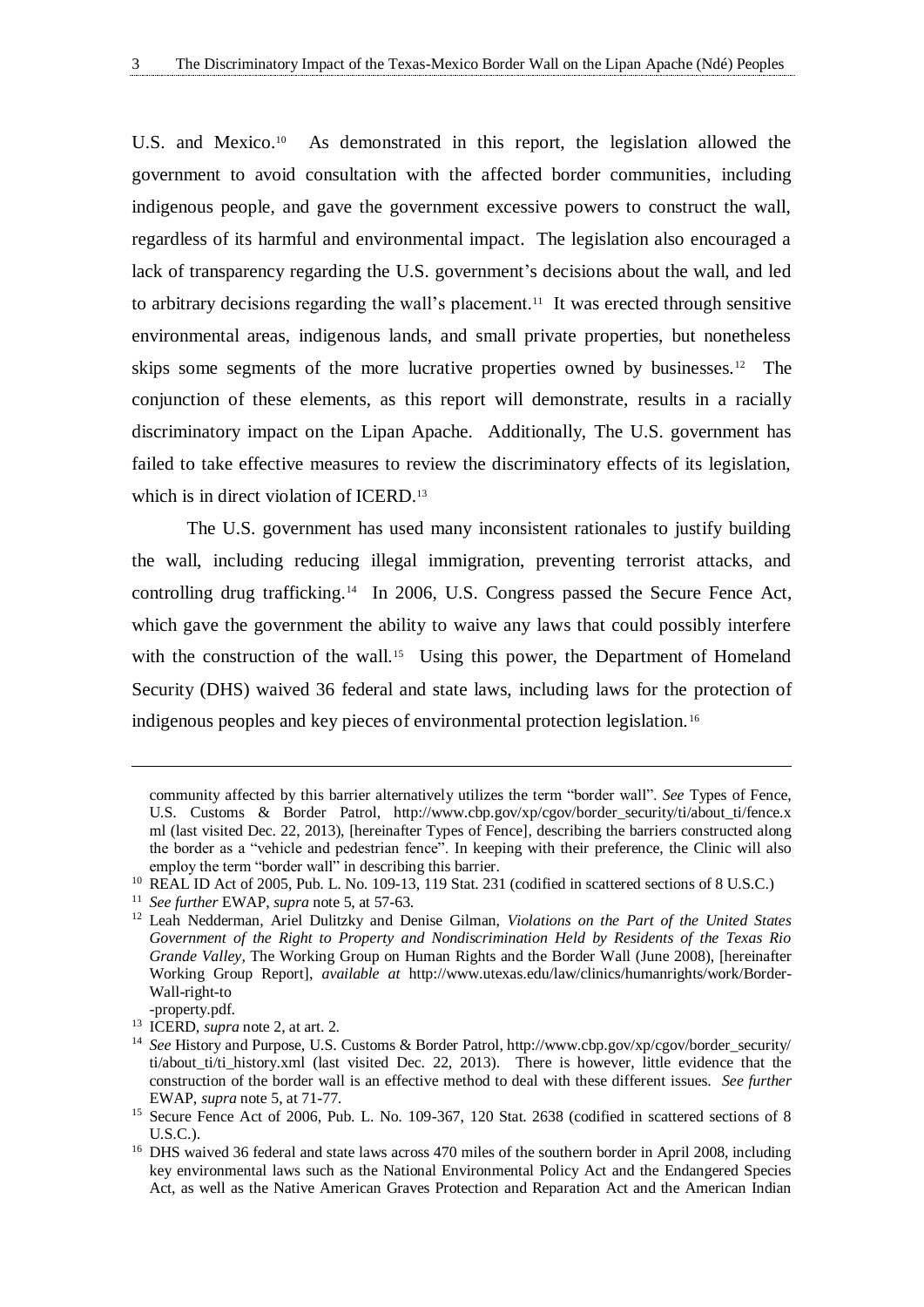The Secretary of DHS was also given the discretion to determine the location and total mileage of the wall.<sup>17</sup> As of February 10, 2012, U.S. Customs and Border Protection (CBP) had completed 651 miles of pedestrian and vehicle fencing<sup>18</sup> along the South West Border.<sup>19</sup> According to CBP, a total of 352 miles of primary pedestrian fence has been constructed, while the final total of vehicle fence (the project was officially completed on January 8, 2010) was 299 miles.<sup>20</sup> In order to acquire the land on which the wall was to be constructed, the government asserted its eminent domain powers to take title to land owned by citizens, including Lipan Apache residents living along the border wall, whether the landowners gave permission or not.<sup>21</sup>

Though referred to as a "border fence," the wall is in many places constructed nowhere near the actual political border, the Rio Grande River.<sup>22</sup> Construction is banned in the river's flood plain, according to a 1906 boundary treaty, so the wall was built alongside levees that are as much as a mile inland.<sup>23</sup> As a result, the wall isolates hundreds of acres of American land that now lies on the wall's south side – and in many places, private property has been divided into two parcels.<sup>24</sup> While some affected landowners were provided with keypad-operated gates to enter southern parcels, many, including several Lipan Apache residents, have no direct access to their southern plots.<sup>25</sup>

Today, Lipan Apaches still feel threatened and pressured to leave their traditional lands. They report that staying on their land, under increasingly harsh social conditions imposed by the U.S. government's takings, is further discouraged by the

Freedom Act. The Administrative Procedure Act, which requires any government agency to provide transparency and oversight of its decision-making process, was also waived. Notice of Determination for Illegal Immigration Reform and Immigration Responsibility Act of 1996, 73 Fed. Reg. 19078, 19079-80 (Apr. 8, 2008).; 42 U.S.C. § 300f (2006); 5 U.S.C. § 551 (1946). *See also* Jenny Neeley, *Over the Line: Homeland Security's Unconstitutional Authority to Waive all Legal Requirements for the Purpose of Building Border Infrastructure*, ARIZ. J. ENV. L. & POL'Y, Vol. 1, No. 2 at 141 (2011).

<sup>&</sup>lt;sup>17</sup> Consolidated Appropriations Act, Pub. L. No. 110-161, Div. E, Title V, § 564(a), 121 Stat. 1844, 2090 (2007), at (2) (b).

<sup>&</sup>lt;sup>18</sup> The type of fencing to be constructed depends on the specific operational needs and characteristics of the area to be fenced. *See further* Types of Fence, *supra* note 9.

<sup>19</sup> Southwest Border Fence Construction Progress, U.S. Customs & Border Patrol, http://www.cbp.gov/x p/cgov/border\_security/ti/ti\_news/sbi\_fence/ (last visited Dec. 22, 2013).

<sup>20</sup> *Id.*

<sup>21</sup> *See also infra* part II.2.1.

<sup>22</sup> Stephen R. Kelly, *A Bend in the River*, N.Y TIMES, Nov. 7, 2013, *available at* [http://www.nytimes.co](http://www.nytimes.co/) m/2013/11/08/opinion/a-bend-in-the-river.html?amp;\_r=0&hp=&;rref=opinion&adxnnl=1&adxnnlx=1 383924276-GsJw3NSAWl4+eoccecR9Fg&\_r=1&.

<sup>23</sup> *Id*.

<sup>24</sup> *Id.*

<sup>25</sup> *Id.*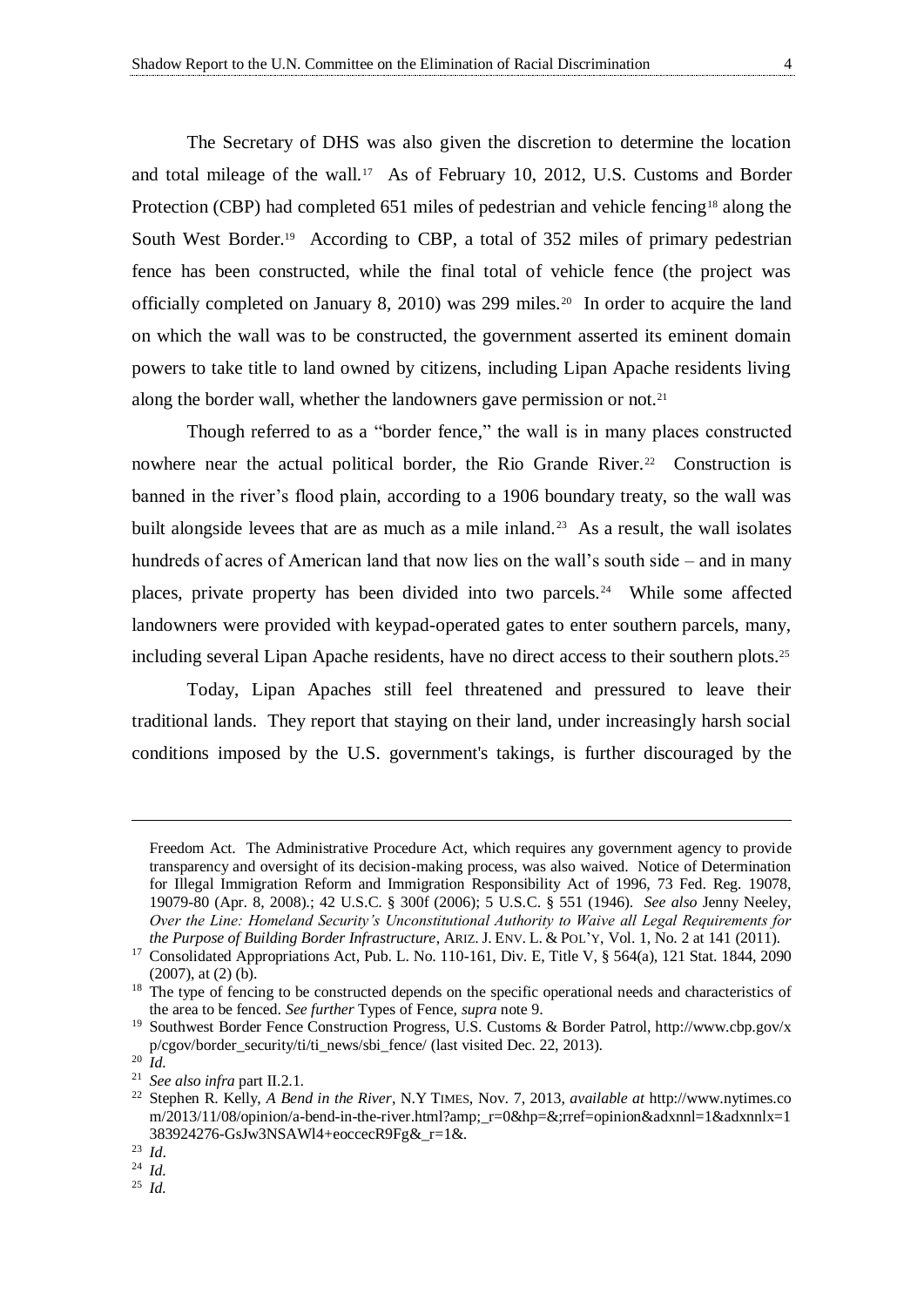increased and pervasive presence of armed border patrol agents.<sup>26</sup> The number of border patrol agents stationed along the Texas-Mexico border has more than doubled over the last decade.<sup>27</sup> Furthermore, the recent implementation of new "gates" (i.e., passcode-protected barriers placed in wall gaps where indigenous peoples accessed their lands after the wall was constructed) and surveillance technologies (i.e., sensors that alert border patrol agents when indigenous peoples approach the wall to access lands) raises troubling questions about access – especially given that the U.S. government continues to deny consultation to local peoples about concerns affecting their lives and ability to control their futures.<sup>28</sup>

It seems likely that U.S. construction of the border wall will continue in the future, and yet, these plans do not address any of the racial discrimination problems raised by affected communities. <sup>29</sup> Under ICERD, a State must take effective measures to review and correct the discriminatory effects of its actions.<sup>30</sup> Instead, the U.S. seems to be planning just the opposite: immigration reform bills before Congress call for increasing the fencing by 350 miles and for adding 20,000 additional border patrol agents.<sup>31</sup> These plans do not heed recent testimony by DHS, in which officials stated that the high-security fencing built since 2006 is already sufficient for security purposes.<sup>32</sup>

By failing to protect the rights of indigenous peoples in a substantive way, the U.S. government is in direct violation of its obligations under ICERD.<sup>33</sup> In CERD's letter to the U.S., CERD expressed concern regarding the potentially discriminatory impact that the construction of the border wall might have on indigenous peoples, and requested information from the government on future measures envisaged "to consult with and consider the requests of the affected communities" and "to reverse the negative

<sup>&</sup>lt;sup>26</sup> *¿Que Pasa?*, (Film of Eloisa García Tamez discovering a government and contractor meeting to construct the colossal Border Wall gate Feb. 2013) [hereinafter *¿Qué pasa?* film], *available at* http://lipan

communitydefense.wordpress.com/2013/02/28/que-pasa/.

<sup>&</sup>lt;sup>27</sup> Border Patrol Agent Staffing by Fiscal Year U.S CUSTOMS AND BORDER PATROL (Oct. 1<sup>st</sup> through Sept. 30th), *available at* http://www.cbp.gov/linkhandler/cgov/border\_security/border\_patrol/usbp\_stat istics/usbp\_fy12\_stats/staffing\_1993\_2012.ctt/staffing\_1993\_2012.pdf.

<sup>28</sup> *¿Qué Pasa?* film, *supra* note 26.

<sup>29</sup> *See* EWAP, *supra* note 5, at 34.

<sup>30</sup> ICERD, *supra* note 2, art. 2.

<sup>31</sup> Kelly, *supra* note 22; Stephen Dinan, *Fight ignites over last section of border fence; El Paso site called key part of history,* THE WASHINGTON TIMES (Nov. 20, 2013), *available at* http://www.washingt ontimes.com/news/2013/nov/20/last-section-of-border-fence-meets-history-fight-i/?page=all.

<sup>32</sup> *Id*.

<sup>&</sup>lt;sup>33</sup> CERD, Gral. Recommendation XXIII,  $51<sup>st</sup>$  Sess., Supp. No.  $A/52/18$ , annex V, at 2 (Aug. 18, 1997).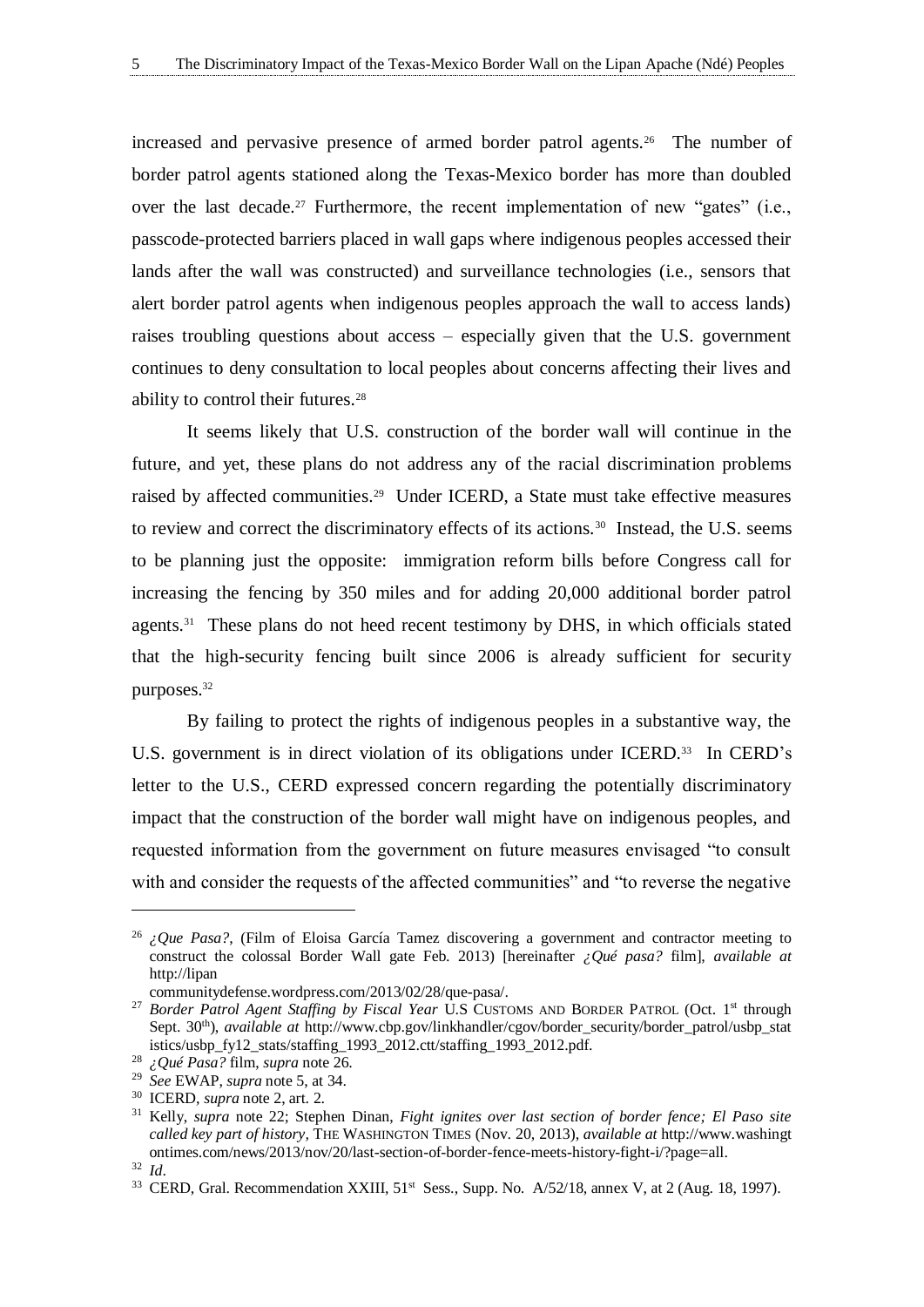impact of the construction of the border wall."<sup>34</sup> The U.S. did not provide a concrete example of either type of future measure in its most recent periodic report.<sup>35</sup>

Together, these developments indicate that the effects of the border wall on the Lipan Apache and other peoples living at the border will not be ameliorated, and indeed, will likely be exacerbated in the coming months and years. A CERD intervention during this reporting cycle could have a positive impact.

#### <span id="page-11-1"></span>**2 The Lipan Apache (Cúelcahén Ndé) Peoples**

#### <span id="page-11-0"></span>**2.1 Background**

The border wall especially affects the Lipan Apache (or Ndé) because it goes through their traditional, sacred lands. According to Ndé oral tradition, their ancestors lived in and constructed kinship-based social systems and institutions in the affected border region.<sup>36</sup> Today, it is well accepted by contemporary historians and linguists that Ndé historically and continuously cultivated a complex and deep-time relationship with a homeland; that this integral relationship pre-dated other emigrating indigenous groups which arrived into the region just prior to, or concurrently with Spanish colonization; and that the Ndé relationship was radically altered by colonization as a force of disruption and intergenerational conflict.<sup>37</sup>

Texas – including the Texas-Mexico border region – is a significant place of Ndé history according to the people's oral tradition.<sup>38</sup> Since the mid-15th century, Ndé

<sup>34</sup> CERD's letter, *supra* note 6.

<sup>35</sup> Periodic Report, *supra* note 1, at 182.

<sup>&</sup>lt;sup>36</sup> From 1540-1749, the Ndé fought fiercely against the Spanish overthrow of Konitsaii gokíyaa, known to the Spanish Crown as Terra Apachorum, translated as "La Gran Apachería," and considered by the Spanish monarchy to be the Apache sovereign territory to the north of Tenochtitlán. Ndé signed several convenios, or Treaties of Peace, with the Spanish Crown, and later with the Mexican Republic. During the industrial 19<sup>th</sup> to late 20<sup>th</sup> centuries, Ndé fought numerous battles, and were signatories on Treaties of Peace with Mexico, the Republic of Texas, and the United States.

<sup>37</sup> *See,* e.g*.,* Anthony K. Webster, *Lipan Apache Placenames of Augustina Zuazua: Some Structural and Discursive Features,* 55 Names: A Journal of Onomastics 103 (2007); SHERRY ROGINSON, I FOUGHT A GOOD FIGHT: A HISTORY OF LIPAN APACHES (2013); Margo Tamez, *Nádasi'né' Ndé' Isdzane Begozaahí' Shimaa Shiní' Gokal Gową goshjaa Ha'áná' idłí Texas-Nakaiyé Godesdzog* [Translation: Returning Lipan Apache Women's Laws, Lands, & Power in El Calaboz Ranchería, Texas-Mexico Border] (May 2010) (unpublished Ph.D. dissertation, Washington State University) (on file with author) [hereinafter Ph.D. dissertation].

<sup>&</sup>lt;sup>38</sup> Interview by Margo Tamez with the Lipan Elder Committee of the Mescalero Apache Tribe of New Mexico Reservation [Meredith Magoosh Begay, Granddaughter of Chief Magoosh and Lipan Apache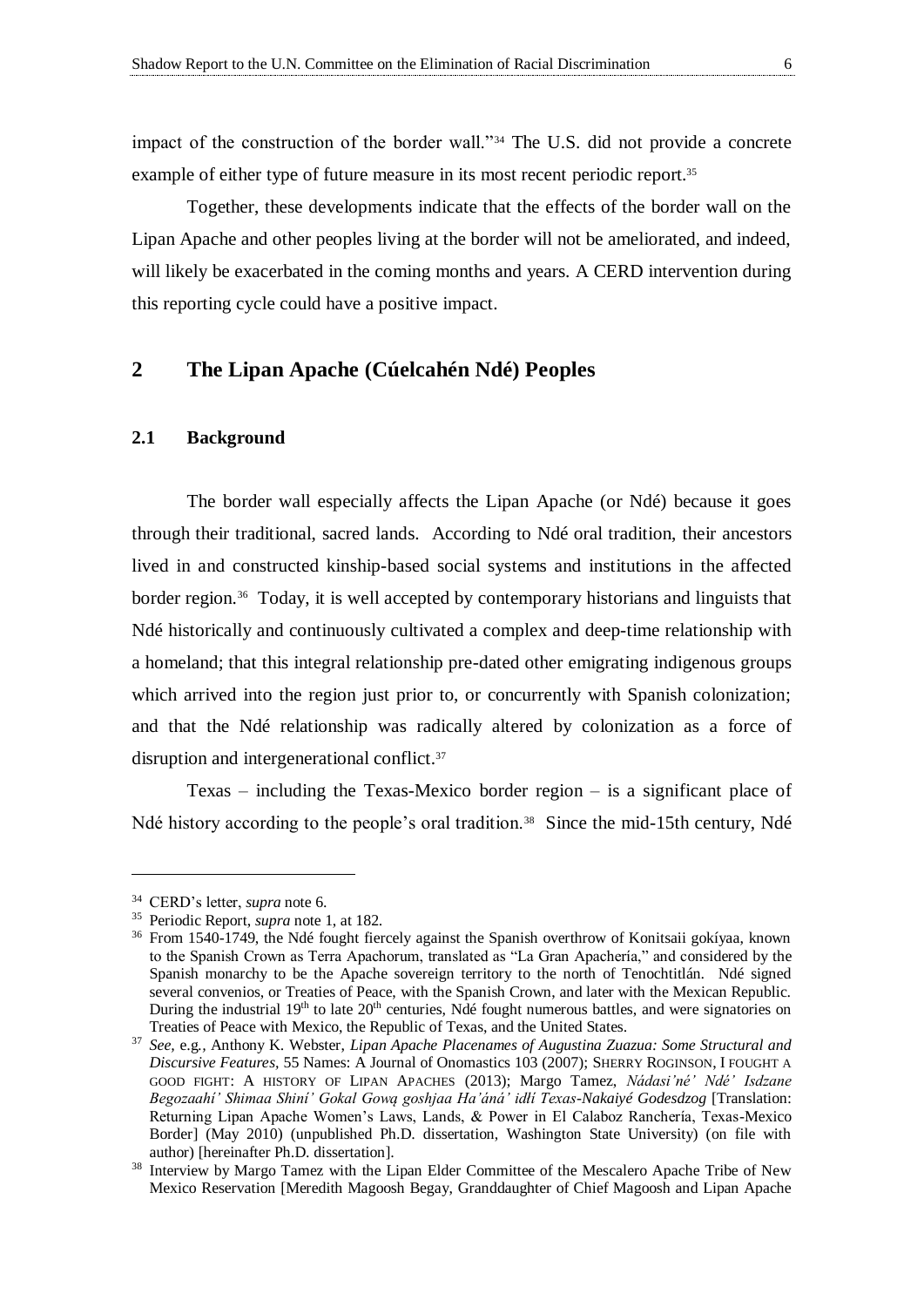emplaced intimate, indigenous and territorial relationships with Kónitsąąíí gokíyaa – 'Ndé Big Water Country' or 'El Rio Bravo/Grande'.<sup>39</sup> The Spanish monarchy identified this expansive region as the sovereign territory of the 'Apaches Lipanes' or Lipan Apache.<sup>40</sup> Robust international diplomacy and legal agreements undergirds Ndé individual and collective land claims along the border wall and on both sides of the Rio Bravo/Rio Grande. Indigenous land tenure is complex in this region, especially with regard to Ndé social relations with other indigenous peoples in El Calaboz, La Encantada and El Ranchito, and with related sister rancherías along both sides of the Texas-Mexico border. Modern knowledge of indigenous proprietary title is traced through oral tradition, genealogical collections, community archives, and archival documents which point to the inherent Aboriginal Title (pre-dating colonization), Spanish Crown encomienda, hidalgo, and mercedes 'grants' (enacted in 1526-1749), and Treaties (enacted between 1836 to 1871).<sup>41</sup> Specifically, the Spanish Crown land grants bestowed upon indigenous peoples included embedded, inherent water rights.<sup>42</sup> These water rights, according to Lipan Apache elders, are perpetual rights that are transferred lineally to descendants of the original indigenous grantees.<sup>43</sup> These traditional homelands and the natural resources found within them, according to Ndé oral tradition, are necessary to preserve social and cultural aspects of Ndé life. <sup>44</sup>

The construction of the border wall, however, is one chapter in a long story of systematic dispossession and assimilation that threatens the people's self-determination. According to Ndé primary-source and archival research, there is significant documentation of dispossession that pre-dates the U.S. construction of the border wall.<sup>45</sup> From the current elder generation's view of history prior to the wall, dispossession stems from events that took place between 1873 to 1938, when organized violence,

Linguist; Rafael Mendez, Grandson of Mendez, Lipan Apache Elder and Historian; Ted Rodriguez, Grandson of Kickapoo-Lipan, Lipan Apache Elder and Historian] in Mescalero, New Mexico (Jan. 12, 2003).

<sup>39</sup> *See* Margo Tamez, *Kónitsąąíí gokíyaa Ndé: 'Big Water People's Homeland' – a Shadow of Self-Determination in a bifurcated Traditional Territory* (July 17, 2012), seminar paper, Office of the United Nations High Commissioner for Human Rights, *available at* http://www.ohchr.org/Documents /Issues/IPeoples/Seminars/Treaties/BP7.pdf.

<sup>40</sup> *Id.*

<sup>41</sup> *Id*.; *See also*, Margo Tamez, Ph.D. dissertation, *supra* note 37.

<sup>42</sup> *Id.*

<sup>43</sup> Interview by Margo Tamez with Eloisa G. Tamez, in El Calaboz, Texas (June 24, 2011).

<sup>44</sup> Letter from Ndé Nantá an, Daniel Castro Romero, Jr., General Council Chairman, Lipan Apache Band of Texas, Inc., to Whom It May Concern Re: Lipan Apache Band of Texas Statement (Nov. 16, 2013).

<sup>45</sup> Margo Tamez, Ph.D. dissertation, *supra* note 37.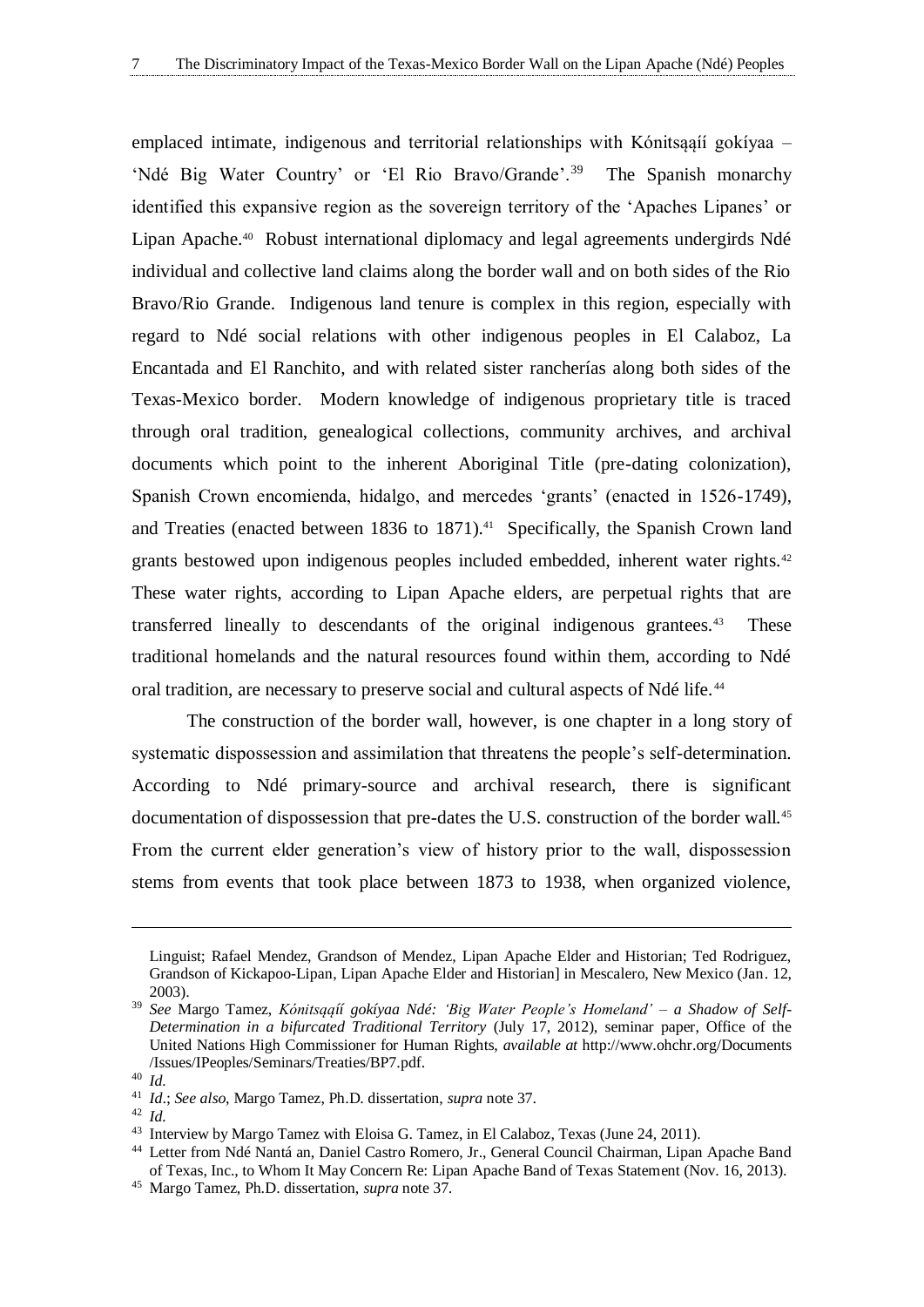repression, executions, torture, lynching and starvation occurred on the lands affected by the wall.<sup>46</sup>

Further complicating the situation of the Lipan Apache, indigenous families in La Encantada, El Ranchito, and El Calaboz were victims of exploitation, land grabs, and manipulation<sup>47</sup> in the Cameron County court system over subsequent generations.<sup>48</sup> Oral histories also reveal systematic assimilation of the Ndé over successive generations.<sup>49</sup> Forced dispossession resulted in a diaspora of the Ndé people throughout North America, including beyond U.S. borders; at the same time, assimilative forces frustrated the maintenance and practice of traditional ceremonies critical for Ndé selfdetermination.

#### <span id="page-13-0"></span>**2.2 Current Situation**

#### *a. The Lipan Apache Ndé Peoples Seek to Reverse the Effects of Colonization*

Today, Ndé population is on the increase, and Ndé are striving to defend their traditional ways of life and territorial integrity. The Ndé never accepted the colonialist terms of circumscribed access to customary aboriginal homelands of Kónitsąąíí gokíyaa ('Big Water Peoples homeland').<sup>50</sup> Despite this, today, as a result of dispossession and assimilation over the past several generations, the Ndé peoples will be in crisis if they cannot assert their rights to self-determination. Compounding obstacles to decolonization efforts is the continued loss of access to lands on the south side of the border wall and to the traditional knowledge and history that runs with the land.

<sup>46</sup> Margo Tamez, Ph.D. dissertation, *supra* note 37, at 301-453.

<sup>47</sup> *Id*.

<sup>48</sup> In the summers of 2011 and 2012, and in February 2013, Dr. Margo Tamez compiled archival evidence, and in February 2012, obtained physical documents from the Cameron County courthouse pointing to successive generations whose lands were literally taken from them through fraud, manipulation, and forgery. These documents are on file with Dr. Tamez. *See* Affidavit of Dr. Margo Tamez (see appendix 1).

<sup>&</sup>lt;sup>49</sup> More recent research objectives of Dr. Margo Tamez are focused on film documentation of Ndé experiences in Catholic missions, Catholic schools, U.S. industrial schools, Texas public education institutions, military service, and both wage and unpaid labor. These documents are on file with Dr. Tamez.

<sup>50</sup> *See* Interview by Margo Tamez with Daniel Castro Romero, Jr., General Council Chairman, Lipan Apache Band of Texas, in El Calaboz, Texas (Nov. 15, 2013); *See* Margo Tamez, *The Texas-Mexico Border Wall and Ndé Memory: Confronting Genocide and State Criminality, beyond the Guise of "Impunity," in* BEYOND WALLS AND CAGES: PRISONS, BORDERS AND GLOBAL CRISIS, 57 (Jenna M. Loyd, Matt Mitchelson, and Andrew Burridge, eds., 2012).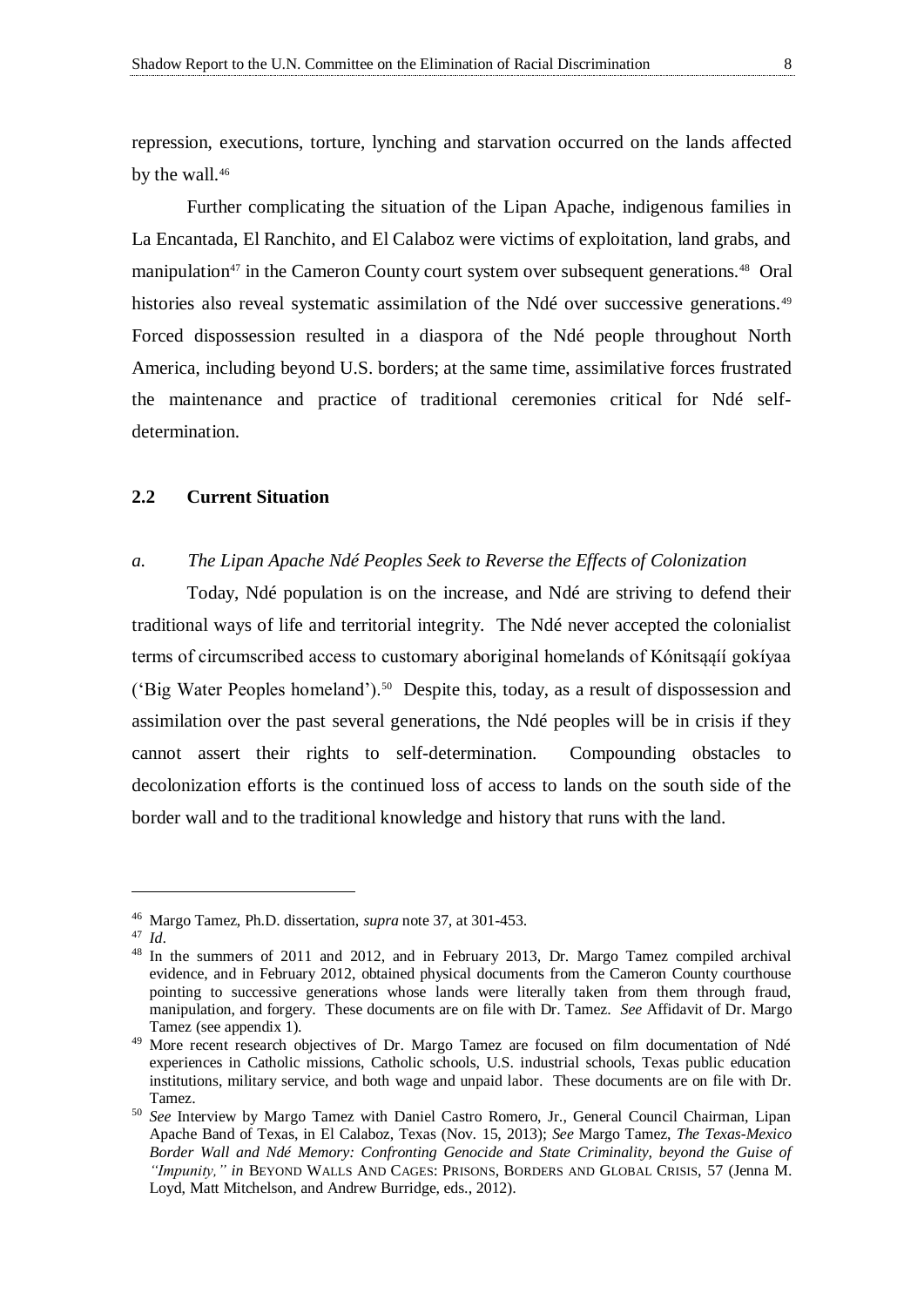Through forces of colonization, marginalization, displacement and dispossession, Ndé have been forced to migrate away from their traditional homeland in search of wage labor, and to seek improved economic opportunities. As of the last Ndé statistical survey in 2008, 53.7 percent of the Ndé still resides in the traditional homeland territory (Texas), and maintain integral ties to Kónitsąąíí gokíyaa (Lipan Country).<sup>51</sup> What is most concerning to Ndé traditional chiefs and leadership is the fact that "[a]mong these were Texas counties, where [sic] the Lipan Apache Band of Texas children and families live. The Lipan Apache Band of Texas internal survey revealed that many of our tribal members live in the country's poorest counties."<sup>52</sup> A high concentration of the nation's most poor and under-resourced counties exists along the Texas-Mexico border according to the most recent U.S. Census data, precisely the area where the majority of the Lipan Apache live.<sup>53</sup> Pointing to recent analysis about poverty, and inter-related social risk factors which coincide with poverty, articulated as "worst health coverage," and "the most dangerous" places in the U.S., Alexander E. M. Hess et al. reported that Census Bureau statistics indicate Brownsville and McAllen Texas (Cameron County) came out on *top* across the entire U.S. for extreme socialeconomic disparity. The Texas-Mexico border counties along the wall are in lowincome areas that like other economically under-developed areas tend "to have a much smaller percentage of residents with post-secondary education."<sup>54</sup>

The Lipan Apache Band of Texas currently comprises 1200 members<sup>55</sup>, and is seeking to stall and reverse the destruction of identity, culture, thought, and cognitive heritage its people has collectively endured. The Lipan Apache Band of Texas hopes to reclaim traditional knowledge and access to traditional sacred lands in order to ensure that the Ndé people continue to exist in future generations.

Despite the limited resources now available to them, the Lipan Apache people now are working to renew self-determination efforts that were stalled in previous

<sup>51</sup> Daniel Castro Romero, Jr., *Lipan Apache Band of Texas Historiographical Analysis and Claim as a Sovereign Nation*, (Sept. 15, 2011) (unpublished dissertation) (on file with author) [hereinafter *Historiographical Analysis*].

<sup>52</sup> *Id.*

<sup>53</sup> http://business.nbcnews.com/\_news/2011/10/21/8432089-poorest-place-in-us-mcallen-texas-and-hereswhy

<sup>54</sup> Alexander E. M. Hess, Thomas C. Frohlich and Michael B. Sauter, *America's Richest (and Poorest) Cities,* 24/7 WALL STREET (Oct. 24, 2013), *available at* http://247wallst.com/special-report/2013/10/24 /americas-the-richest-and-poorest-cities/.

<sup>&</sup>lt;sup>55</sup> Interview by the Clinic with Daniel Castro Romero, Jr., General Council Chairman, Lipan Apache Band of Texas, in El Calaboz, Texas (Nov. 15, 2013).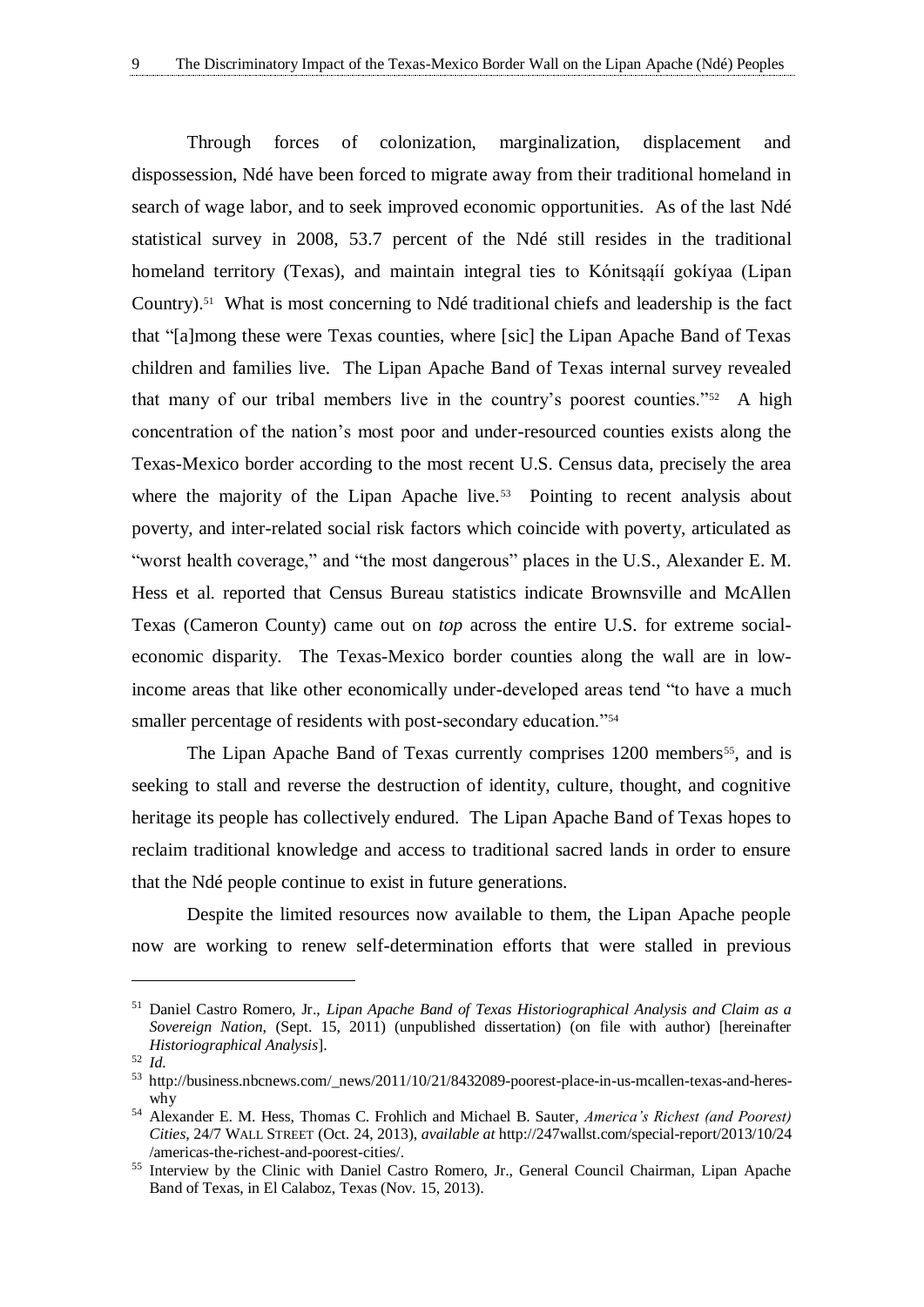generations. Lipan Apache elders, chiefs, leaders and researchers are working to uncover and recover indigenous historical understanding about access to land in the prewall period, and continue to produce insights formulated through an Ndé historical lens.<sup>56</sup> For example, the Ndé community converged onto traditional lands in 2011 to discuss the need to decolonize the region of its view of the indigenous way of life and reclaim access to sacred lands in the Rio Grande Valley.<sup>57</sup> Individual Lipan Apache Band members have also worked to bring traditional ceremonies that had been performed underground to be performed practiced collectively and publicly on traditional lands.<sup>58</sup>

#### *b. The Lipan Apache Ndé Peoples remain Federally Unrecognized*

 $\overline{a}$ 

The Lipan Apache Ndé Peoples remain federally unrecognized. Federal recognition is the process by which the U.S. federal government acknowledges a government-to-government relationship with indigenous peoples. Through its Bureau of Indian Affairs (BIA), the Department of the Interior (DOI) has an administrative process that includes seven mandatory criteria by which indigenous peoples can establish themselves as a recognized tribe.<sup>59</sup> The Office of Federal Acknowledgement (OFA), located within the BIA, makes the initial determination of eligibility for federal recognition.<sup>60</sup> Once conferred, recognition entitles the tribe to exercise the powers of

<sup>56</sup> Margo Tamez, *Dáanzho ha'shi 'dał'k'ida', 'áá'áná', 'doo maanaashni': Welcoming 'long ago', 'way back' and 'remember'—as an Ndé decolonization and land recovery process*, *in* TENSIONS JOURNAL, (Fall/Winter 2012).

<sup>57</sup> Letter from Daniel Castro Romero, Jr., General Council Chairman, Lipan Apache Band of Texas, Inc., to Whom It May Concern Re: Lipan Apache Band of Texas Statement (Nov. 16, 2013) (on file with author).

<sup>&</sup>lt;sup>58</sup> The Ndé brought back the Isanaklesh Gotal Feast to southern Texas in July 2009 through a collective, traditional decision-making process that occurred amongst the lineal Clans, Elders, and Societies. This was the first time that the ceremony had come out from underground practices in over 150 years. Since 2009, the Ndé have worked diligently to conduct the Isanaklesh Gotal Feast on the Ndé lands, though this is difficult, given the Ndé traditional lands are mostly controlled through private property, the Texas State Parks, or the U.S. National Parks agencies. *See* Affidavit of Dr. Margo Tamez (see appendix 1).

<sup>59</sup> *See* Title 25 of the U.S. Code of Federal Regulations (C.F.R.) § 83.7. For a more detailed analysis of each criterion and its requirements *see* Angela A. Gonzales & Thimothy Q. Evans, *The Imposition of Law, The Federal Acknowledgement Process and the Legal De/Construction of Tribal Identity*, *in*  RECOGNITION, SOVEREIGNTY STRUGGLES, & INDIGENOUS RIGHTS IN THE UNITED STATES 37-63 (Amy E. Den Ouden & Jean M. O'Brien, eds., 2013).

<sup>60</sup> For an extensive time line for handling petitions by groups seeking Indian tribal status *see, e.g.,*  M. Maureen Murphy, *The Bureau of Indian Affair's Process for Recognizing Groups as Indian Tribes*, *in* NATIVE AMERICANS: RIGHTS, LAWS AND LEGISLATIVE DEVELOPMENTS 139, 141-142 (Charles P. Townsend ed., 2008)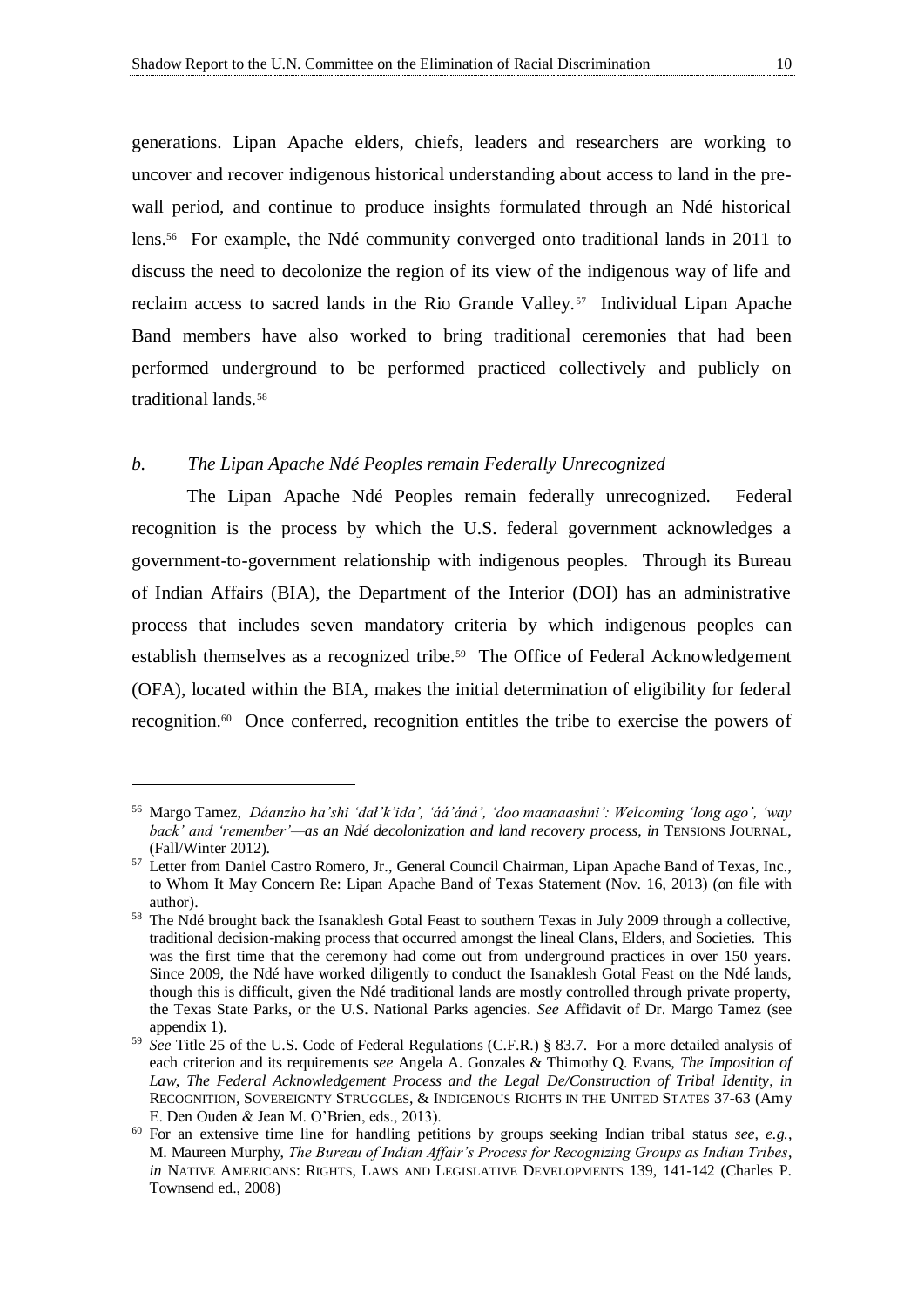self-government, to control land held in trust for the tribe<sup> $61$ </sup>, and to apply for the many federal services<sup>62</sup> that Congress has only made available to federally recognized tribes<sup>63</sup>.

The federal recognition process has been severely criticized for a variety of reasons.<sup>64</sup> As the seven criteria indicate, a group seeking federal recognition must prove that it existed as a government in historic times, that it continuously exercised governmental authority of its members since then, and that it continues to exist as a government today.<sup>65</sup> However, a number of groups have been denied federal recognition because they have been unable to prove continuous political existence – according to commentators "a rather cruel result given what the federal government has done to displace, disrupt, disorganize, scatter, and assimilate so many tribes." 66 Moreover the OFA requires petitioning groups to submit written evidence<sup> $67$ </sup> of their continuous organization and political influence – a burden of proof that, according to critics, places Indian groups, which traditionally were oral communities, at a disadvantage.<sup>68</sup> Part of the problem is that the OFA is underfunded. It is thus not uncommon for a petitioner to wait more than a decade for an agency decision and spend millions of dollars in the application process.<sup>69</sup> Officers within the DOI have admitted that the recognition process is slow and expensive.<sup>70</sup> Congress has considered a number

<sup>61</sup> 25 C.F.R. Part 151.

 $62$  These include inter alia housing assistance, social and financial services, medical programs, economic development programs, education grants to tribal schools, and scholarships for tribal members. *See, e.g.,* STEPHEN L. PEVAR, THE RIGHTS OF INDIANS AND TRIBES 271 (4th ed. 2012).

<sup>63</sup> *See, e.g.,* 25 U.S.C. §§ 450-450n. *See California Valley Miwok Tribe v. United States*, 515 F.3d 1262, 1263 (D.C. Cir. 2008) noting that "to qualify for federal benefits", a tribe must be federally recognized.

<sup>&</sup>lt;sup>64</sup> Petitioning groups have accused the DOI of being inept, requiring far too much proof, applying the seven factors in a discriminatory fashion, delaying the process excessively, and making the process more expensive than many petitioners can afford. Opponents have called the recognition process corrupt and disgraceful and have urged the department to halt all further determinations until the entire process is fixed. *See* PEVAR, *supra* note 61, at 273.

<sup>65</sup> *See* 25 C.F.R. Part 83.

<sup>66</sup> PEVAR, *supra* note 61, at 273.

<sup>67</sup> 25 C.F.R. § 83.6(d). *See, e.g.,* Murphy, *supra* note 59, at 140. Evidence may include documents showing that governmental authorities –federal, state, or local – have identified it as an Indian group; identification by anthropologists and scholars; and evidence from books.

<sup>&</sup>lt;sup>68</sup> Some commentators have called these evidentiary burdens a "bureaucratic trick" evidencing "bad faith" by the federal government. *See further* PEVAR, *supra* note 61, at 273.

<sup>&</sup>lt;sup>69</sup> "Some three hundred groups have submitted letters of intent to the OFA, but the agency only has enough staff and resources to evaluate a few applications a year." PEVAR, *supra* note 61, at 27.

<sup>70</sup> *See* testimony of R. Lee Fleming, Director of the DOI's Office of Federal Acknowledgement, May 11 2005, *available at* http://www.bia.gov/idc/groups/xocl/documents/text/idc008238.pdf. The person in charge of the BIA in 2000, Assistant Secretary of Indian Affairs Kevin Gover, stated that the recognition process was so flawed that Congress should create an independent commission to handle recognition decisions under criteria established by Congress*. See Congress Considers New Process for Tribal Recognition*, INDIAN COUNTRY TODAY, May 31, 2000, *available at* http://indiancountrytodaymedianet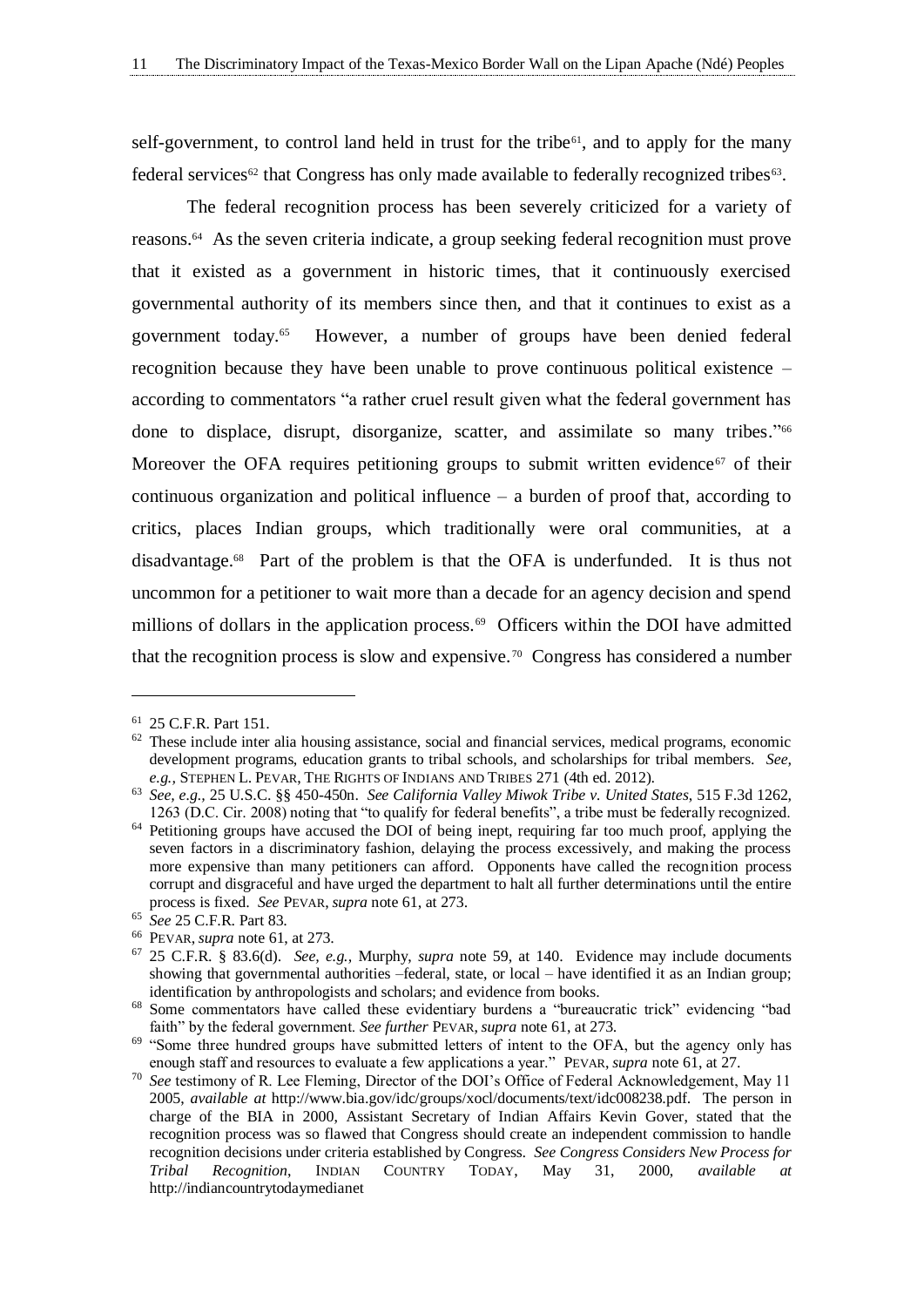of bills in recent years designed to replace the administrative process by a statute to be administered outside of BIA, but none has been enacted.<sup>71</sup>

The Lipan Apache Ndé Peoples applied for federal recognition in 1999<sup>72</sup> but the application is yet to be granted. In a 2001 report written for the U.S. Army Corps of Engineers, the U.S. government *acknowledged* the peoples.<sup>73</sup> Thus, according to Lipan Apache knowledge keeper Daniel Castro Romero, Jr., the issue of the Lipan Apache Ndé Peoples' identity as a unique entity within U.S. law has been left "in limbo."<sup>74</sup>

Lack of U.S. recognition justifies concerns that the tribe's identity may become lost.<sup>75</sup> In addition, Congress has limited almost all benefits of the many programs for indigenous peoples to members of those tribes whose existences have been officially and formally acknowledged by the federal government.<sup>76</sup> "Non-recognized tribes generally are ineligible to receive the millions of dollars in assistance most recognized Indian tribes receive yearly in various federal programs and services, and are viewed by the federal government as not having a government-to government relationship with the

work.com/2000/05/31/congress-considers-new-process-tribal-recognition-85427. In 2001, the U.S. General Accounting Office issued a report highly critical of the DOI's handling of the process, finding fault with the substance of the seven criteria, the implementation of the criteria, and the DOI's protracted delays. *See Report Finds Flaws in Tribal Recognition Process,* INDIAN COUNTRY TODAY, Nov. 9, 2001, *available at* http://indiancountrytodaymedianetwork.com/2001/11/09/report-finds-flawstribal-recognition-process-87206.

<sup>71</sup> For an extensive overview of proposed legislation *see, e.g.,* Murphy, *supra* note 59, at 142-145.

<sup>72</sup> *See* Federal Register, Vol. 64, No. 231, Dec. 2, 1999, *available at* http://www.bia.gov/cs/groups/xofa/d ocuments/text/idc-001625.pdf.

<sup>&</sup>lt;sup>73</sup> The description of Lipan Apache historical, continuous presence and occupation of lands in question were connected to the issue of Lipan Apache Aboriginal Title in "Docket No. 22-0" of the Federal Indian Claims Commission. The Commission was established in 1946 to grant compensation to Native American tribes whose land had been unfairly taken by the government in the  $19<sup>th</sup>$  century and earlier. The Lipan Apache were granted compensation, but their claim was joined with the claim of the Mescalero Apache Tribe. *See further M*ichelle Guzman and Zachary Hurwitz, *Violations on the Part of the United States Government of Indigenous Rights Held by Members of the Lipan Apache, Kickapoo, and Ysleta del Sur Tigua Tribes of the Texas Mexico Border*, The Working Group on Human Rights and the Border Wall, University of Texas at Austin, at 9 (June 2008), *available at* http://www.utexas.edu/law/centers/humanrights/borderwall/analysis/briefing-violations-of-indigenousrights.pdf.

<sup>&</sup>lt;sup>74</sup> Telephone interview conducted by Dr. Margo Tamez with Daniel Castro Romero, Jr. (Dec. 9, 2009).

<sup>&</sup>lt;sup>75</sup> The recognition of Ndé Treaties, Land Grants, and Aboriginal Title is crucial to their ability to maintain and develop their identities, languages, cultures and religions within the framework of the State in which they live; Recognizing rights to land and associated natural resources, and according indigenous peoples the power to negotiate their uses can greatly empower indigenous selfdetermination without cession or "balkanization". Margo Tamez, public testimonial, *El Calaboz Indigenous Rights and Human Rights Listening Session* (Nov. 15-17, 2013).

<sup>76</sup> *See supra* note 61-62; *accord.* A regulation issued by the DOI expressly states that "acknowledgment of tribal existence by the Department is a prerequisite to the protection services and benefits from the Federal Government available to Indian tribes." 25 C.F.R. § 83.2.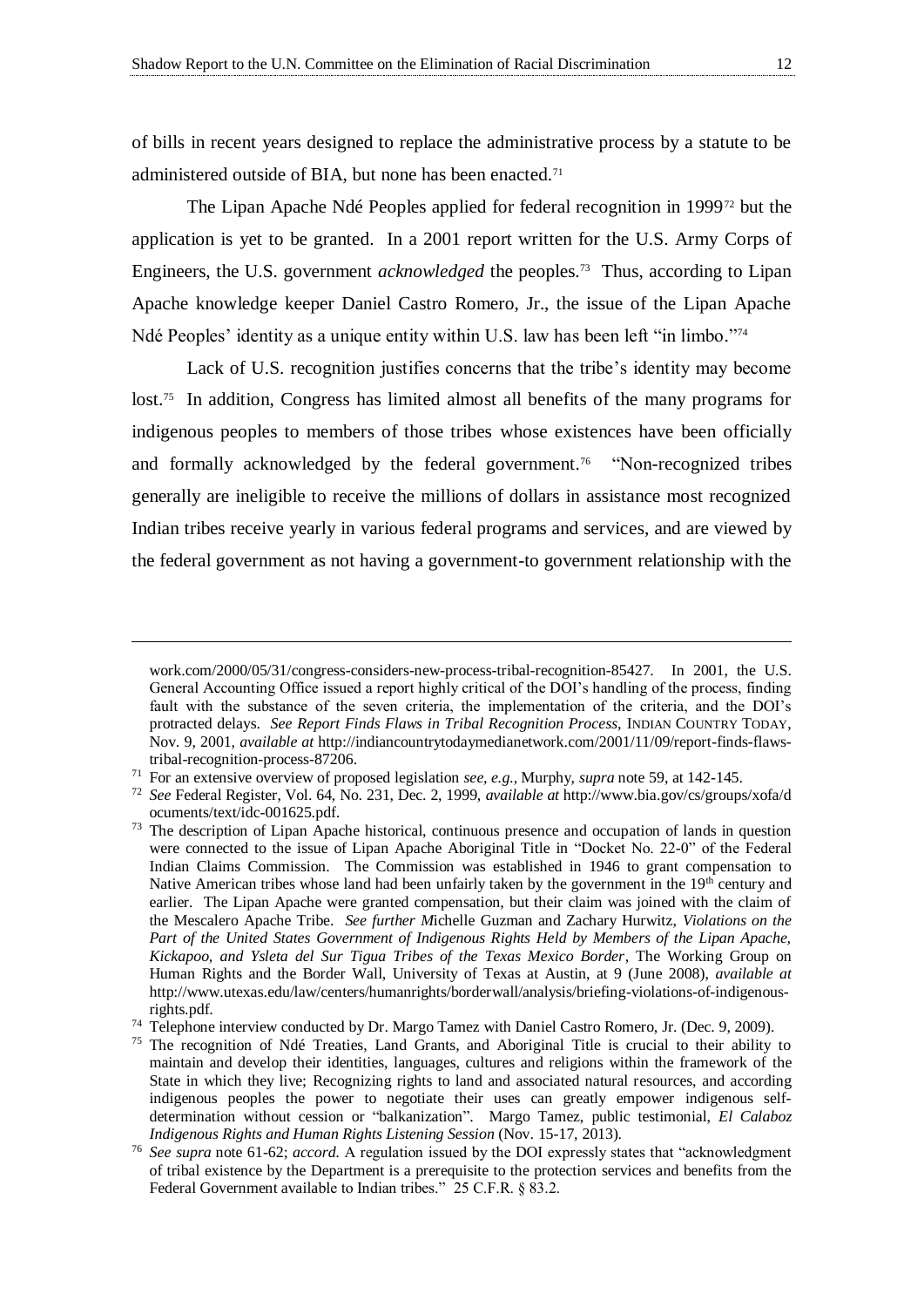U.S."77 Thus, according to Dr. Margo Tamez, "there's a high level of frustration, anger and desperation" among the Lipan Apache Ndé Peoples.<sup>78</sup>

The reality that the Lipan Apache are vulnerable due to their non-recognized status, has also been reflected in CERD's letter to the U.S., where the Committee expressed its "particular" concern regarding the situation of the tribe.<sup>79</sup>

Nevertheless, lack of recognition by the U.S. government cannot be an obstacle to international protection, especially given indigenous peoples' right to selfdetermination.<sup>80</sup> In fact, in its periodic report, the U.S. "underlines its support" for the United Nations Declaration on the Rights of Indigenous Peoples (UNDRIP)'s preamble that "indigenous individuals are entitled without discrimination to all human rights recognized in international law, and that indigenous peoples possess certain additional, collective rights."<sup>81</sup> Article 26 of UNDRIP, for example, acknowledges that indigenous peoples "have the right to own, use, develop and control the lands, territories and resources they possess by reason of traditional ownership or other traditional occupation or use, as well as those which they have otherwise acquired." In addition, the Inter-American Court of Human Rights held that, under international law, an indigenous group also has a right to reclaim specific ancestral lands because of their historical, cultural, and spiritual significance to the community, and this right exists regardless of their lack of domestic or federal recognition.<sup>82</sup>

<sup>77</sup> PEVAR, *supra* note 61, at 274.

<sup>78</sup> Margo Tamez, public testimonial, *El Calaboz Indigenous Rights and Human Rights Listening Session* (Nov. 15-17, 2013).

<sup>79</sup> CERD's letter, *supra* note 6.

<sup>&</sup>lt;sup>80</sup> United Nations Declaration on the Rights of Indigenous Peoples, G.A. Res. 61/295, Art. 3, U.N. Doc. A/61/L.67 (Sept. 13, 2007) [hereinafter UNDRIP].

<sup>81</sup> Periodic Report, *supra* note 1, at 176.

<sup>82</sup> *See* Xákmok Kásek Indigenous Community v. Paraguay, IACtHR, (Aug. 24, 2010).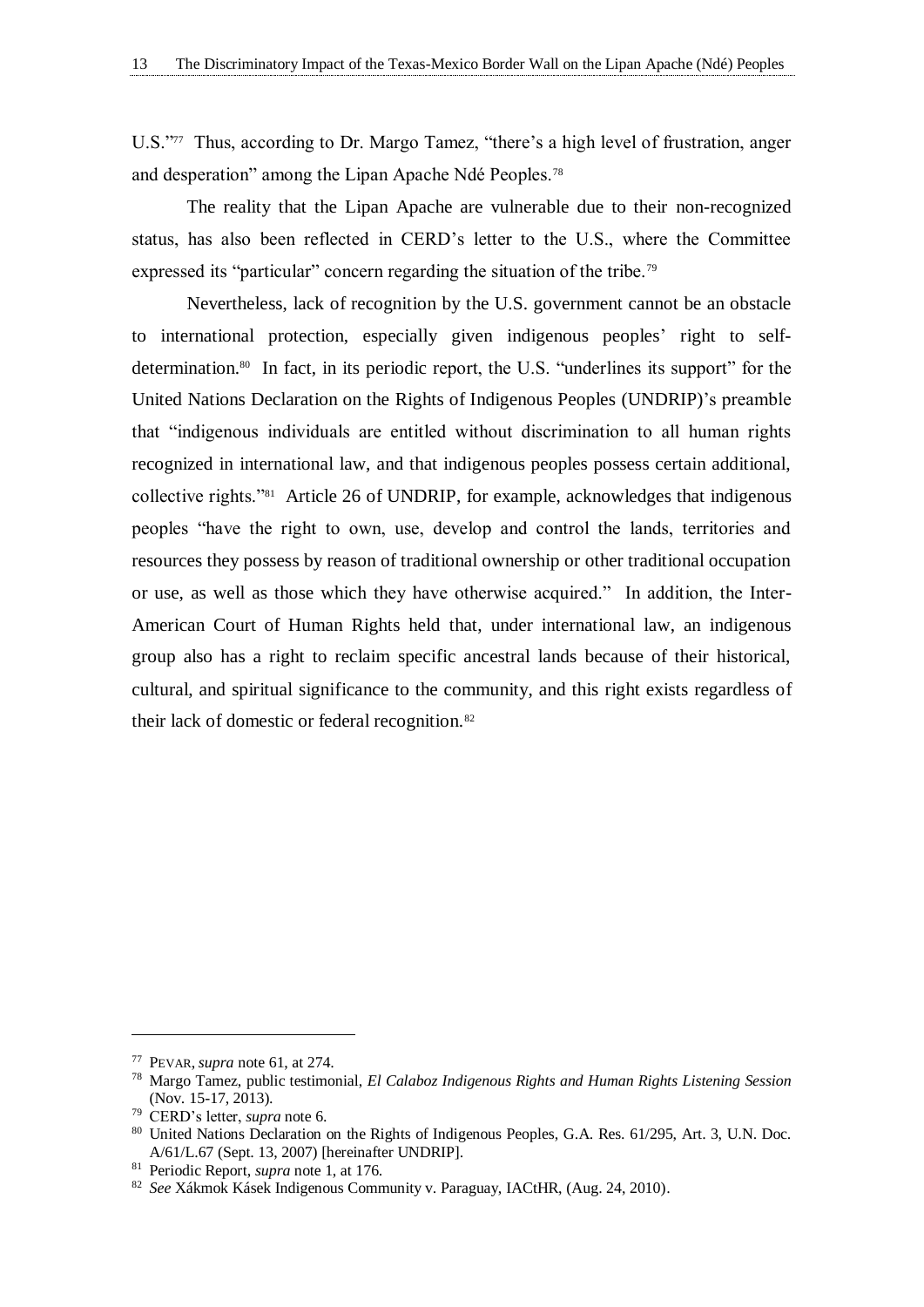# <span id="page-19-0"></span>**III The Wall's Racially Discriminatory Impact on the Lipan Apache**

#### <span id="page-19-2"></span>**1 Limited Access to Land, Resources and Sacred Sites**

#### <span id="page-19-1"></span>**1.1 Facts**

 $\overline{a}$ 

The Texas-Mexico wall restricts access to the lands of the Lipan Apache. This land includes traditional land along the natural border of the Rio Grande River that was dispossessed by the forces discussed in Section II of this report and the individual and collectively owned "porciones," or parcels, of Lipan Apache elders and related Indigenous elders and other traditional knowledge keepers in the vicinity who still held legal title to traditional lands immediately before border construction. Obvious impediments to land access include the physical wall structure itself and the border patrol agent presence that accompanies the wall. The wall structure and heavy border patrol presence along the wall discourages the impacted from going anywhere near the wall. Even people who hold title to traditional land need to trespass across several neighbors' property in order to access either side of their property. <sup>83</sup> To physically move toward the wall to access land on either side invites certain confrontations by the U.S. personnel.<sup>84</sup>

 $83$  During 2012-2013, Eloisa Tamez, speaking on her own behalf and on behalf of a cluster of elders who leaned on her for leadership and effective protection of community resources and physical security, continued to insist on accessing her lands south of the wall for continuity, ceremonial, health, medicinal, and emotional well-being. Today, due to the heavy surveillance of armed personnel on the land, and the major surface changes of the terrain by the government, Eloisa must drive a four-wheel drive vehicle to navigate the rough surface. As the surface and the climate are not safe for lone individuals or small groups to traverse on foot, Eloisa feels that elders and community members need to be protected by a well-equipped vehicle. She emphasizes that anyone going to their lands on the south side of the wall should be accompanied at all times. She has emphasized that in order to obtain access to her lands on the south side of the wall, either on foot or by vehicle, she must trespass across the "porciones", or property, of her neighboring community members. *See* Affidavit of Dr. Eloisa Tamez (see appendix 2).

<sup>&</sup>lt;sup>84</sup> In November 2013, between approximately midnight to dawn during the Clinic's visit to El Calaboz. Ndé researcher Margo Tamez was challenged by the U.S. CBP about her presence on her own land, and while attempting to sleep in her tipi in privacy on the Ndé' lands, was put under close surveillance by two U.S. CBP officers. The officers positioned themselves in her near vicinity closely observing and speaking through their radio transmitter, creating an intimidating climate. *See* Affidavit of Dr. Margo Tamez (see appendix 1).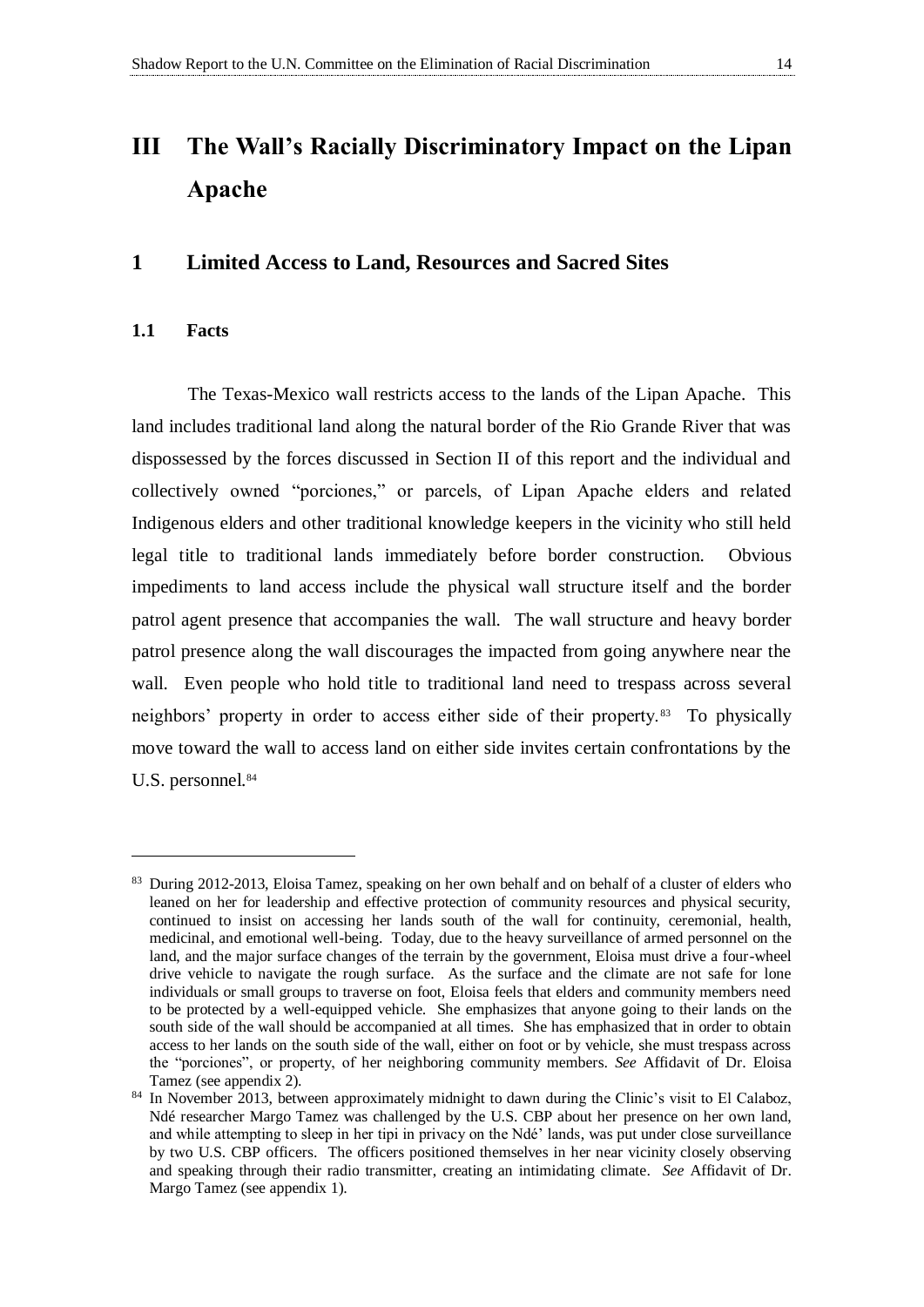Second, the wall limits access to traditional resources of the Lipan Apache. The south side of the border wall contains the sacred Rio Grande River and traditional plants, medicine, game, and wildlife that are essential to cultural continuity and revitalization of Indigenous languages, religious practices, and knowledge dissemination to future generations.<sup>85</sup> To access these resources from the north side, the Lipan Apache "must trespass on others' property to get to the wall."<sup>86</sup> Compounding the difficulty in acquiring traditional plants and medicines, erosion caused by the wall is curbing the growth of native plants. $87$  The wall also limits access to critical resources that affect traditionally nature-based, sustainable Lipan Apache economies. Today, the only irrigation access to canals is found on the south side of the wall. Lipan Apache families in El Calaboz can no longer access the canal system to water their lands on the north side of the wall.<sup>88</sup> Because they cannot access the south side of the wall without CBP close observation and physical pursuit, there has been a severe decline in traditional farmers uses of their inherent water rights.<sup>89</sup> Indigenous peoples are in fear that their non-use of the water may be misinterpreted as abandonment of their perpetual rights to the water stemming from the Spanish Crown grants.<sup>90</sup> According to one local elder living in the community: "the barrier affected us very much … We have always had two or three cows on the other side of the levee…we would sell the calves and have enough money for the property taxes. We cannot do this anymore with the border wall there." 91

Third, the wall limits access to sacred sites of the Lipan Apache. The wall impedes access to burial grounds of tribal elders.<sup>92</sup> Traditional knowledge keepers believe the wall may be built on top of Ndé and related indigenous structures,

<sup>85</sup> Enrique Gilbert-Michael Maestras & Daniel Castro Romero, *Anthropological Report on the Cuelcahan Nde: Lipan Apache of Texas* (2004), *available at* http://www.utexas.edu/law/centers/humanrights/bord erwall/communities/indigenous-Anthropological-Report-on-the-Cuelcahen-Nde-Lipan-Apaches-of-Te xas.pdf.

<sup>86</sup> *¿Que Pasa*?, film, *supra* note 26.

<sup>&</sup>lt;sup>87</sup> Margo Tamez conducted field studies in July 2011, August 2012, February 2013, and November 2013 and has recorded severe erosion and depletion in the lands directly affected by the wall and Border Patrol and contractor vehicular traffic, immediately to the north and south. She argues that these strips of land along the wall are "ecological dead zones." *See* Affidavit of Dr. Margo Tamez (see appendix 1).

<sup>88</sup> Interview by Margo Tamez with Eloisa G. Tamez, in El Calaboz, Texas (June 24, 2011).

<sup>89</sup> *Id.*

<sup>90</sup> *Id.*

<sup>&</sup>lt;sup>91</sup> Oral testimony of Yaya Benavidez to Dr. Jennifer Correa, shared with Dr. Margo Tamez via email (Nov.18, 2013).

<sup>92</sup> Richard Gonzalez, public testimonial, *El Calaboz Indigenous Rights and Human Rights Listening Session* (Nov. 15-17, 2013).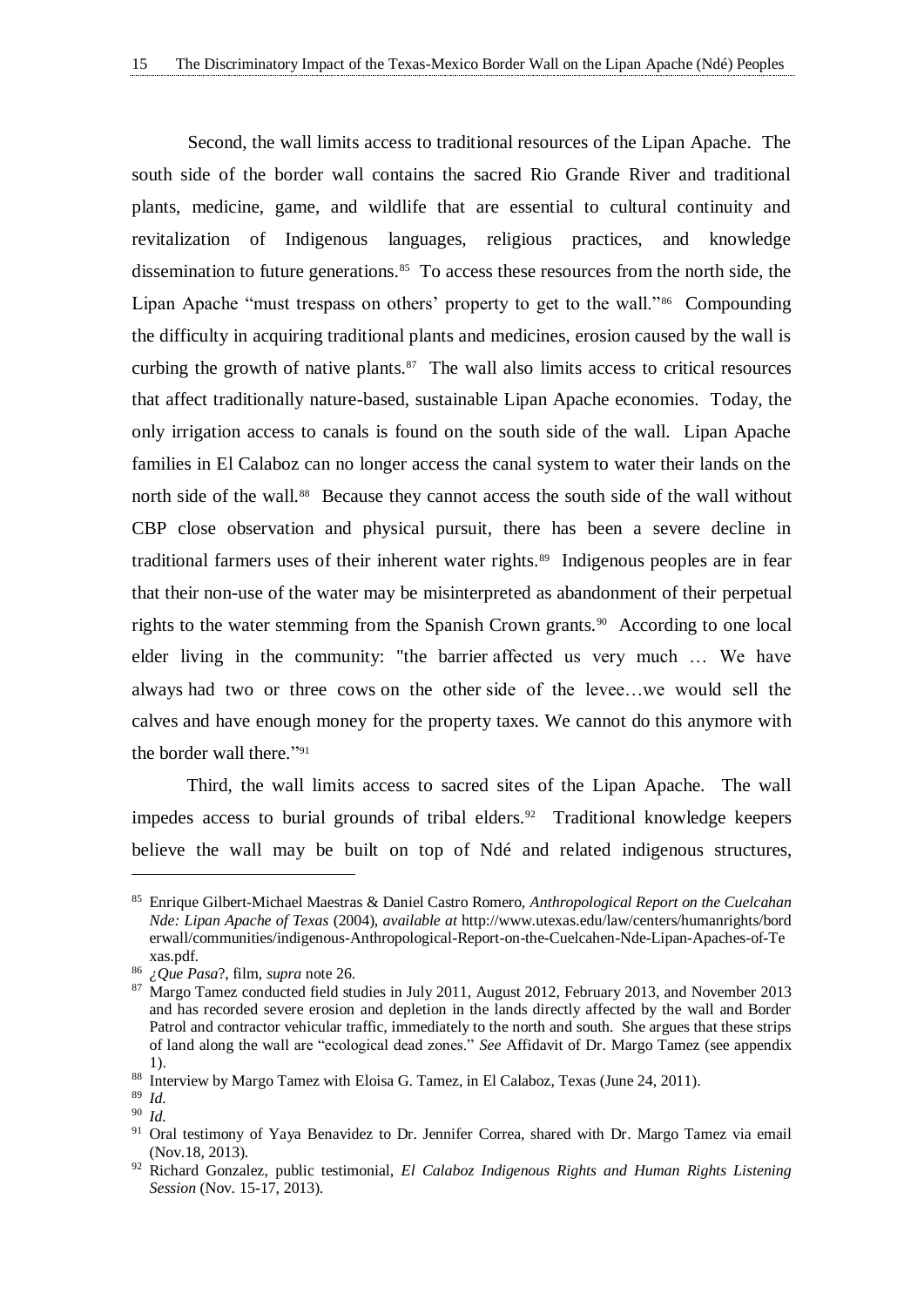ceremonial sites, and sacred artifacts.<sup>93</sup> Perhaps, most significantly, the physical wall and border presence limits access to the river – to the Lipan Apache, the Rio Grande River is more than a resource, it is "life at the most fundamental level" and is "sacred."<sup>94</sup> Of crucial importance, the access to the river directly affects the practice of the ceremonial rite of passage, Isánáklésh Gotal95, the transformative ritual which structures the celebratory transformation from youth to womanhood and which is central to all Ndé systems and existence. According to Dr. Inés Talamantez, "all Apache Peoples know and put high emphasis on the Isanaklesh Gotal ceremony as a crucial act of Ndé peoples being connected to ancestral and ongoing forms of intimate bonding."<sup>96</sup> The Ndé create their collective identity in the cosmos "in the space between earth and sky" during the continuing re-enactment and practice of their central origin story, the Isanaklesh Gotal—also known as the 'Apache Puberty Ceremony.'<sup>97</sup> The current border wall obstructs current and future Ndé girls, from receiving this ceremony in the customary lands and territory in a myriad of ways. First, for Ndé of Konitsaii gokíyaa, the ceremony should be conducted in lands of the mother's side if possible because in El Calaboz and related rancherías there is a centuries-long pattern of matrilineal and matrilocal ecological stewardship and land-based economic sustainability patterns that cannot be dismissed. Second, the ceremony should be conducted in a place that is free from hostile, negative, or violent conditions. Third, the ceremony should be near a clean river and the Ndé traditional plants there will be used for the ceremony. Four, the ceremony cannot be held in a place under a non-Ndé, and aggressive, or hostile group's,

<sup>93</sup> *Id.*; Diana Lucas Joe, public testimonial, *El Calaboz Indigenous Rights and Human Rights Listening Session* (Nov. 15-17, 2013).

<sup>94</sup> Eloisa García Tamez, public testimonial, *El Calaboz Indigenous Rights and Human Rights Listening Session* (Nov. 15-17, 2013).

<sup>95</sup> Dr. Inés Talamantez, Associate Professor, Department of Religious Studies, University of California, Santa Barbara, oral history testimonial to Margo Tamez and Lozen Maura Tamez, *Gathering Our Spirits, Gathering Three Generations: Revitalizing Ndé Women's Knowledge Transmission of Isanaklesh Gotal and Disrupting Colonization and Pervasive Racism and Gender Oppression Against Ndé Women* (Jul. 2013) [hereinafter Dr. Inés Talamantez, oral history testimonial]. Talamantez states that the Ndé creation and emergence story "provides the framework for the elaborate song cycle and rituals which bring about the transformations of the young girls during their initiation ceremonies. This process of transforming the young initiate into 'Isánáklésh through song, and her corresponding movement into the role of deity and then woman" is what structures Ndé "ritual time" and "transformation", which are central to Ndé fundamental conception of being, becoming, and belonging in Ndé society.

<sup>96</sup> Dr. Inés Talamantez, oral history testimonial, *see supra* note 94.

<sup>97</sup> Dr. Inés Talamantez, *In the Space between Earth and Sky: Contemporary Mescalero Apache Ceremonialism, in* NATIVE RELIGIONS AND CULTURES OF NORTH AMERICA: ANTHROPOLOGY OF THE SACRED (Lawrence E. Sullivan, ed., 2000).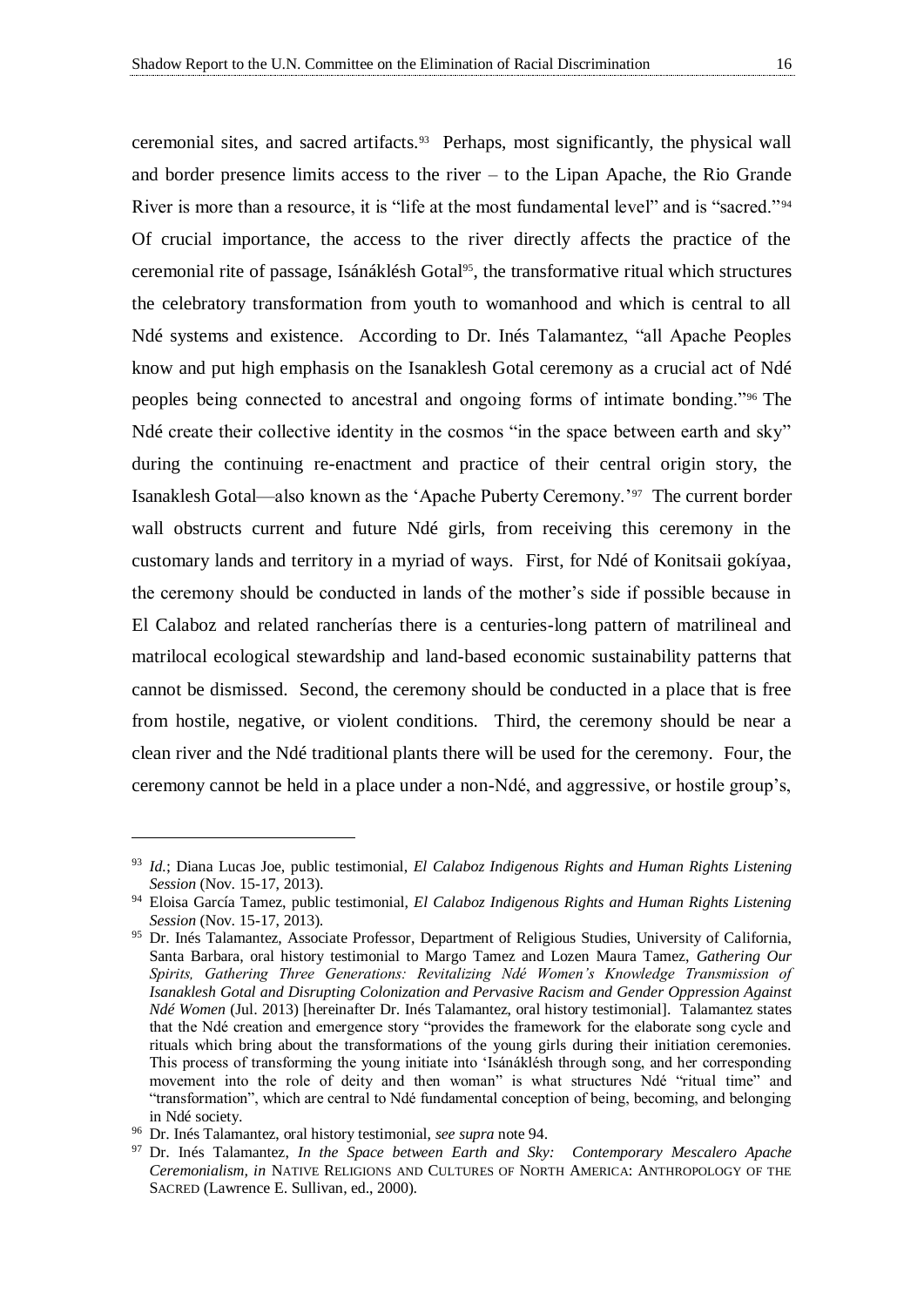nation's, or government's control. This is due to the fact that Isanaklesh is the embodiment of life-giving, harmonic, holistic, and sacred sustenance, for Earth and all her inhabitants as well the Sky world, according to elders. Original instructions given to Ndé about the foundational principles of natural law, justice, truth, honesty and peace are transmitted to Ndé girls becoming "exemplary Apache women."<sup>98</sup>. As made evident in Section II of this report, there are severe impediments to the Ndé peoples conducting this ceremony in Konitsaii gokíyaa (southern Texas, southwest Texas, or anywhere in Texas for that matter).<sup>99</sup> If negative forces ruin the ceremony, the Ndé traditional knowledge keepers have stated that this will negatively impact the girls' life forever. Negative forces can cause permanent damage to the girl's life chances and capability, and the life of her future generations, according to Ndé beliefs. Negative forces could damage the girl's future generations by transmitting sickness, poverty, nutritional depravity, hunger, disease, mental and emotional illness, and early death. Having analyzed the comprehensive situation currently confronting Ndé adolescent girls, the Ndé have determined that the Isanaklesh Gotal ceremony is not possible in this region under the current circumstances.<sup>100</sup> If the ceremony is lost in this area, then the Ndé way of life will be permanently damaged in Kónitsąąíí gokíyaa for current and future generations.<sup>101</sup>

#### <span id="page-22-0"></span>**1.2 Legal Standards**

 $\overline{a}$ 

Access to land is a critical right inherent to the self-determination of indigenous peoples that is currently being denied to the Lipan Apache. The Special

<sup>98</sup> Dr. Inés Talamantez, oral communication to Margo Tamez, Los Osos, California, July 2013.

<sup>&</sup>lt;sup>99</sup> Email interview by Margo Tamez with Daniel Castro Romero, Jr. (Dec. 6, 2013).

<sup>&</sup>lt;sup>100</sup> Interview and observation of decision-making discussions by Margo Tamez with and between the concerned families, elders, sponsors, Traditional Knowledge keepers, Chiefly societies, and Clans (July and Nov. 2013).

<sup>&</sup>lt;sup>101</sup> Dr. Inés Talamantez stated, "The Pollen Path of Isánáklesh is what holds the universe together in balance, according to Ndé beliefs and historical memory. This is an issue of Ndé human rights to religious freedom. It's basic— Ndé are being violated, and more, for Ndé to not have the equal capacity and ability to exercise self-determination, through international recognition, not just federal recognition, of our religious and cultural sovereignty to make decisions related to our traditional lands, water, and natural elements, and to be treated like sub-humans, is a grave matter. As a Nadekleshen (sponsor for the Isánáklesh) I am honor-bound and spiritually responsible for upholding the Pollen Path of Isánáklesh because I made a spiritual promise to our Elders and Knowledge Keepers that I would prioritize this for our future generations. I'm deeply disturbed that our most sacred belief system, which underpins our traditional self-governance, law and justice philosophy, is under severe threat as a result of the systems that overwhelm our indigenous peoples in Texas and on the border." Interview by Margo Tamez, (Sept. 6-7, 2013).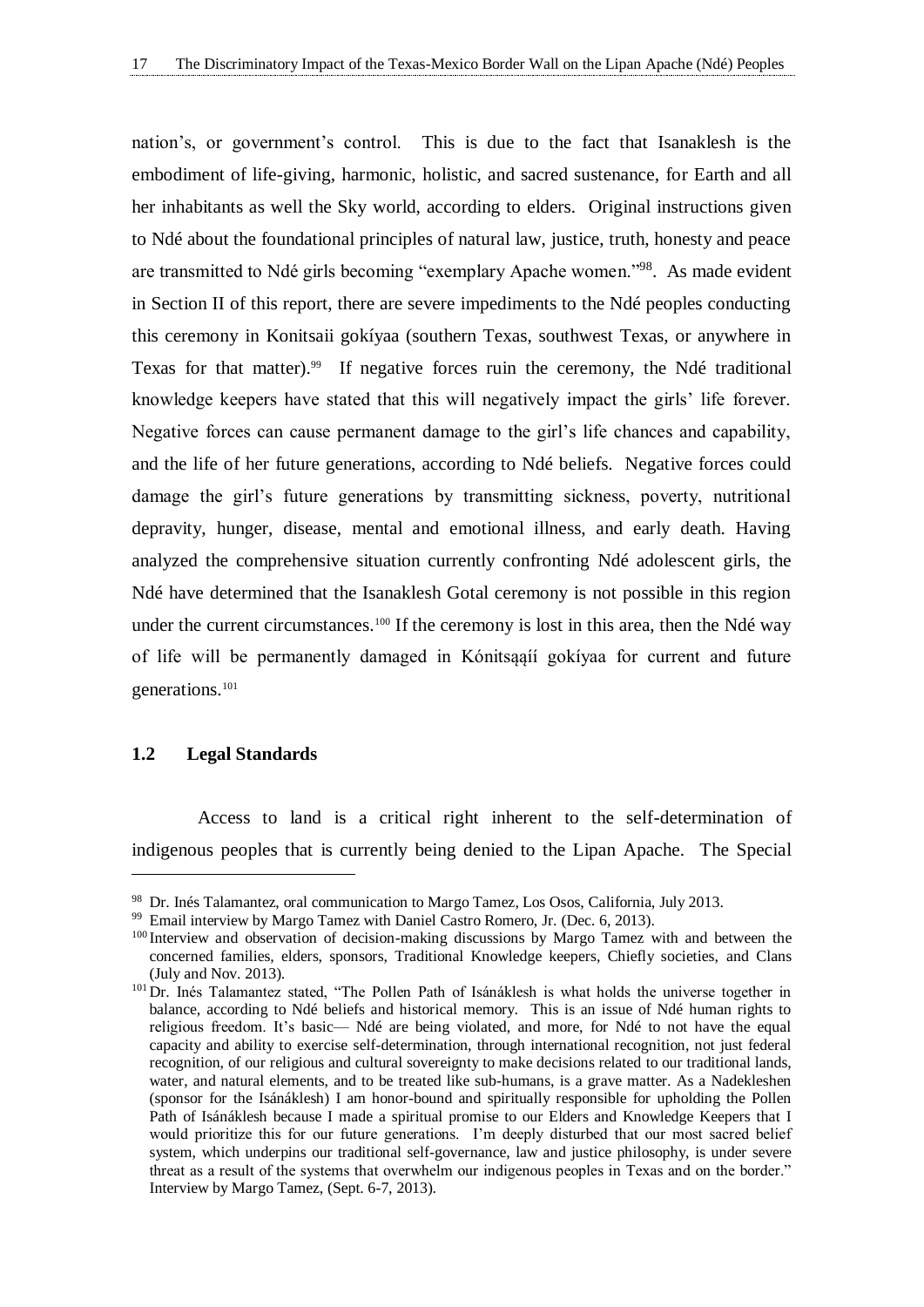Rapporteur on the Rights of Indigenous Peoples outlined the special relationship of indigenous peoples to their lands and resources as follows: "(i) a profound relationship exists between indigenous peoples and their lands, territories and resources; (ii) this relationship has various social, cultural, spiritual, economic and political dimensions and responsibilities; (iii) the collective dimension of this relationship is significant; and (iv) the intergenerational aspect of such a relationship is also crucial to indigenous peoples' identity, survival and cultural viability."

ICERD is one of many international human rights conventions to recognize States must take special measures to ensure the full enjoyment of the rights of indigenous communities. Under ICERD, a government may not discriminate based on race by "impairing the recognition, enjoyment or exercise, on an equal footing, of human rights and fundamental freedoms in the political, economic, social, cultural or any other field of public life."<sup>102</sup> Discrimination against indigenous peoples falls under the scope of the Convention and CERD urges States to take all appropriate means to eliminate such discrimination.<sup>103</sup> Specifically, CERD requires that States "recognize and protect the rights of indigenous peoples to own, develop, control and use their communal lands, territories and resources" and take steps to return land whenever possible when indigenous peoples "have been deprived of their lands and territories traditionally owned or otherwise inhabited or used without their free and informed consent."<sup>104</sup>

As illustrated in the previous facts section, the United States has not met its obligation to uphold rights in ICERD articles demanding respect for "the right to freedom of movement and residence within the border of the state" and "the right to equal protection in cultural activities."<sup>105</sup> Further, CERD has encouraged the United States to use the UNDRIP<sup>106</sup> "as a guide to interpret the State party's obligations under the [ICERD] relating to indigenous peoples."<sup>107</sup> This comprehensive document, among other crucial provisions, guarantees indigenous peoples the right to "the full enjoyment, as a collective or as individuals, of all human rights and fundamental freedoms as

<sup>102</sup> ICERD, *supra* note 2, art 1.

<sup>103</sup>CERD Gral. Recommendation XXIII, *supra* note 33, at 4 (a).

<sup>104</sup> *Id.* at para. 5.

<sup>105</sup> ICERD, *supra* note 2, art. 5(d)(i), (e)(vi).

<sup>106</sup>UNDRIP, *supra* note 79.

<sup>&</sup>lt;sup>107</sup> U.N. CERD, Concluding Observations of the Committee on the Elimination of Racial Discrimination: United States of America (May 8, 2008), U.N. Doc. CERD/C/USA/CO/6.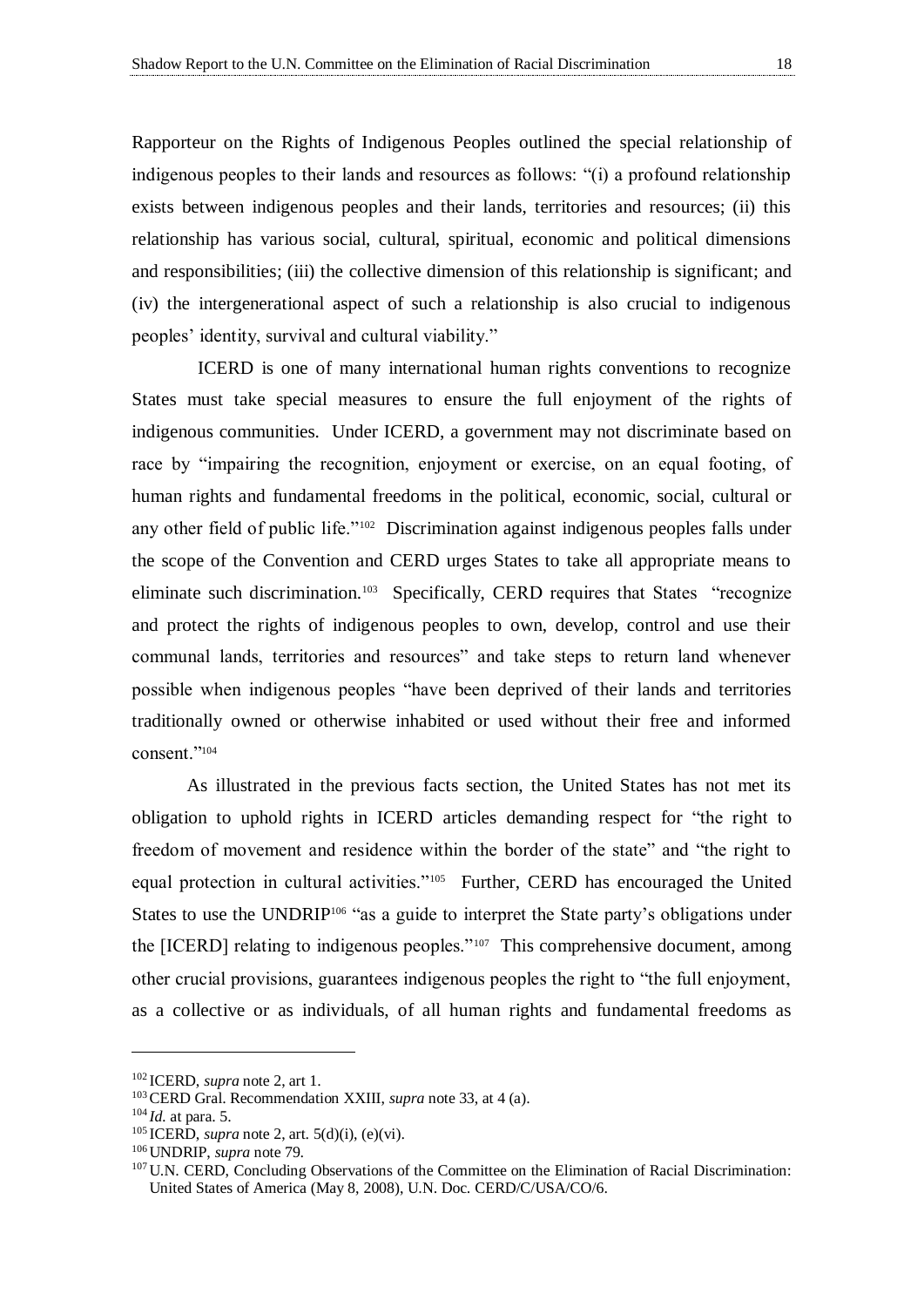recognized" in international human rights law (art. 1), the right to "be free from any kind of discrimination" (art. 2), the right to "self-determination" (art. 3) and the right to "practice and revitalize their cultural traditions and customs" (art. 11) and the right to "participate in decision-making in matter which would affect their rights" (art. 18).<sup>108</sup>

#### <span id="page-24-0"></span>**1.3 U.S.'s Periodic Report**

CERD requested information on the "impact of the Texas-Mexico border wall on the rights of the indigenous communities to have access to their land and resources that they own, or traditionally use, and to holy places, in community with people belonging in the same tribe."<sup>109</sup>

In its Periodic Report, the U.S. failed to elaborate on any specific impact of the wall on the Lipan Apache people in Texas. The Government only referenced the Lipan Apache Band of Texas by name once (when admitting to not consulting with the Lipan Apache), and stated that they were "not aware of any instance in which lands held by any *federally recognized tribe* were acquired through eminent domain proceedings for the purposes of constructing the border fence and related infrastructure" (*emphasis added*). This statement seems to indicate two flaws in reasoning: (i) the U.S. believes its obligations under ICERD extend only to the rights of federally recognized tribes and (i) the U.S. believes ICERD extends only to lands owned by indigenous peoples, but not to traditional territories or sacred places.

First, international law does not indicate that federal recognition from a State serves as a prerequisite for indigenous peoples to enjoy their rights.<sup>110</sup> Accordingly, property acquired from Lipan Apache elders and knowledge keepers needs to be included in any analysis of wall impact on access to land, resources and holy places. Second, CERD's letter inquired about land that indigenous peoples own "*or traditionally use"* (*emphasis added)*. Accordingly, analysis of wall impact cannot be limited to lands acquired through eminent domain proceedings – the U.S. needs to

<sup>108</sup>UNDRIP, *supra* note 79.

<sup>109</sup>CERD's letter, *supra* note 6.

<sup>110</sup>According to UNDRIP, indigenous peoples have the right to self-determination and "(b)y virtue of that right they freely determine their political status and freely pursue their economic, social and cultural development." (Article 4); CERD's recommendation XXIII reaffirms that the provisions of ICERD applies to indigenous peoples, and does not qualify that inclusion on the basis of recognition from a State.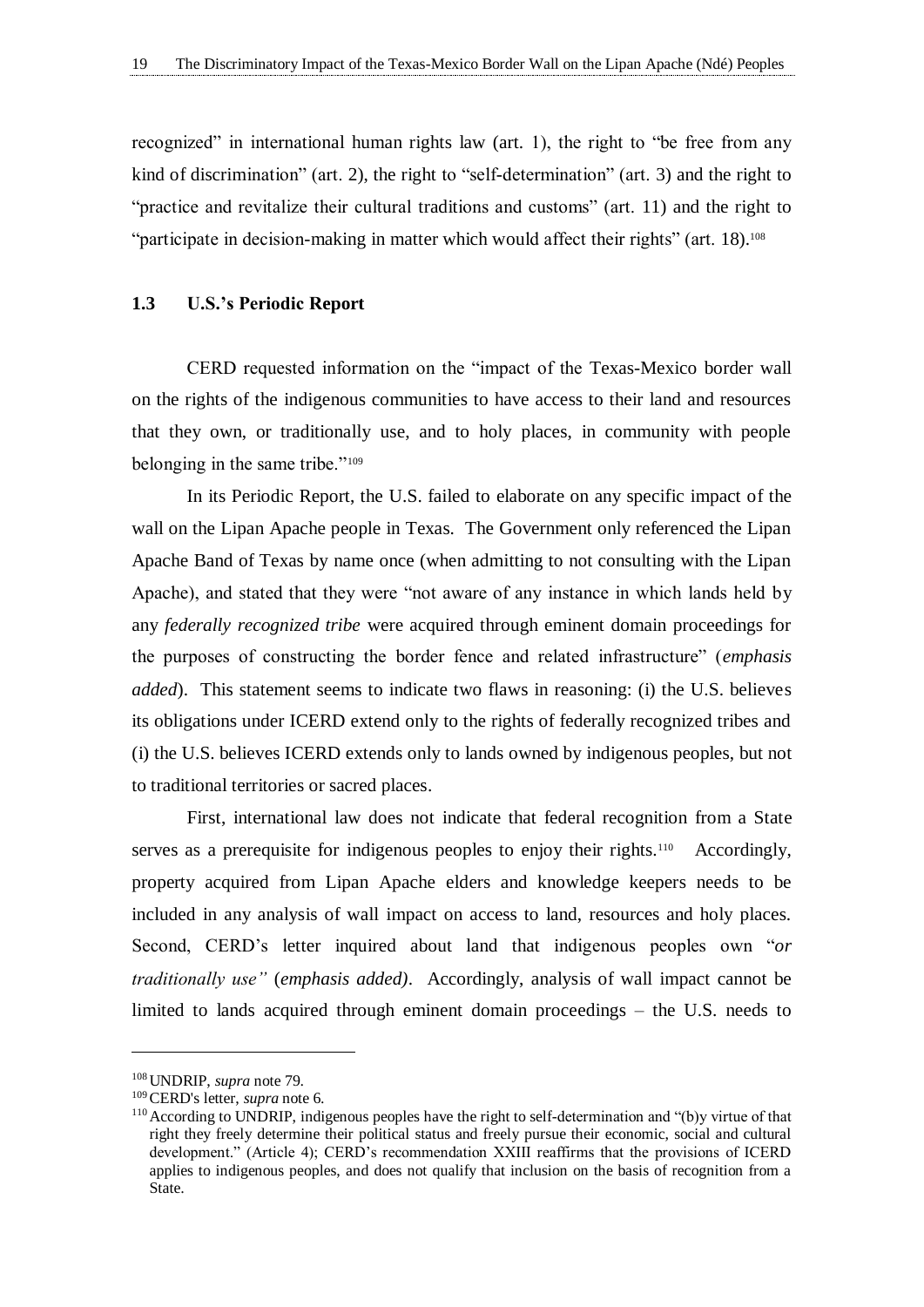consider and report on access to land, resources and holy places that the Lipan Apache have traditionally used. The Lipan Apache do not hold modern legal title to all of their traditional lands, resources and holy places due to systematic dispossession and assimilation over generations referenced in Section II, but access to these places need to be protected by the State under ICERD.

## <span id="page-25-1"></span>**2 The Border Wall does not Reflect Result of Free, Prior and Informed Consent from the Lipan Apache**

#### <span id="page-25-0"></span>**2.1 Facts**

As stated before in this report,<sup>111</sup> the Secure Fence Act ordered the Secretary of Homeland Security to take all actions deemed to achieve operational control over the entire international borders of the country. Specifically, the bill established that these actions must include the following: "physical infrastructure enhancements to prevent unlawful entry by aliens to the United States".<sup>112</sup> Additionally, Congress, in the Real ID Act, authorized DHS to waive all bills that could interfere with the building of the wall.<sup>113</sup> Considering this, more than 36 federal and state laws across the southern border states of the U.S. were not applied. The legislation disregarded included laws that also required the prior consultation of landowners. This is the case of the Administrative Procedure Act, which regulates procedures for agencies enforcing federal law requiring that agencies "In order to increase public participation and improve the quality of regulations, state agencies proposing to adopt regulations shall (…) involve parties who would be subject to the proposed regulations in public discussions regarding those proposed regulations". 114

Furthermore, not only have domestic laws been waived by the U.S., but the fundamental right to the free exercise of religion provided for in the First Amendment of the U.S. Constitution has been disregarded. Other domestic laws that were waived

<sup>111</sup> *See supra* part I.

<sup>112</sup>Secure Fence Act of 2006, *supra* note 15, at Section 1. (a) 2.

<sup>113</sup>REAL ID Act of 2005, *supra* note 10.

<sup>114</sup> *See further* Administrative Procedure Act, *supra* note 16, at Section 11346.45 (a).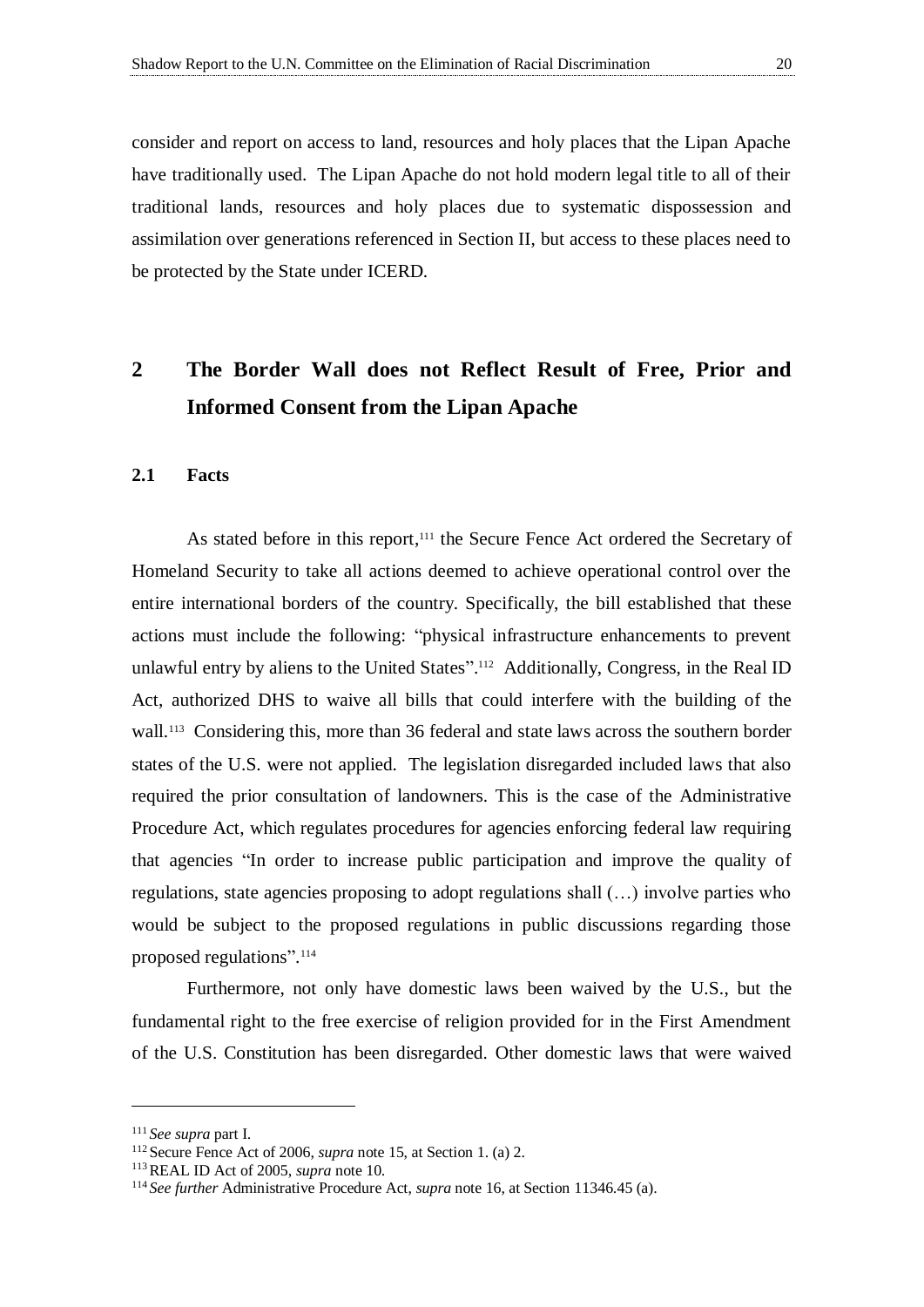despite the obligation to consult affected citizens include the Native American Graves Protection and Repatriation Act and the National Historic Preservation Act,<sup>115</sup> which are intended for the protection of sacred graves and historical sites of Native Americans.

It is worth mentioning that the Secure Fence Act of 2006 had a provision regarding the obligation of DHS to consult other Secretaries of government, Indian tribes and property owners to "minimize the impact on the environment, culture, commerce, and quality of life for the communities and residents".<sup>116</sup> This provision was later restated in the Consolidated Appropriations Act in 2008, by which DHS was ordered to perform consultation with indigenous communities and property owners, concerning the construction of the wall. In fact, DHS was requested to perform an analysis on the "possible unintended effects on the communities".<sup>117</sup>

In spite of the latter provisions in the legislation, <sup>118</sup> consultation with the indigenous communities was not performed, as required by the legislation, ICERD and international law. This is evidenced in the case of Eloisa Tamez, a Lipan Apache who owns property in El Rachería-El Calaboz. She stated that before the construction, government officials surveyed her property without any consultation. Additionally, Dr. Tamez´s indigenous neighbors, Hidalia and Guadalupe Benavides, have expressed that government officials communicated with them in English, despite them not understanding any of it. They also stated that officials threatened them of a potential lawsuit in the case they wouldn't sign the papers authorizing the purchase of their property.<sup>119</sup>

Through a FOIA request to the Border Patrol, the University of Texas at Austin was informed by the agency that when planning the construction of the wall, any impact assessment or outreach programs with the communities were "missed and expedited for time savings." <sup>120</sup> Moreover, more evidence on the government's failure to consult with indigenous communities is evidenced in the FOIA request done by the University of Texas to the Army Corps of Engineers (ACE), group responsible for the wall's construction, in which "surveys, analyses or other documents reflecting implementation

<sup>115</sup>Neely, *supra* note 16.

<sup>&</sup>lt;sup>116</sup> Secure Fence Act of 2006, *supra* note 15, at Section C (i).

<sup>117</sup>Consolidated Appropriations Act, *supra* note 17, at 564.

<sup>118</sup> *Id.*

<sup>119</sup>Guzman & Hurwitz, *supra* note 72, at 19.

<sup>&</sup>lt;sup>120</sup> Email from Jeffrey Self, South West Border Division Chief of Customs and Border Patrol to "Chief" (May 5, 2007) (obtained by the University of Texas Working Group via FOIA request).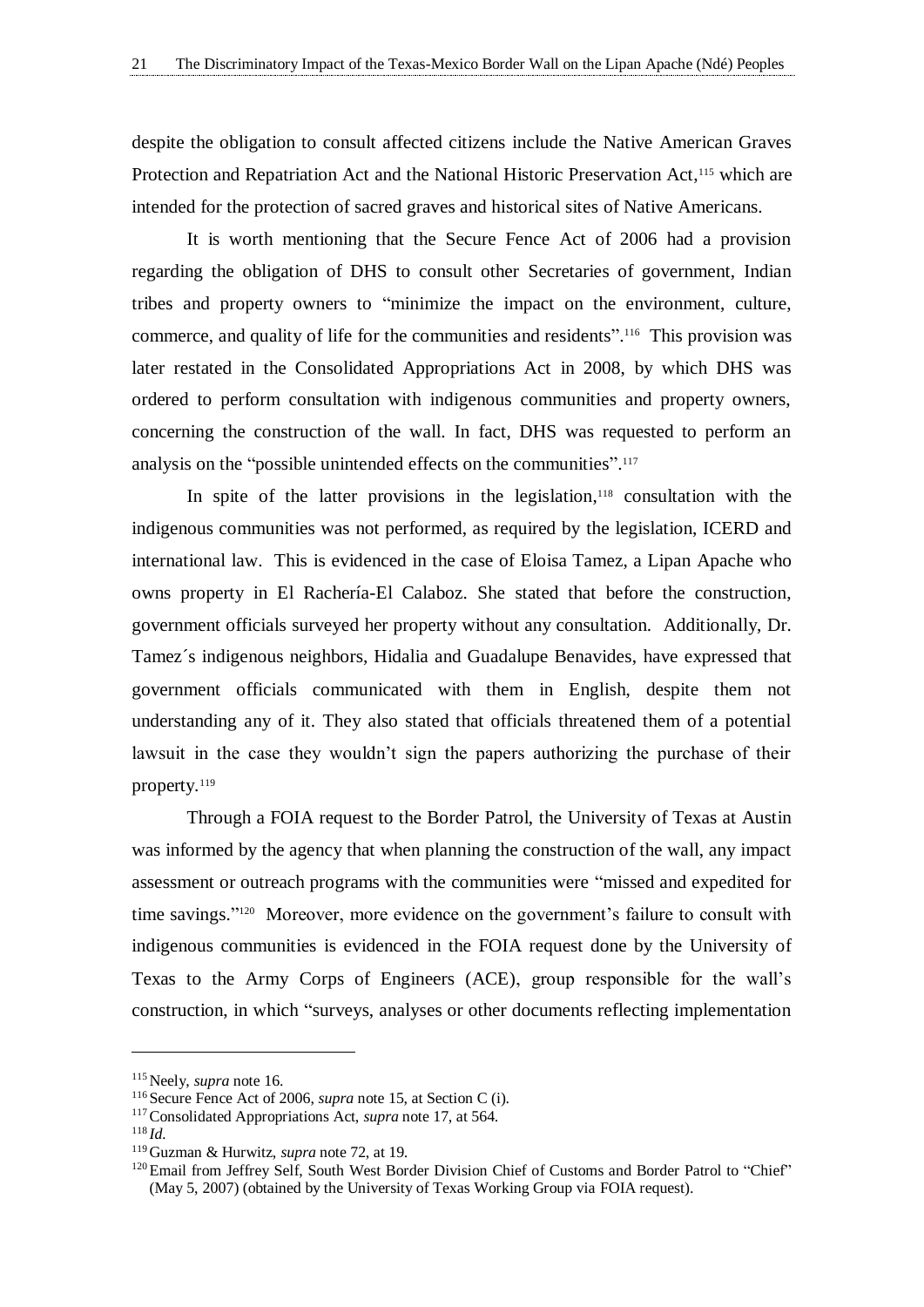of the Secure Fence Act as it affects Native American communities or lands" was asked by the University. The response obtained was clear – ACE did not locate responsive records in its files, which means that those in charge of the wall's construction did not have any documents in relation to consultations.<sup>121</sup> Again, considering that the U.S. government does still not recognize the Lipan Apache people, their right to free, prior and informed consent in regards to their traditional lands was overlooked.

Finally, the U.S. in its periodic report to CERD has expressly stated that consultation proceedings were not performed with the Lipan Apache, one of the communities with lands affected by the construction of the wall.<sup>122</sup> The U.S. offered no explanation or rationale for the decision not to consult with the Lipan Apache, as indigenous peoples with demonstrated presence in the affected area for hundreds of years.

#### <span id="page-27-0"></span>**2.2 Legal Standards**

ICERD establishes the obligation of State parties to condemn racial discrimination and the adoption of all possible measures to eliminate it in all its forms. Moreover, Article 5(c) of the Convention establishes the obligation of State parties to guarantee political rights, specifically the right to participate and take part in government. In addition, in its General Recommendation  $N^{\circ}$  23, CERD has expressly stated that the scope of the Convention includes the rights of indigenous peoples.<sup>123</sup> Even so, on that same recommendation, CERD expresses the concern on situations in which indigenous peoples have lost their lands and resources, and situations that might be leading to jeopardy in the preservation of their cultural identity, explicitly affecting the Lipan Apache.

Specifically, in the aforementioned recommendation, CERD has requested State parties to: "Ensure that members of indigenous peoples have equal rights in respect of effective participation in public life and that no decisions directly relating to their rights and interests are taken without their informed consent."<sup>124</sup> In this sense, CERD has

<sup>121</sup>FOIA Request No. 08-143 (Jan. 4, 2011).

<sup>122</sup>Periodic Report, *supra* note 1, at 183.

<sup>123</sup>CERD, Gral. Recommendation XXIII, *supra* note 33, at 2.

 $124$  *Id.* at 4 (d).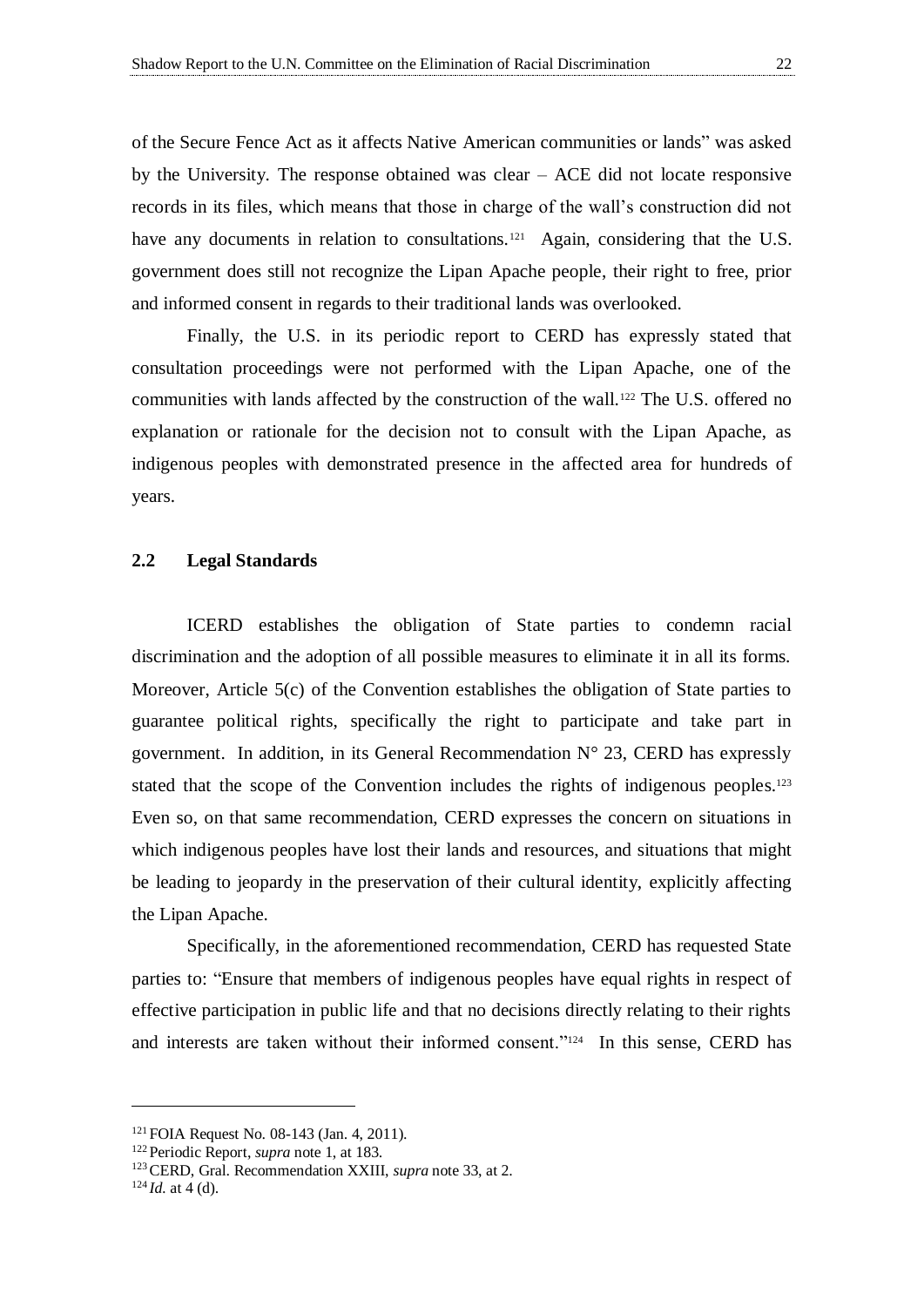analyzed the issue on several occasions, when reviewing a specific country or in the course of an urgent warning action procedure. 125

In fact, the Committee has expressed, in its concluding observations on Ecuador in 2003 that "merely consulting these communities prior to exploiting the resources falls short of meeting the requirements set out in the Committee's general recommendation XXIII on the rights of indigenous peoples," requiring a special protection for indigenous land, through the indigenous peoples' consent. As stated, the meaning the land has for indigenous peoples, and the danger that deprivation entails on the existence of the community, is something that CERD has expressed concern on and that CERD requires States to protect. In addition, the U.N. has issued the Declaration on the Rights of Indigenous People, which the U.S. has signed, specifically provides in its Art. 11.2 that: "States shall provide redress through effective mechanisms, which may include restitution, developed in conjunction with indigenous peoples, with respect to their cultural, intellectual, religious and spiritual property taken without their free, prior and informed consent."

Moreover, not only the U.N. and more specifically, CERD, has developed the requirement of prior consent, but international law has been consistent with this requirement when occupation or deprivation of indigenous land is at stake. In this sense, the Inter American system of human rights' protection, has expressed in various decisions that the indigenous communities have a right to be previously consulted in deciding any measures that affects their territory.<sup>126</sup>

Now again, the U.S. has expressly recognized in its periodic report that not even consultation was performed with the Lipan Apache. The U.S. claimed to have held some meetings with Indian American tribes in general, but admits not doing any outreach activities with the Lipan Apache.<sup>127</sup> However, Lipan Apache, a federally nonrecognized tribe, was not reached in view of the wall's possible negative impacts, prior to its construction. It should be noted that, as stated by international law, meetings and outreach activities do not account for the consultation that has to performed in order to safeguard indigenous' rights. As stated above, the consultation has to be effective,

<sup>&</sup>lt;sup>125</sup> *Id.*; Rep. of CERD, 66<sup>th</sup>-67<sup>th</sup> Sess., U.N. Doc A/60/18, at 36 (Feb 21- Ma. 11, Aug. 2-19, 2005).

<sup>126</sup>Kichwa Indigenous People Sarayaku v. Ecuador, IACtHR, (Jun. 27, 2012), paras. 166, 167, 180, 232; Saramaka People v. Suriname, IACtHR, (Nov. 28, 2007), para.134.

<sup>127</sup>Periodic Report, *supra* note 1, at 182.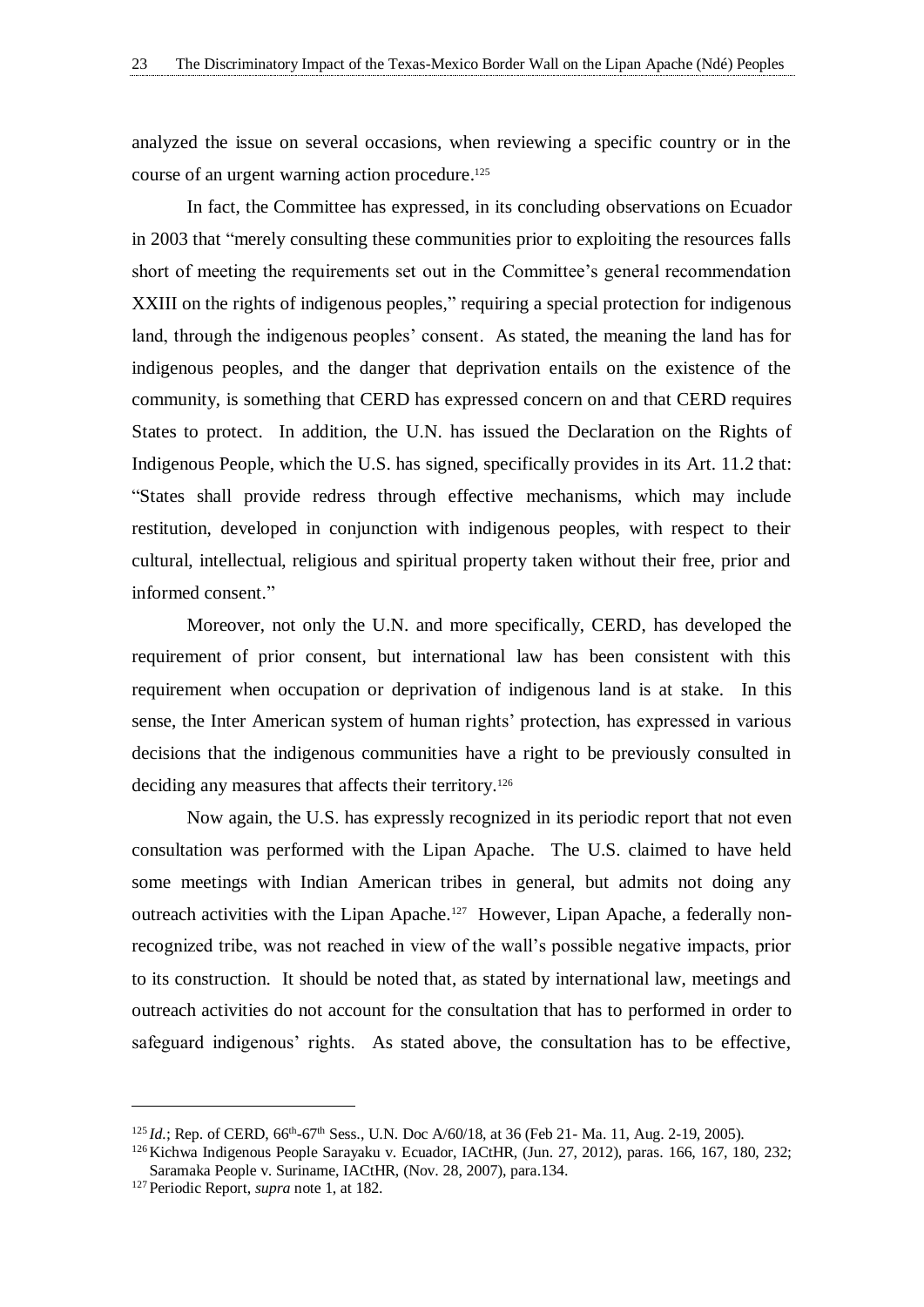informed, with no coercion; and general meetings -without Lipan Apaches directly affected- do not meet that minimum standard.

Finally, it should also be noted that the U.N. Special Rapporteur on Indigenous Rights has addressed this issue, and stated that the duty of consultation rests within the State even though the land has not been internally recognized as an indigenous land.<sup>128</sup> This, considering the special relationship between indigenous people and their traditional land, regardless state recognition or the legal entitlement.

In conclusion, it is correct to affirm that CERD and international law require that consultation proceedings shall be performed during the planning phase of the project,<sup>129</sup> in this case, the construction of the Border Wall. Additionally, it has to be free, in good faith and with no coercion whatsoever from the State.<sup>130</sup> In view of the aforementioned, it is appropriate to state that CERD, through its decisions, has advanced a requirement of State parties to perform consultation to indigenous communities when their rights will be affected.

#### <span id="page-29-0"></span>**2.3 U.S.'s Periodic Report**

CERD has already expressed concern on this issue, based on the letter addressed to the U.S. in March 2013. In response, the U.S. only vaguely answered CERD's concerns in its periodic report. Although the U.S. states that "more than 200 meetings have been held" it does not specify with which community these were held. And "meetings" do not constitute consultation much less consent, as required by CERD. Despite this ambiguity about consultation in general, the report expressly states that no meetings have been held with the Lipan Apache people. Indeed, the U.S. has recognized that no "outreach activities" were carried out with the Lipan Apache, an indigenous tribe that as shown above, was greatly affected by the construction of the wall in the border between Texas and Mexico, and whose cultural identity and territorial integrity is now in danger.

<sup>128</sup>Special Rapporteur on the Rights of Indigenous Peoples, *Second Rep.,* Human Rights Council, U.N. Doc. A/HRC/12/34, at 44 (Jul. 15, 2009) (by James Amaya).

<sup>&</sup>lt;sup>129</sup> Rep. of CERD, 64<sup>th</sup>-65<sup>th</sup> Sess., U.N. Doc A/59/18, at 192 (Feb 23- Ma. 12, Aug. 2-20, 2004).

<sup>&</sup>lt;sup>130</sup> *Id.* at 46; Universal Declaration of Human Rights, G.A. Res. 217 (III) A, U.N. Doc. A/RES/217(III), arts. 10, 11, 15, 17, 19, 28, 29, 30, 32, 36, 38 (Dec. 10, 1948).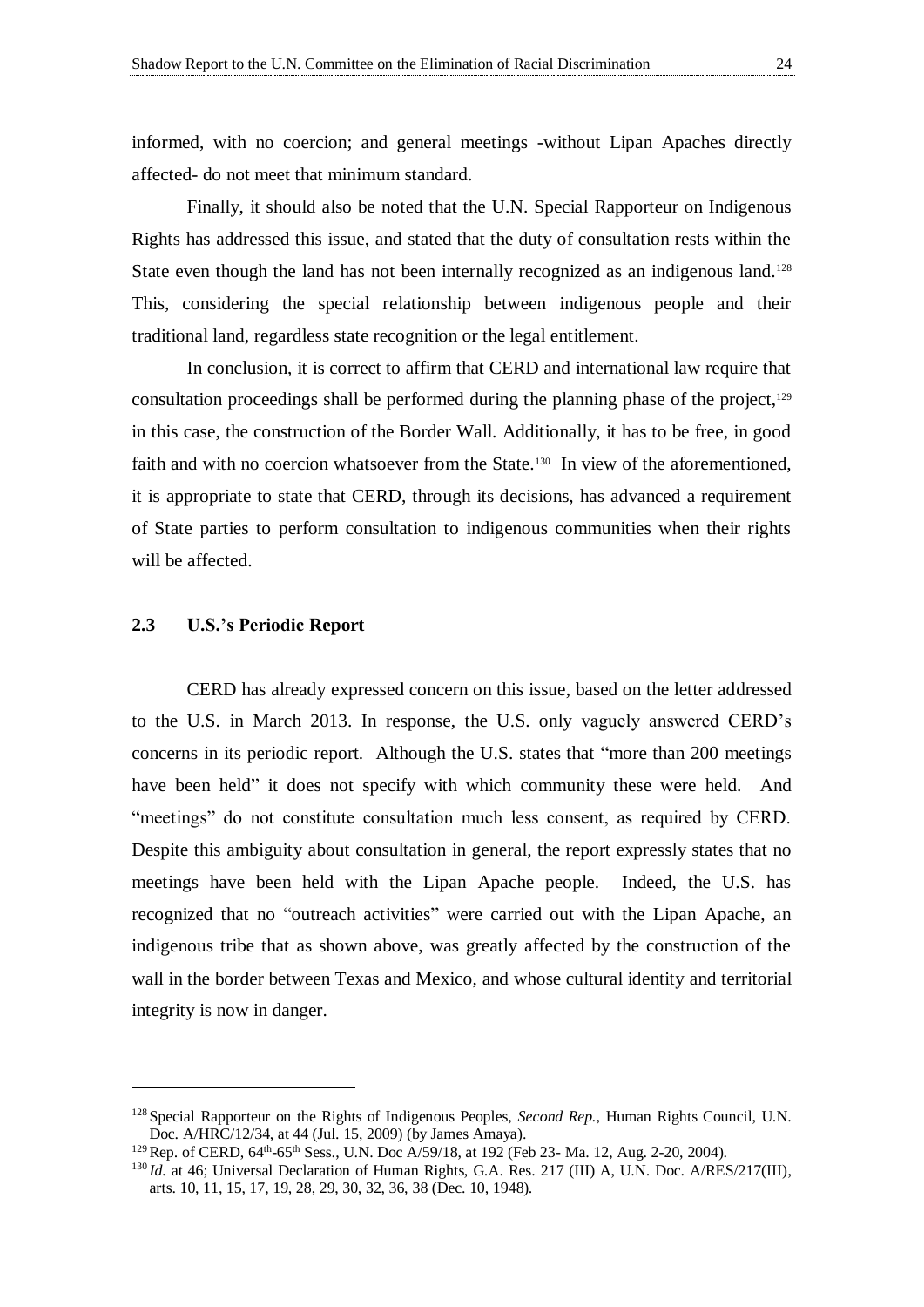In view of the above, ICERD requires State parties to conduct free and informed consent, let alone any consultation proceedings with indigenous communities before their land rights might be affected. ¨The U.S., as stated in their periodic report, has not fulfilled such requirement, with respect to the Lipan Apache people regarding the construction of the border wall. The periodic report's open dismissal of the Lipan Apache people's right to consult, which was unaccompanied by legal rationale or plans to correct the situation, is especially troubling. The admission indicates that consultation about important issues critical to the Lipan Apache's self-determination will continue to be denied. The growing reality of this discriminatory situation provokes the migration, urbanization and separation of members of the community, and endangers their future existence as distinct peoples.

### <span id="page-30-1"></span>**3 Border Wall Problems cannot be solved due to Inadequate Domestic Legal Remedies and Compensation offered by the U.S.**

#### <span id="page-30-0"></span>**3.1 Facts**

The U.S. has failed to provide an effective legal remedy, thus violating its obligations under ICERD, to those affected by the construction of the Border Wall, and specifically to the Lipan Apache. In this sense, as stated in the EWAP brief, U.S. courts have rejected claims on racial discrimination regarding the border wall.

Eminent domain proceedings under U.S. law require that the taken of the land shall be for public use, and that adequate compensation must be paid.<sup>131</sup> Public use has been defined in a very broad way by judicial precedence, being it enough to show any "conceivable purpose".<sup>132</sup> Once it has been declared that a territory shall be taken through eminent domain, the taken itself cannot be challenged in court. In addition, the objective of the wall's construction (national security)<sup>133</sup>, meets the low threshold of public use. The only possible challenge is the amount of compensation.

<sup>131</sup>U.S. CONST, amend. V.

<sup>&</sup>lt;sup>132</sup>Mt. Vernon-Woodberry Cotton Duck Co. v. Alabama Interstate Power Co., 240 U.S., 30, 32 (1916).

<sup>&</sup>lt;sup>133</sup> Secure Fence Act of 2006, *supra* note 15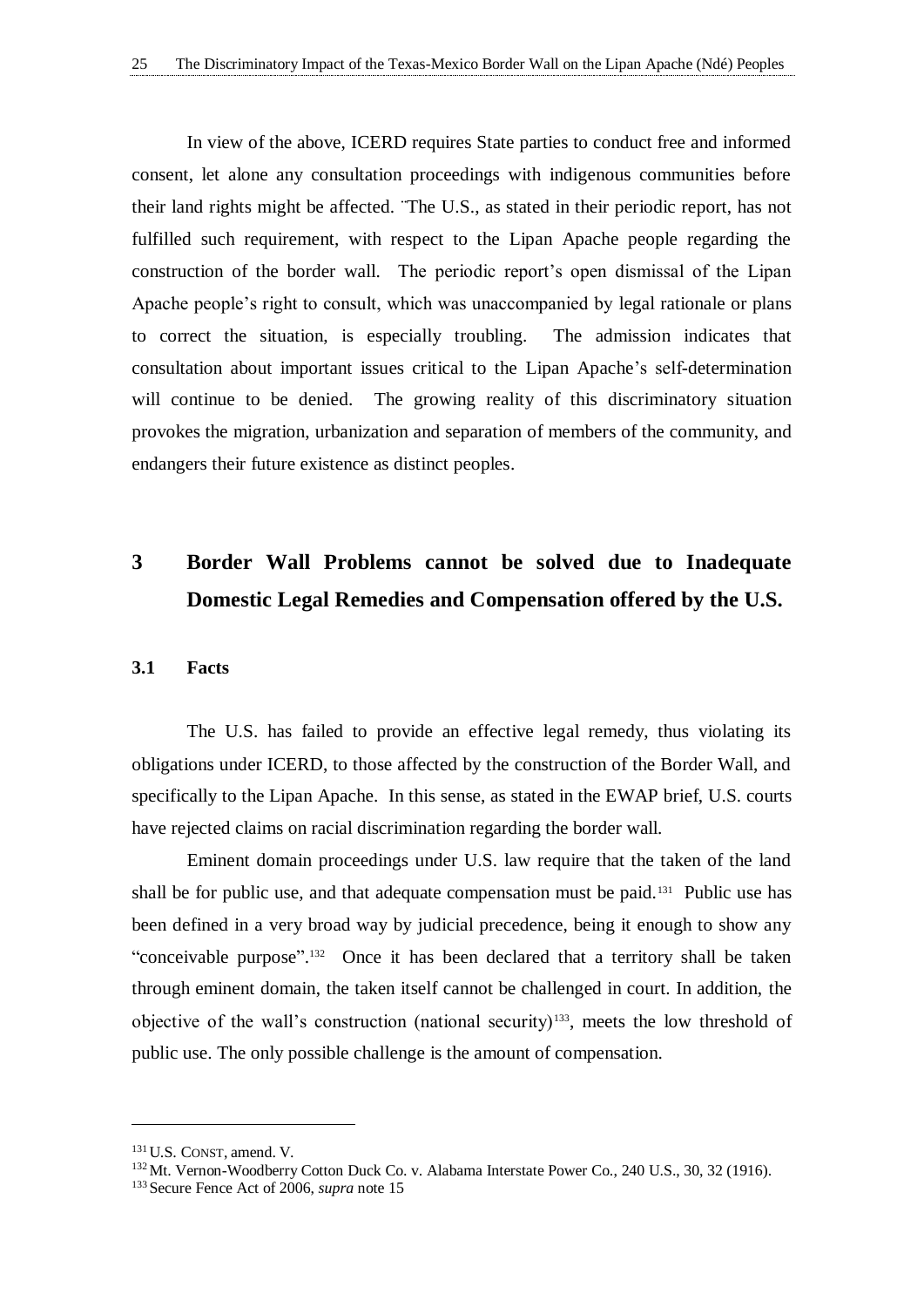As expressed by affected landowners of the area in El Ranchería-El Calaboz, DHS sought temporary access to the land beginning in 2007, and those that did not freely grant it, were sued through condemnation proceedings, which made it difficult for landowners to actually challenge that decision. Even if they freely granted access, they were not fully informed on their rights, such as the right to demand compensation.<sup>134</sup>

Testimonies providing understanding of the indigenous perspective of history of 'access', and the loss of, which pre-dates the border wall were not allowed to be heard or considered in the U.S. government's litigations against the indigenous "refusers" of the border wall. In addition, as mentioned above, the U.S. Congress has passed legislation allowing DHS to waive any law that could be an obstacle to the construction of the wall.<sup>135</sup> Therefore, the decision of the government to build the wall could not be challenged by affected citizens, on the basis of racial discrimination. Although challenges were made to the eminent domain procedures and taken of the land, the judiciary was reluctant to accept any claim based on racial discrimination, environmental damage, culture and historic preservation, and right to protect and preserve the future heritage of a particular group.

Under U.S. law, to establish discrimination of governmental action, plaintiffs must show the existence of intentional discrimination against those living in border communities, based on race or national origin, <sup>136</sup> which implies a very high threshold to meet. This was shown in *Texas Border Coalition v. Napolitano*, in which plaintiffs sought a preemptive challenge claiming a violation of equal protection clause due to DHS' targeting of properties for condemnation based on "political and other considerations not rationally related to the effective and practical considerations the government is statutorily required to consider when determining where the fence the border." 137 This claimed was dismissed on the basis that plaintiffs had no established that they were treated differently from other property owners in the same situation, and that the Immigration Reform and Immigrant Responsibility Act (IIRIRA) is not

<sup>134</sup>Working Group Report, *supra* note 12, at 5.

<sup>&</sup>lt;sup>135</sup> Secure Fence Act of 2006, *supra* note 15.

<sup>136</sup> *See* Washington v. Davis, 426 U.S. 229, 235-39 (1976) (establishing the requirement of intentional discrimination in order to establish constitutional equal protection violation).

<sup>&</sup>lt;sup>137</sup>Texas Border Coalition v. Napolitano, 614 F. Supp., 2d 54 (D.D.C. 2009).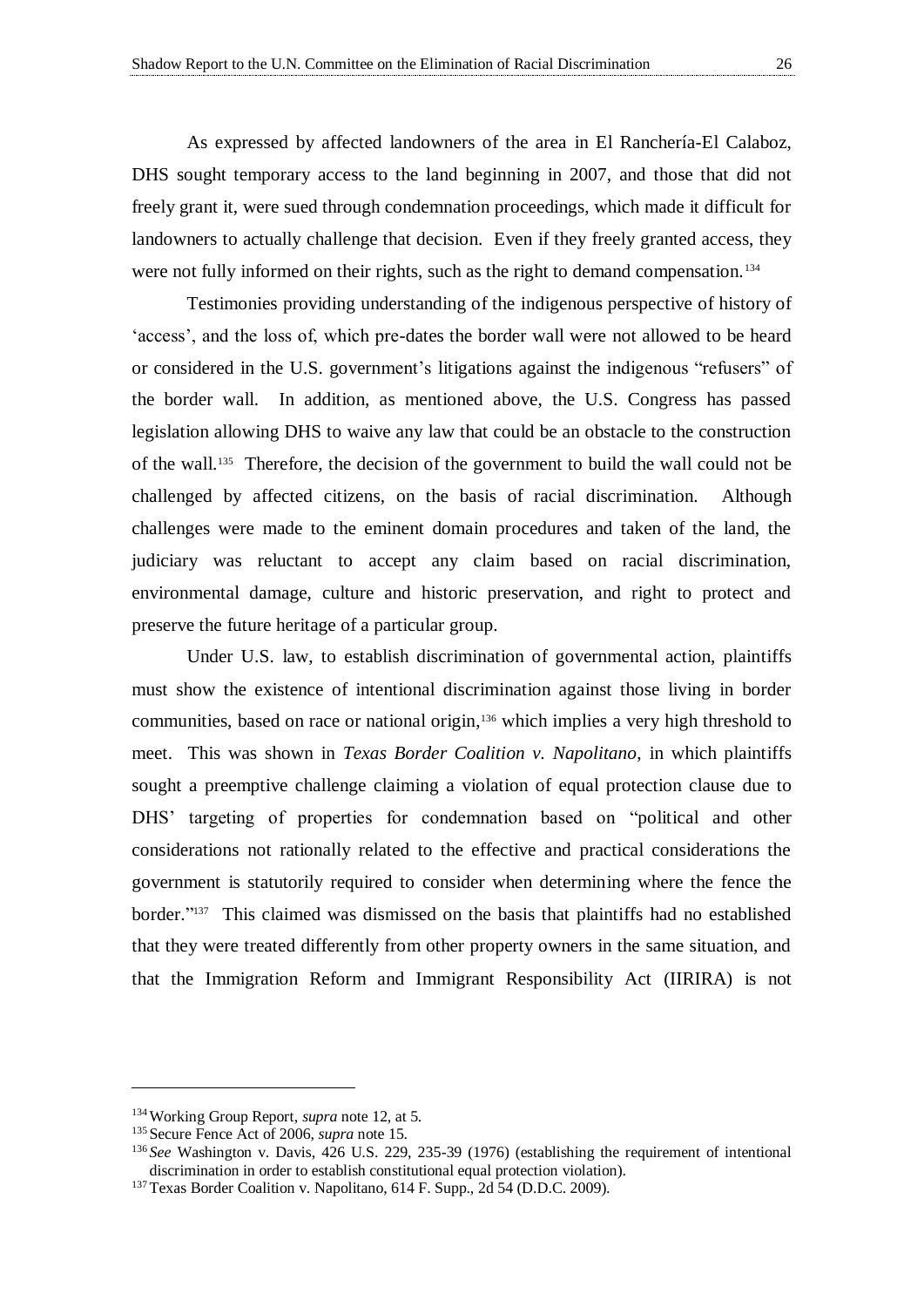"facially discriminatory, designed to accomplish a discriminatory result, or enforced or applied in a discriminatory manner so as to violate equal protection guarantees."<sup>138</sup>

In this sense, the access to the judiciary and to a judicial revision of administrative action for the affected citizens is questionable. Evidence of this can be provided by the case of Eloisa Tamez, a Ndé elder, who challenged in court that the wall cut direct access to her own land on the other side and also claimed that the compensation offered failed to consider the legacy that the land had for the community139. The case went on for several years, until she had to agree on a settlement.<sup>140</sup> According to Eloisa, the compensation value of the settlement in no way reflected the indigenous value of sacred traditional lands.<sup>141</sup>

The Committee already expressed concern on this issue in its letter to the U.S. in March 2013 when it specifically stated preoccupation by the lack of effective judicial remedy or compensation provided to the affected communities.<sup>142</sup> This problem continues to affect the Lipan Apache, who still cannot access justice on this issue, and were not compensated adequately for the violation of their property rights by the construction of the border wall.

In addition to the lack of consultation sought in prior construction, recent court cases indicate that future construction could be more egregiously executed. In October 2013, the 9<sup>th</sup> U.S. Circuit Court of Appeals rejected arguments by landowners that the DHS owed them \$6 million in damages from flooding allegedly caused by the new border fence.<sup>143</sup> The Circuit Court concluded federal law gives DHS broad discretion in how it meets its goal of securing the border and that the discretionary function exception to the Federal Tort Claims Act protects the government from private suit for "[a]ny claim ... based upon the exercise or performance or the failure to exercise or perform a discretionary function or duty on the part of a federal agency or an employee of the Government," even if the decision constitutes an abuse of the discretion granted.<sup>144</sup> This recent ruling seems to act as a further disincentive to careful,

<sup>138</sup> *Id.* at 614.

<sup>139</sup>Affidavit of Dr. Eloisa Tamez (see appendix 2).

<sup>140</sup> *Id.*

<sup>141</sup> *Id.*

<sup>142</sup>CERD's letter, *supra* note 6.

<sup>143</sup>Howard Fischer, *Court rules feds aren't liable for problems caused by border fence*, ARIZONA DAILY STAR, (Oct. 24, 2013), *available at* [http://azstarnet.com/news/local/border/court-rules-feds-aren-t-liabl](http://azstarnet.com/news/local/border/court-rules-feds-aren-t-liable-for-problems-caused-by/article_75d01274-9183-5ed8-bec7-73dfa201a4c1.html) [e-for-problems-caused-by/article\\_75d01274-9183-5ed8-bec7-73dfa201a4c1.html](http://azstarnet.com/news/local/border/court-rules-feds-aren-t-liable-for-problems-caused-by/article_75d01274-9183-5ed8-bec7-73dfa201a4c1.html)

<sup>144</sup>Fischer, *supra* note 144.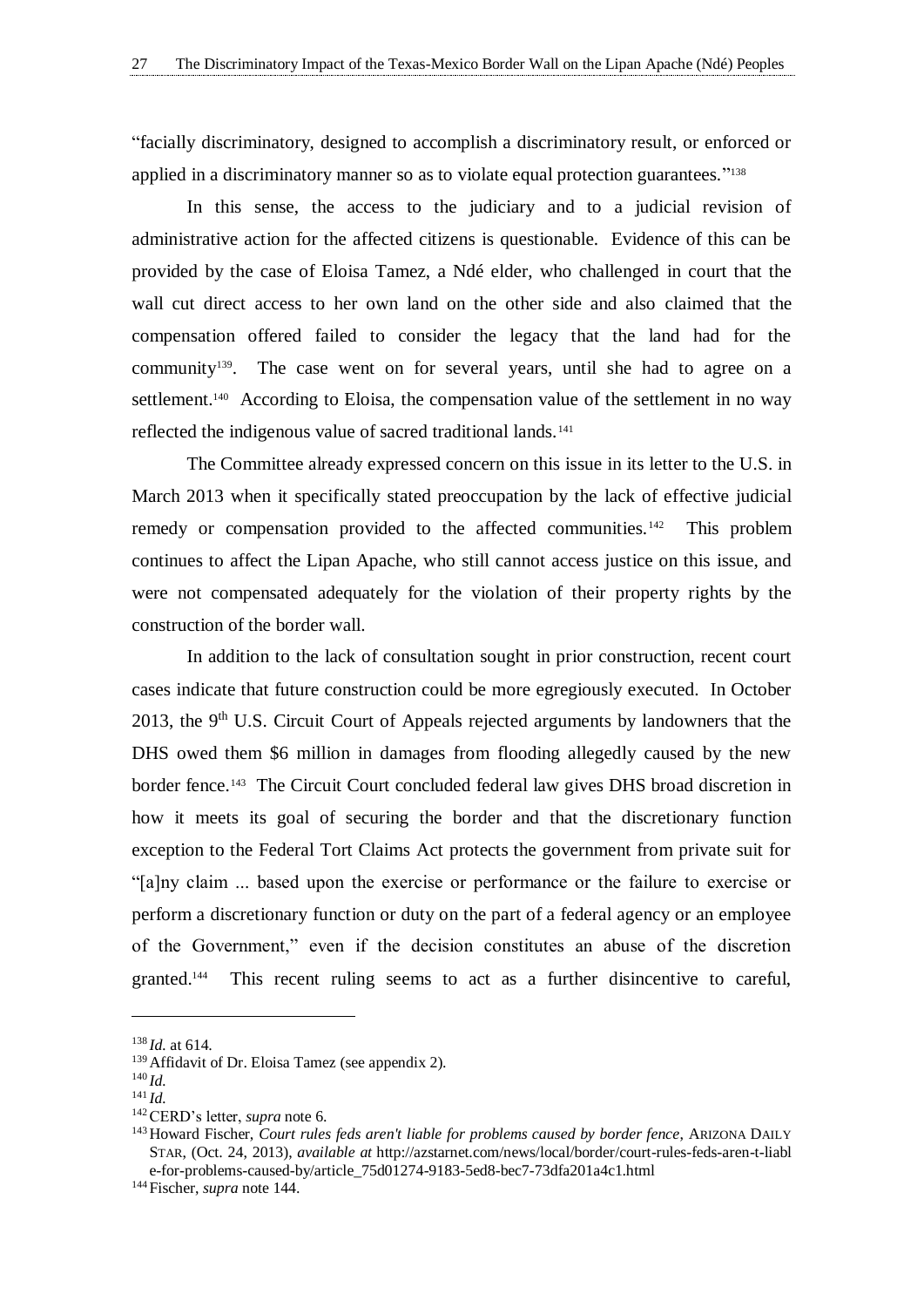considerate planning with indigenous communities necessary to preserve natural resources and artifacts crucial to the cultural exercise.

#### <span id="page-33-0"></span>**3.2 Legal Standards**

ICERD provides an obligation to State parties to guarantee everyone under their jurisdiction, "effective protection and remedies, through the competent national tribunals and other State institutions…as well as the right to seek from such tribunals just and adequate reparation or satisfaction for any damage suffered".<sup>145</sup> Additionally, CERD has established this requirement in its decisions and recommendations like in its concluding observations to Suriname and Argentina in 2004.<sup>146</sup> Specifically, the Committee recommended that indigenous people should be ensured access to justice in discussion of land rights. CERD has stressed on this recommendation since it is the only tool these communities might have to seek recognition of their traditional lands before the courts, or in any event, as with the Lipan Apache, seek compensation.

Moreover, CERD has already expressed concern on U.S.'s activities regarding the access to an effective judicial remedy, in the Early Warning and Urgent Action Procedure initiated by the Western Shoshone. In it, CERD expressed alarm on "The difficulties encountered by Western Shoshone peoples in appropriately challenging all such actions before national courts..."<sup>147</sup> As exampled by the case of Eloisa Tamez, the Lipan Apache did not have the possibility of challenging the government's decision that affected their rights.

In addition, the right to access to judicial review by indigenous peoples was also analyzed by the Inter American Commission of Human Rights. In the case *Mary and Carrie Dann v. United States*, the Western Shoshone people from Nevada, U.S., challenged the appropriation of the land by the U.S. government through a procedure before the ICC. In the decision, the Commission concluded that the lengthy judicial determination as to whether and to what extent the ownership of the land may have been extinguished was based upon "apparently arbitrary stipulations" between the U.S. government and the Te-Moak Tribal Council regarding the extent and timing of the loss

<sup>145</sup> ICERD, *supra* note 2, art. 6.

<sup>146</sup>CERD, Gral. Recommendation XXIII, *supra* note 33, at 193 & 246.

 $147$  CERD, Rep. of CERD,  $72<sup>nd</sup>$  Sess., U.N. Doc C/USA/CO/6, at 7 (Feb 18- Mar. 7, 2008).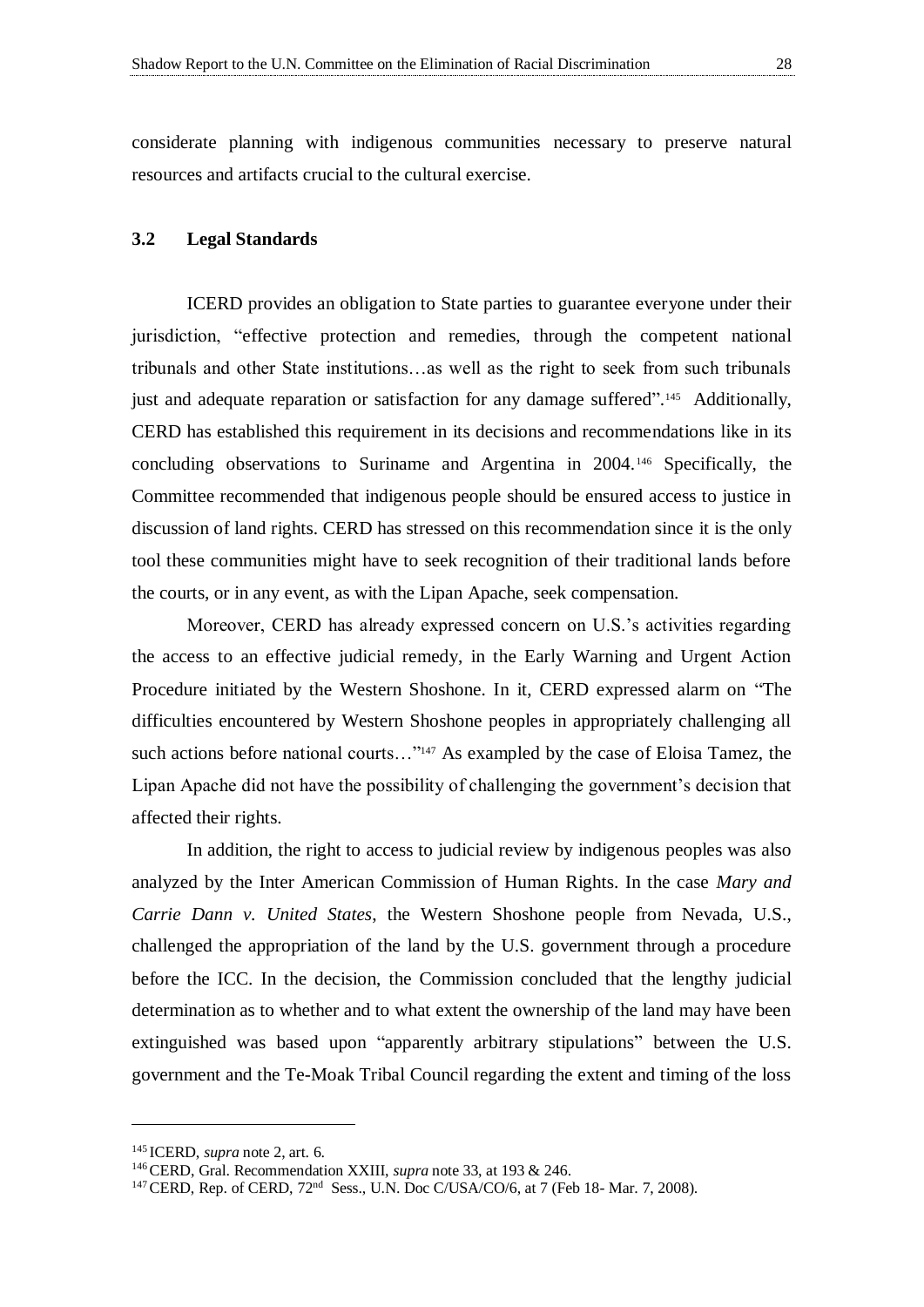of indigenous title.<sup>148</sup> Therefore, because the Danns' rights were not determined in an effective and fair process, the claimed "extinguishment" of the Western Shoshones' land title in 1962 as a result of the ICC process was, in fact, a violation of internationally recognized human rights, specifically article XXIII—the right to a fair trial—of the American Declaration the Rights and Duties of the Man.

The Commission determined that the proceeding before the ICC was discriminatory and unfair. Additionally, the Commission found a violation of the American Declaration of Human Rights, the right to property under conditions of equality, and ordinarily requiring a valid public purpose as well as the owners' entitlement to notice, just compensation, and judicial review. The Commission concluded that these prerequisites were not extended to the Danns and that there was no proper justification for this discriminatory treatment.<sup>149</sup>

#### <span id="page-34-0"></span>**3.3 U.S.'s Periodic Report**

In this sense, in the U.S. response to CERD's concern on this matter, the Government again differentiates between federally recognized tribes and those that are not, expressing their ignorance on any eminent domain proceeding with lands of federally recognized communities.<sup>150</sup>

Moreover, the report only mentions one case and simply states that although the court dismissed the claim, petitioner's arguments were taken into consideration. In fact, the only case the report cites, *County of El Paso v. Chertoff* is an example of the difficulty that affected people had in having a court hear a claim based on racial discrimination of the border wall. The court in that case rejected the preliminary request for injunction relief, holding that petitioners had failed to prove any irreparable injury otherwise.<sup>151</sup>

<sup>&</sup>lt;sup>148</sup> Mary and Carrie Dann v. Unites States of America, IACHR, (Dec. 27, 2002), para.142.

<sup>149</sup> *Id.* at 173.

<sup>&</sup>lt;sup>150</sup> Periodic Report, *supra* note 1, at 184.

<sup>&</sup>lt;sup>151</sup> County of El Paso, et al. v. Chertoff EP-08-CA-196-FM (W.D. Tex., 2008).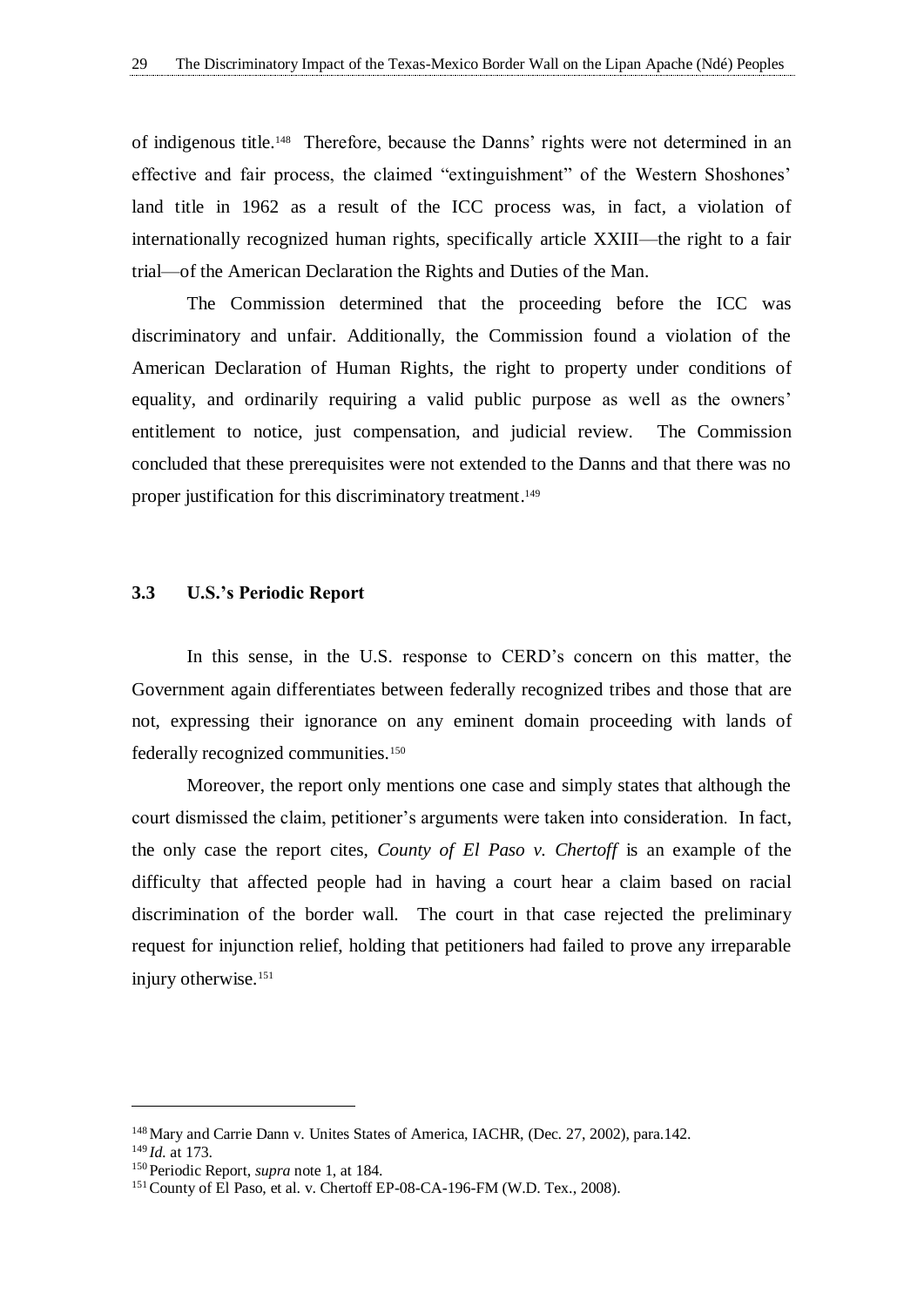<span id="page-35-0"></span>New legislation is expected to double and triple the border wall fencing and presence of border patrol agents.<sup>152</sup> All Ndé will be affected in severe and distinct ways. If the State is not held to account for the legacy of colonization and the border wall's discriminatory effects, critical traditional knowledge will be lost. Without intervention by CERD, the Ndé will continue to suffer denial of rights and Ndé youth in particular are threatened with en masse destruction of identity. Lack of access for the grandchildren and future generations of Lipan Apache should be especially protected, as they are the inheritors of dispossession and assimilation. Their burden is cumulative as they seek to be Ndé, to strengthen Ndé nationhood and to protect Ndé gokíyaa for their future generations. The Ndé people's distinct and particular world-view is tied to integral land-based knowledge systems. In order to support unimpaired selfdetermination to be Ndé and to rebuild Ndé cultural, historical, social, religious, and intellectual traditions, their inherent rights to land access, consultation and legal remedies must be upheld.

The construction of the border wall between Mexico and Texas has caused a racially discriminatory impact on the Ndé people, and the violation of U.S.'s obligations under ICERD. The wall has affected the communities' full enjoyment of their land rights, their cultural rights, indigenous rights and equal protection. In this sense, we request than when reviewing U.S.'s report, CERD will consider the facts outlined in the present shadow report and recommend that the U.S.:

- 1. Consult immediately with the Lipan Apache concerning the impact of the border wall sections that have been erected and any future plans to expand the border wall;
- 2. Apply knowledge gained from consultation with the Lipan Apache concerning the impact of the border wall to restore access to and protect traditional lands, resources, and sacred sites;

<sup>152</sup>Kelly, *supra* note 22; Stephen Dinan, *Fight ignites over last section of border fence; El Paso site called key part of history,* THE WASHINGTON TIMES (Nov.20, 2013), *available at* http://www.washingt ontimes.com/news/2013/nov/20/last-section-of-border-fence-meets-history-fight-i/?page=all.